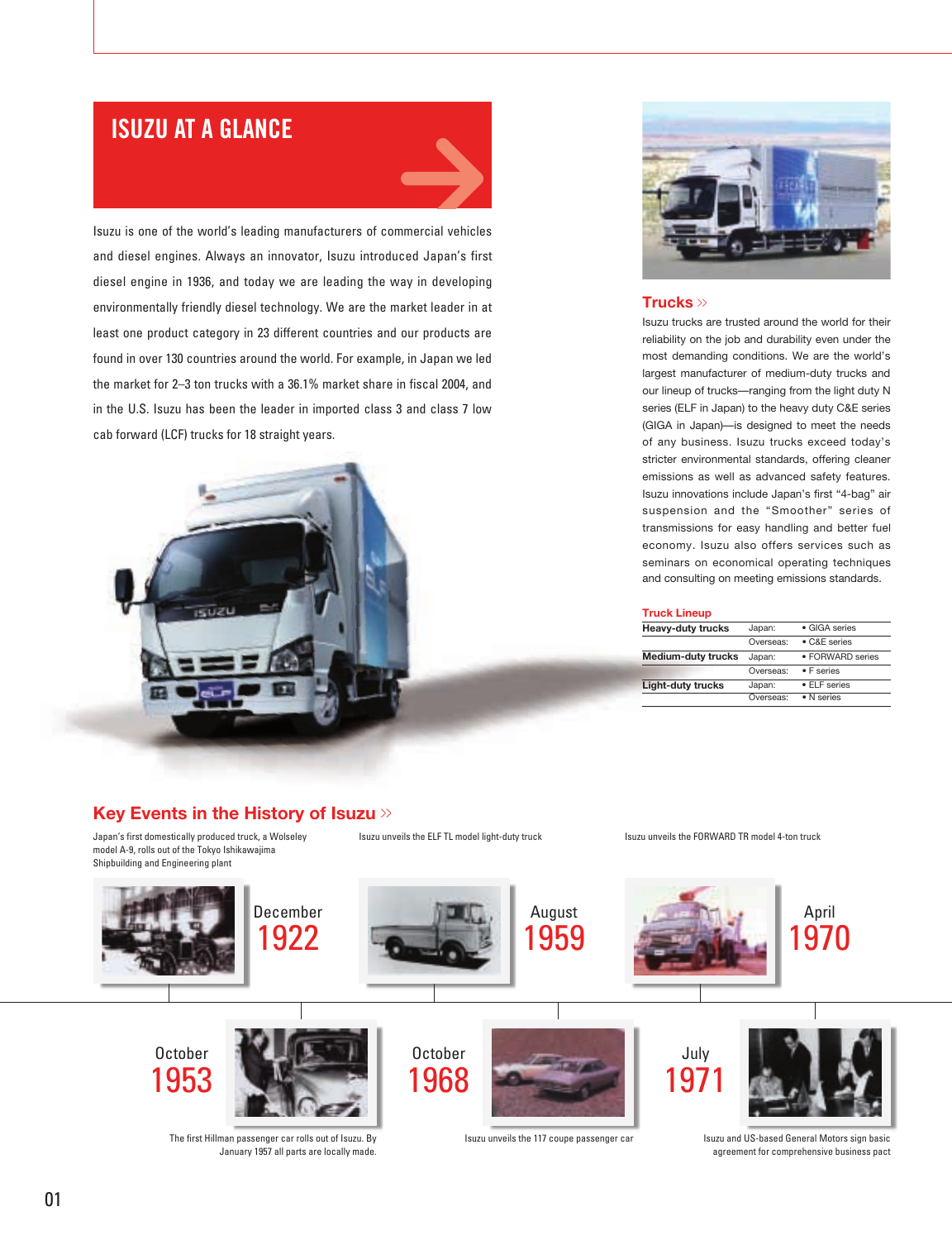

#### **Buses** >>

Our ERGA and ERGA Mio buses are powered by fuel-efficient, low-emission Isuzu diesel engines, with CNG power plants available on some models. The highly rigid body structure of these buses complies with the Economic Commission for Europe's (ECE) demanding R-66 standards for vehicle rollover performance.

#### **Bus Lineup**

| Large-capacity buses                  |  |
|---------------------------------------|--|
| · ERGA series (route buses)           |  |
| • GALA series (sightseeing buses)     |  |
| <b>Medium-capacity buses</b>          |  |
| · ERGA Mio series (route buses)       |  |
| · GALA Mio series (sightseeing buses) |  |
| <b>Microbuses</b>                     |  |
| · JOURNEY series                      |  |
| • COMO series                         |  |



#### **Pickup Trucks, AUVs and SUVs** >>

Our fifth-generation pickup truck, the one-ton Isuzu D-MAX, developed in collaboration with General Motors Thailand, is the uncontested market leader in Thailand, where we command 40.1% of the market for one-ton pickup trucks. In fact, in less than one year, we sold 100,000 Isuzu D-MAX pickup trucks in Thailand, making it the best-selling vehicle ever in that country. We also export these trucks to Australia, South Africa, the Middle East and Europe. Isuzu SUVs are known for their durability, and in North America we have added the full-size, five-passenger ASCENDER to our product line.

#### **Pickup Truck, AUV and SUV Lineup**

| Pickup truck                       |
|------------------------------------|
| · Isuzu D-MAX                      |
| <b>AUV (Asian Utility Vehicle)</b> |
| · PANTHER                          |
| SUVs                               |
| • ASCENDER                         |
| · RODEO & RODEO SPORT              |
| • AXIOM                            |
|                                    |



#### **Powertrains** >>

Isuzu powertrains have come to symbolize unsurpassed quality. Diesel engines emit less CO2 than gasoline-powered engines and offer excellent fuel economy. Diesel engines account for a growing share of the automotive market in Europe, and through our partnership with General Motors, Isuzu engines are used in GM pickup trucks in the U.S. and Opel, Saab and Renault automobiles in Europe.

#### **Powertrain Lineup**

| Automotive                                       |
|--------------------------------------------------|
| • 4EE2-TC 1.7-Liter Diesel Engine                |
| • 6DE1 3.0-Liter Diesel Engine                   |
| • 8GF1 6.6-Liter Diesel Engine (Duramax 6600)    |
| • 6HK1-TC 7.8-Liter Diesel Engine (Duramax 7800) |
| Industrial                                       |
| • L-Series 3&4 Cyl.s 1.1-2.2 Liter 12-40kW       |
| • B-Series 4&6 Cyl.s 4.3-6.5 Liter 45-140kW      |
| • H-Series 6 Cyl.s 7.8 Liter 100-200kW           |
| • J-Series 4 Cyl.s 2.7-3.1 Liter 20-65kW         |
| • S-Series 3&4 Cyl.s 9.8 Liter 130-240kW         |
| • W-Series 6 Cyl.s 15.7 Liter 180-350kW          |
| <b>Marine</b>                                    |
| . In-line 6 Cylinder Turbo Intercooler series    |
| . In-line 4 Cylinder Turbo Intercooler series    |
| • Natural Aspiration series                      |

#### Isuzu unveils the GEMINI passenger car, developed in cooperation with General Motors

#### Isuzu unveils the 810 series of 10-ton heavy-duty trucks

Isuzu unveils the GALA large-capacity sight-seeing bus



heavy-duty trucks and at the same time sets a new vehicle standard with the GVW22 25-ton truck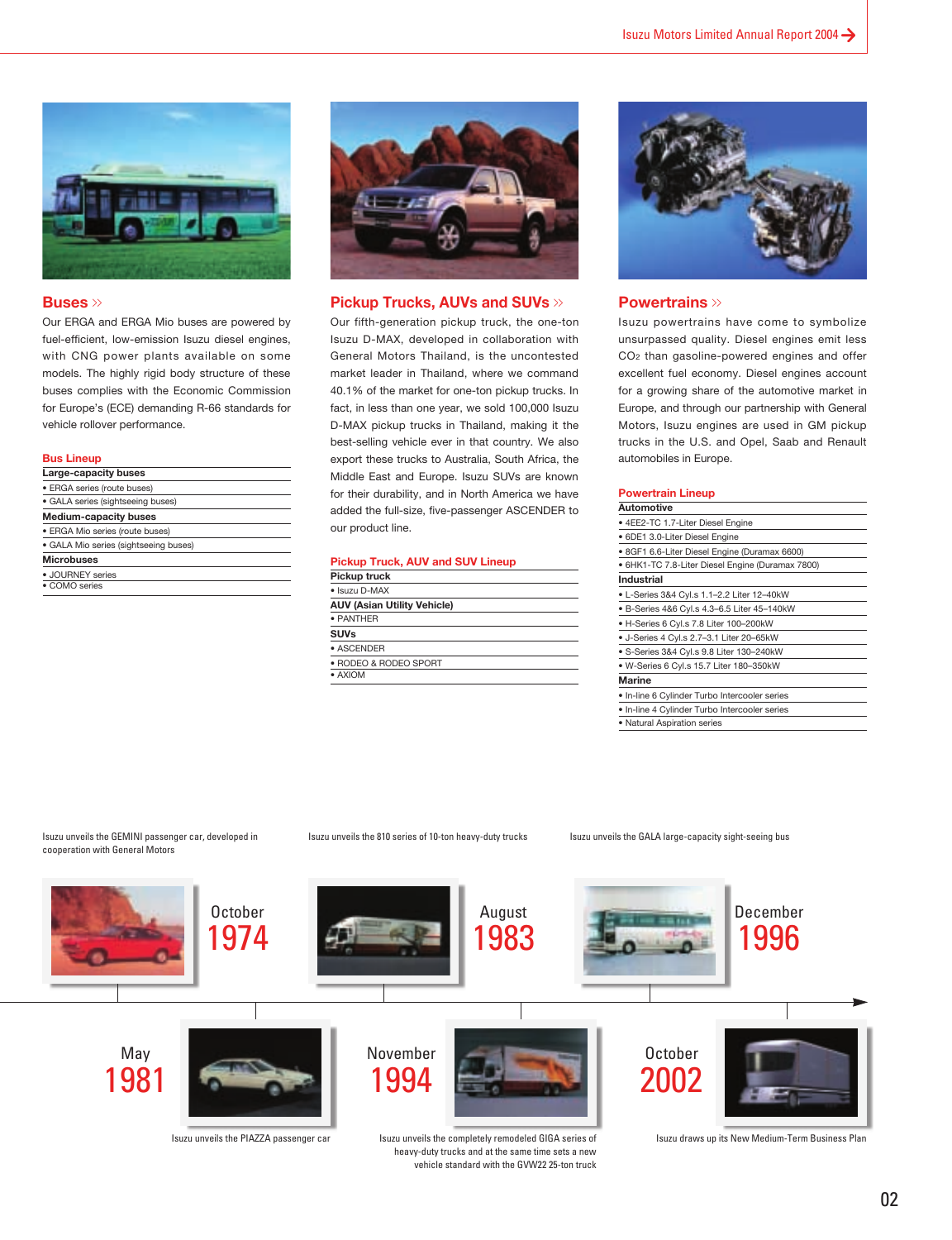

Isuzu exhibited the prototype direct-injection, diesel-cycle, mono-fuel, CNGpowered ELF light-duty truck in collaboration with Westport Innovations, Inc. of Canada at the Michelin Challenge Bibendum, considered one of the premier global events for advanced technology vehicles.

Isuzu is moving forward on research and development in the latest technologies for trucks, buses, pickup trucks and diesel engines so that we can offer products and services that satisfy the needs of our customers around the globe. For the sake of the future of our planet, we are working to develop clean diesel engines that impose a minimal burden on the environment and we are also promoting the more widespread

# suzu Technology

acceptance of vehicles that use low-emission CNG and LPG fuels. We are also forging ahead on the development of clean energy vehicles such as diesel-engine-based hybrid vehicles and vehicles that run on dimethyl ether (DME), an alternative energy fuel. Isuzu is pouring a tremendous amount of effort into this research and development, and we are making a broad contribution to society through the resulting advanced vehicle technology.



With the DI-CNG ELF truck, Isuzu gained two gold medals in the efficiency and emissions categories and one silver medal in the noise category.

### **Contents**

**ISUZU at a Glance** and **1999 1999 1999 1999 1999 1999 1999 1999 1999 1999 1999 1999 1999 1999 1999 1999 1999 1999 1999 1999 1999 1999 1999 1999 1999 1999 1999 1999 1 ISUZU Technology** 63 Profile **1996** Consolidated Financial Highlights **05** Message from the President and the state of  $\overline{06}$ The New Three-Year Business Plan **1988** Fiscal 2004 Topics 10 Environmental & Social Activities 12 Corporate Governance **Example 2018** Financial Section **15** Five-Year Summary 16

#### MD&A 17

- Consolidated Balance Sheets **1998**
- Consolidated Statements of Operations 22
- Consolidated Statements of Shareholders' Equity 23
- Consolidated Statements of Cash Flows 24
- Notes to Consolidated Financial Statements 25
- Report of Independent Auditors 40
- Corporate Directory 41
- Board of Directors and the United States of Australian Annual Australian Australian Australian Australian Australian Australian Australian Australian Australian Australian Australian Australian Australian Australian Austra
	- Corporate Data 43
- 

#### **Forward-Looking Statements**

This annual report contains forward-looking statements about Isuzu Motors Limited's plans, strategies, beliefs and future performances. These forward-looking statements are based on current expectations, estimates, forecasts and projections about the industries in which Isuzu Motors Limited operates, and management's beliefs and assumptions. As the expectations, estimates, forecasts and projections are subject to a number of risks, uncertainties and assumptions, actual results may differ materially from those projected. Isuzu Motors Limited, therefore, wishes to caution readers not to place undue reliance on such forward-looking statements.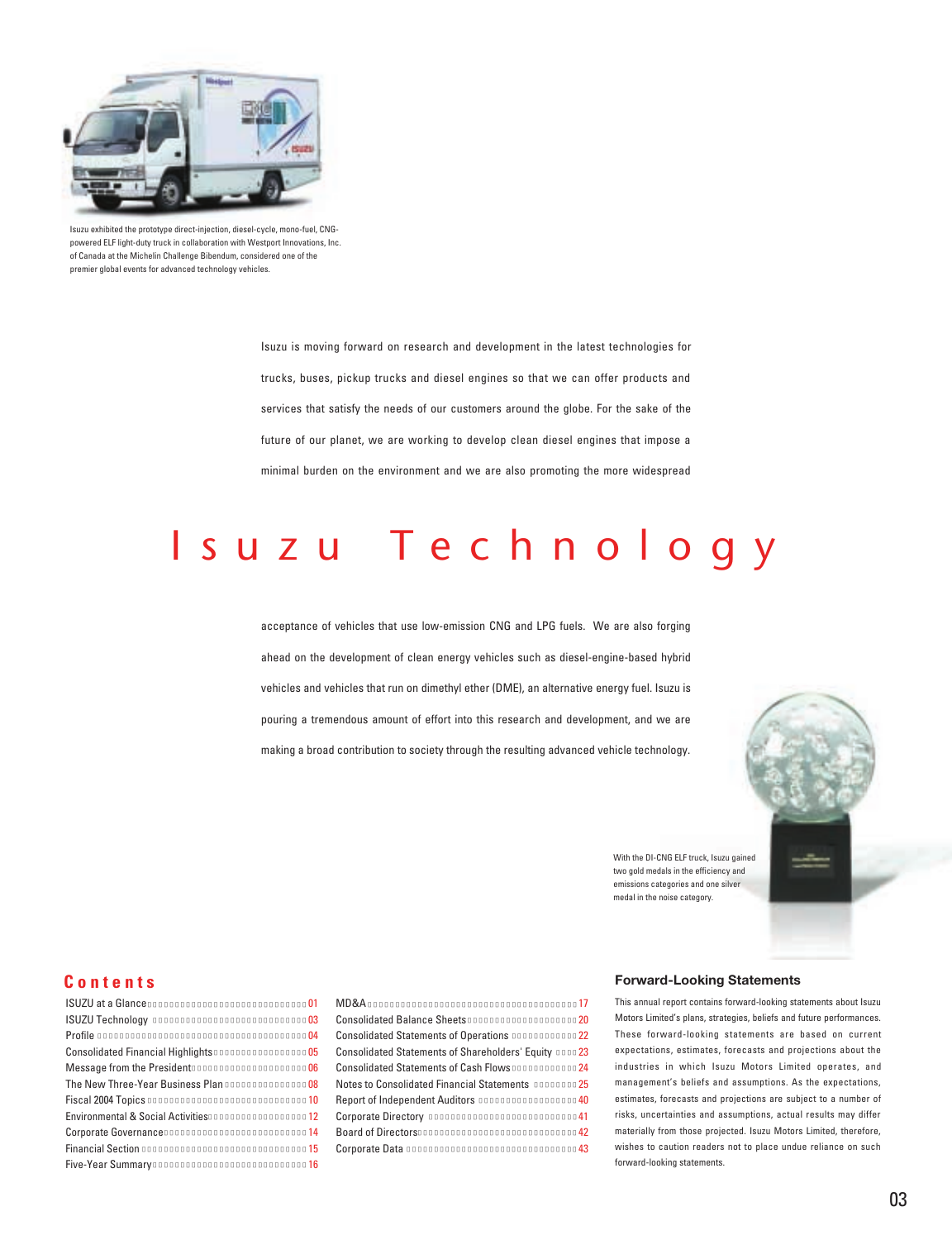

### **PROFILE**

**As one of the world's leading truck and diesel engine manufacturers, Isuzu's corporate philosophy is to contribute to society by offering products and services that satisfy the needs of our customers around the globe, while taking care to be socially responsible. Working alongside our customers as a trusted partner, we strive to act in harmony with society and the environment as we help keep people and products moving with our commercial vehicles and diesel engines.**

**Our fundamental principle is to take on new challenges, innovate new technologies, and build products while always placing the highest priority on product quality. Our long-term management vision is to transform Isuzu into a company that leads the way in engineering distribution systems.**

**To accomplish this, we will:**

- **Build an earnings base that is centered on commercial vehicles**
- **Advance our technology to create products that fulfill the needs of the marketplace**
- **Become increasingly internationalized and strengthen our alliance with General Motors**
- **Treat our employees as individuals and reform our organizational culture with the participation of all employees**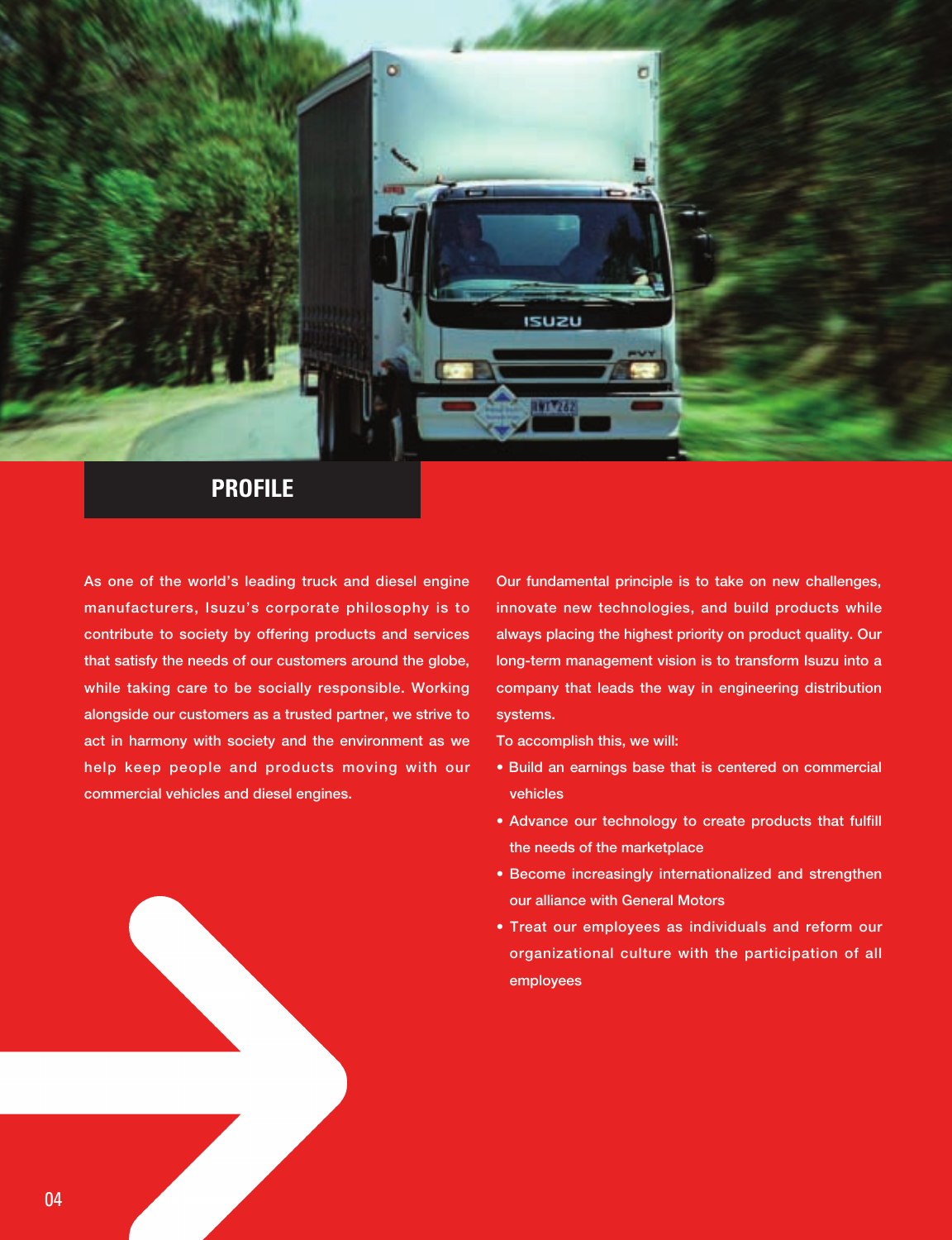### **CONSOLIDATED FINANCIAL HIGHLIGHTS**

|                      |            | Millions of yen |            | Thousands of<br>U.S. dollars |
|----------------------|------------|-----------------|------------|------------------------------|
| Year ended March 31  | 2004       | 2003            | 2002       | 2004                         |
| For the Year:        |            |                 |            |                              |
| Net sales            | ¥1,430,339 | ¥1.349.449      | ¥1.597.701 |                              |
| Net income (loss)    | 54,713     | 144.301)        | (42.991)   | 517.680                      |
| At Year End:         |            |                 |            |                              |
| Total assets         | ¥1,077,816 | ¥1.028.844      | ¥1.324.144 | .908<br>\$10,197.            |
| Shareholders' equity | 109.753    |                 | 61.084     |                              |

|                             |        | Yen       |          | U.S. dollars |
|-----------------------------|--------|-----------|----------|--------------|
|                             | 2004   | 2003      | 2002     | 2004         |
| Per Share:                  |        |           |          |              |
| Net income (loss) – primary | ¥72.37 | 4(131.34) | ¥(33.68) | \$0.68       |

Note: U.S. dollar figures have been calculated at the rate of ¥105.69=U.S.\$1, the approximate rate of exchange prevailing on the Tokyo Foreign Exchange Market on March 31, 2004.

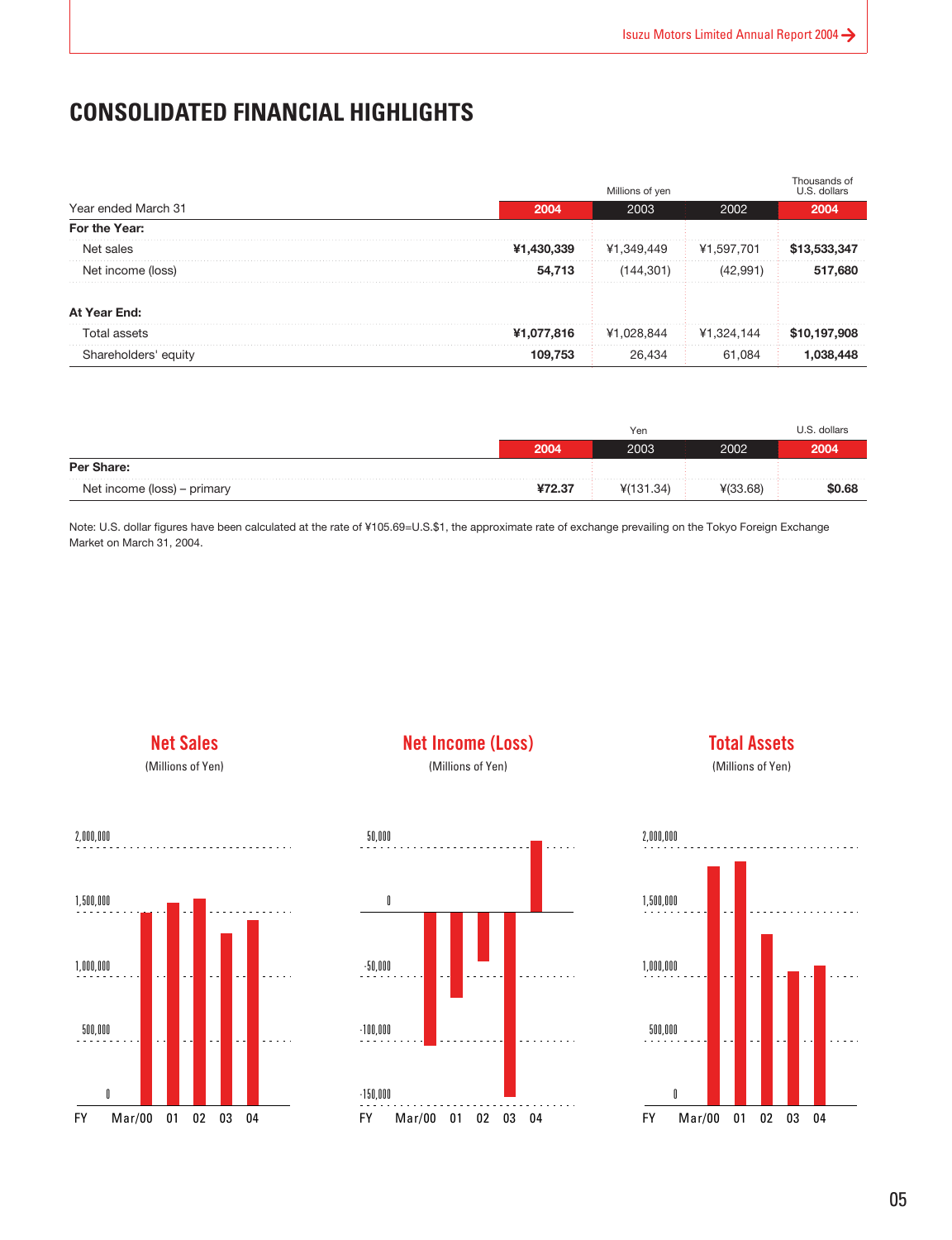

## **MESSAGE FROM THE PRESIDENT**

# **Yoshinori Ida**

President & Representative Director

**Fiscal 2004 (ended March 31, 2004) was a pivotal year for Isuzu. In fiscal 2003 we embarked on our New Three-Year Business Plan, and with the support of our shareholders, customers, suppliers, and other stakeholders, in fiscal 2004 our efforts to radically overhaul our earnings structure began to bear fruit. We turned around earnings to post record profits at all levels, and sales grew 6%.**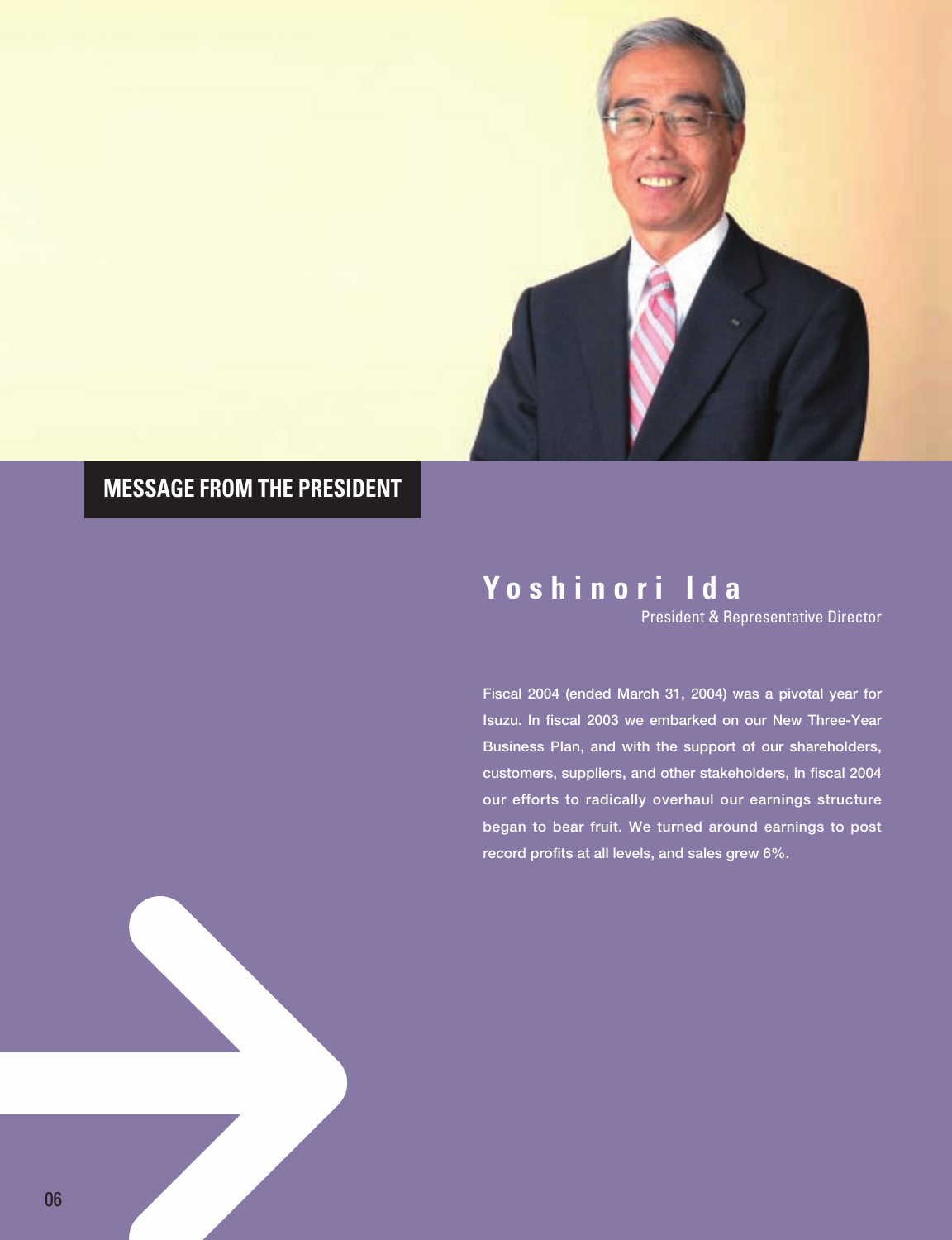We have drastically transformed the shape of our business. We have restructured our North American SUV operations and we are concentrating our resources in the areas where we are strongest—commercial vehicles and diesel engines. Sales in these areas grew remarkably thanks to the introduction of stricter emission regulations in Japan and our aggressive marketing efforts overseas. Our business is steadily growing in ASEAN and China locations where we took the lead in establishing local facilities.

As a result of these efforts, in fiscal 2004 (ended March 31, 2004) consolidated-basis sales rose 6% from a year earlier to ¥1,430,339 million and operating income jumped 446.4% to ¥84,490 million.

As we overhauled our earnings structure, over the past few years we have booked massive restructuring charges at the parent level. And to further buttress our earnings capacity, we have also moved ahead on making provisions for anticipated future expenses. But even after booking these charges for fiscal 2004, our net result rebounded from the previous year's loss of ¥144,301 million to a profit of ¥54,713 million.

These restructuring charges have impacted profitability in recent years, but now we are positioned for a brighter future. We are growing stronger not only at the parent company, but also at our affiliates. Our affiliated dealers returned to the black, and our parts suppliers also further improved earnings thanks to streamlining measures and higher sales. As a result, our consolidated-basis operating margin widened 4.8 points to 5.9%.

We are also strengthening our balance sheet. In fiscal 2004, we reached the debtreduction target set forth in our New Three-Year Business Plan one year earlier than planned. Our consolidated-basis shareholders equity ratio also rose 7.6 points to 10.2% thanks to fiscal 2004's record earnings and fresh capital from the conversion of bonds with stock acquisition rights. While we still view this level of equity

as inadequate, we aim to continue building equity at this pace going forward to further shore up our balance sheet.

This is the final year of our New Three-Year Business Plan, and we intend to forge ahead on meeting its goals. This year in particular, we believe that achieving these targets is crucial for ensuring a bright future, so Isuzu—the company and the group as a whole—will strive to meet these objectives. By moving ahead with structural changes outlined in the plan, we aim to put Isuzu in on a footing where we can begin paying dividends to our shareholders again as soon as possible.

Though we expect the Japanese economy to continue its slow recovery this fiscal year, we do not believe this will mean an automatic end to the challenging business environment. We foresee a downturn this year after the brisk truck sales recorded in Japan in fiscal 2004, and the stronger yen could impact exports. Competition is also intensifying at home and abroad.

Going forward we aim to work even harder to use our superior emissions control technology and other environmental technologies to proactively address environmental issues. Furthermore, as replacement demand for vehicles in Japan stemming from the introduction of new emission runs its course, we are committed to making earnings less vulnerable to fluctuations in domestic demand by strengthening our brands and technologies while diligently pursuing cost reductions.

The Japanese economy is expected to continue slowly recovering, and the market for trucks will likely remain resilient. However, partly due to the strong base of comparison from the prior year and also due to the impact of the strengthening yen on exports as well as intensifying competition at home and abroad, the business environment will remain difficult. Currently, we see sales declining 5.6% from a year earlier to ¥1,350,000 million, working profit falling 20.4% to ¥65,000 million, and net profit shrinking 8.6% to ¥50,000 million in the fiscal year ending March 31, 2005.

However, these figures either meet or exceed the targets set forth in our New Three-Year Business Plan, so we expect earnings to remain on track.

We wish to note that Isuzu is striving to be a leader in environmental responsibility. Not only have we taken the lead in developing diesel engines that meet Japan's rigorous new emissions regulations, we have also expanded our lineup of CNG-powered trucks and we are opening CNG filling stations to fuel these vehicles.

On my desk I keep a piece of Japanese calligraphy that says sekisei, or "absolute sincerity." This motto is derived from the words of Kaishu Katsu, a prominent statesman of the Meiji Period, when Japan was opening up to the West. He admonished his readers that people are easily swayed, but one must live life in such a way that one will not be ashamed before heaven.

As someone who enjoys hiking on the nearby Tanzawa and Hakone Mountains, I am frequently in awe of nature and I appreciate how dependent we are upon it. We have an obligation to hand down this natural environment to future generations. Although the Kyoto Protocol has yet to be

enforced, companies that consume large amounts of energy in the course of business must be cognizant of our responsibility as members of society, and do what we can. Companies like Isuzu that make products that emit CO<sub>2</sub> in the course of operation have a particular obligation to strive to minimize exhaust gases.

As we move into the final year of our New Three-Year Business Plan, we look forward to your continued support as we continue to transform Isuzu into a leader in engineering distribution systems.

June 2004

romori Sler

Yoshinori Ida *President & Representative Director*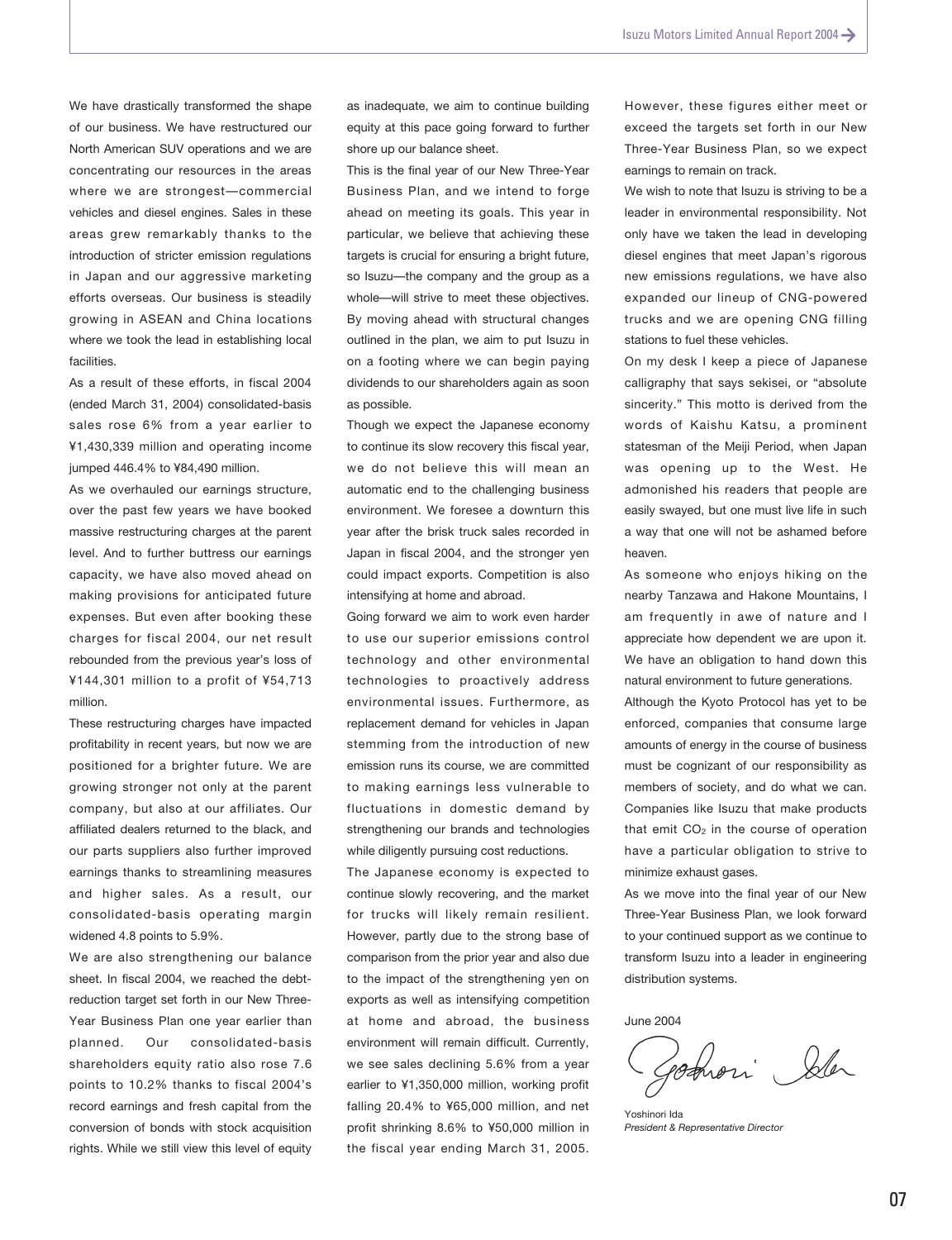

### **THE NEW THREE-YEAR BUSINESS PLAN**

**Fiscal 2004 marked the second year of the New Three-Year Business Plan that we unveiled in October 2002. Under this plan, we aim to capitalize on our technological advantages in diesel engines and specialize in commercial vehicles. We are striving to strengthen all of our corporate functions from development through marketing—as well as strengthen our earnings structure. Our core markets will be Japan; promising markets in China and ASEAN where we have taken the lead in establishing local facilities; and North America. The integration of our bus operations with those of Hino Motors is helping us to create an even more efficient business structure.**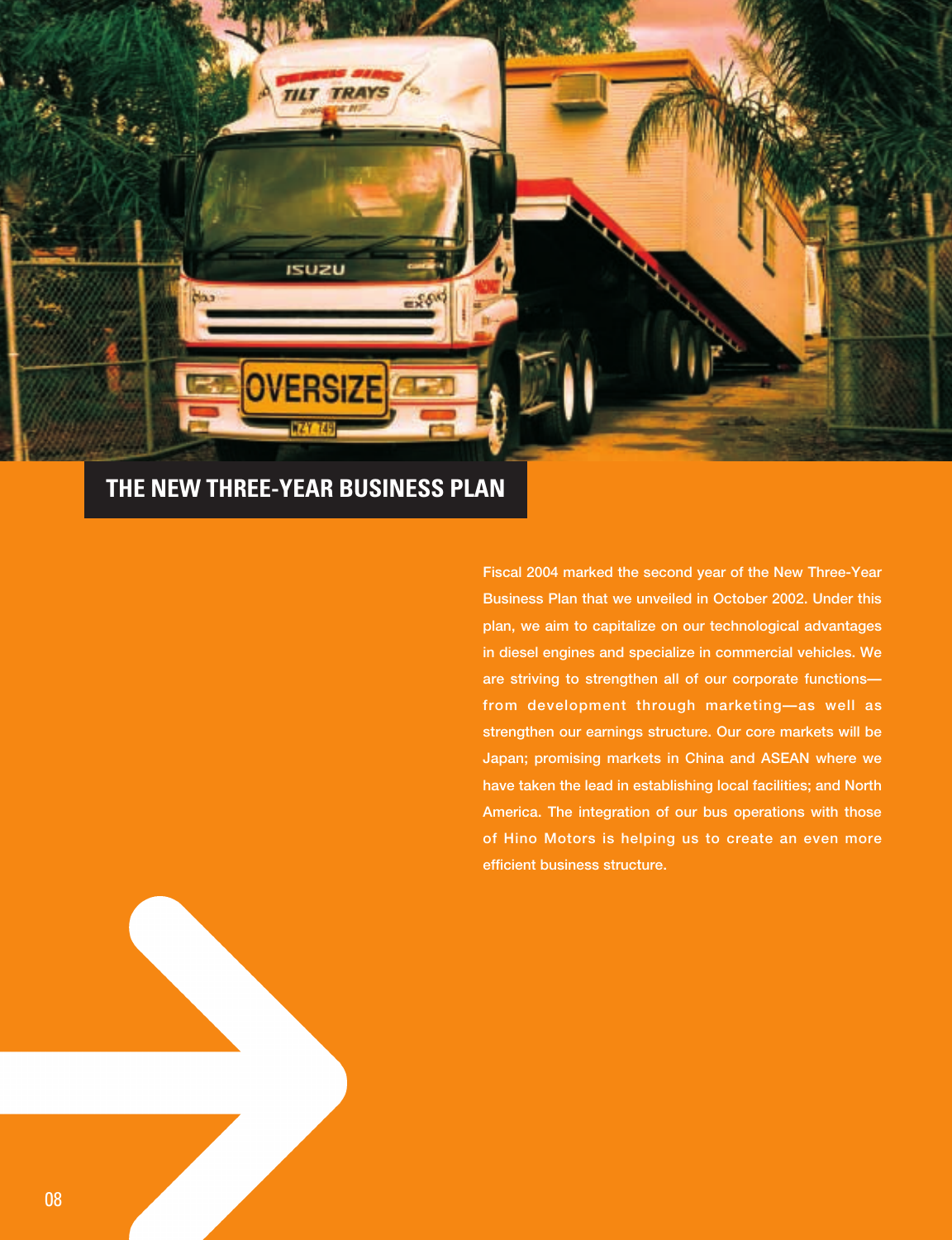#### **The New Three-Year Business Plan >>**

The New Three-Year Business Plan includes three main elements:

#### **Eliminate uncertainties**

- Overhaul the structure of the North American SUV business
- Form a powertrain joint venture with General Motors
- Reduce the size of our workforce mainly through voluntary early retirement
- Consolidate our manufacturing infrastructure

#### **Enhance management control**

- Executive Vice President from General **Motors**
- Executive Vice President from Mizuho Corporate Bank
- Set up department to oversee progress on the New Three-Year Business Plan

#### **Recapitalization**

- Debt-for-equity swap
- Retirement of shares held by General **Motors**
- Raise fresh capital

#### **Steps taken in fiscal 2004 >>**

Many of the measures outlined above were already taken in fiscal 2003, helping Isuzu to post record earnings in fiscal 2004. We overhauled our North American SUV business, shrank our workforce, strengthened our powertrain alliance with General Motors, and improved our capital structure. In fiscal 2004 we forged ahead on implementing this program, taking the following steps:

In April 2003 we announced that we would postpone the planned relocation of our Kawasaki Plant operations designed to accommodate the sharp increase in demand for commercial vehicles both within and outside Japan.

In May 2003 we announced a departmental reorganization designed to clarify and optimize the scope of management authority as well as strengthen the local management structure for our operations in North America and ASEAN.

In September 2003 we announced the formation of a holding company, along with Hino Motors, with the objective of integrating the bus manufacturing operations of the two companies.

In October 2003 Isuzu, General Motors, and GM's other two Japanese business partners— Suzuki and Fuji Heavy Industries—announced a series of initiatives in the areas of the sharing of products, powertrains and technologies; market expansion and growth; and purchasing.

In January 2004 Isuzu Motors America absorbed its American Isuzu Motors subsidiary with the aim of eliminating the duplication of functions between the two companies and improving business efficiency. In January 2004 we announced that we would move forward on the relocation of the manufacturing functions handled by our Kawasaki Plant in May 2004. We estimate that the move will result in an annual cost savings of about ¥5 billion.

In March 2004 we announced the sale of the Kawasaki Plant property to an outside buyer for ¥15,371 million. The transfer of the property is slated to be completed in February 2005.

#### **Actual performance versus plan targets >>**

Isuzu has made solid progress towards attaining the concrete objectives laid out in our New Three-Year Business Plan. In fiscal 2003, we exceeded all of our targets, and we did so again in fiscal 2004. Under the plan, in fiscal 2004 our goal was for consolidated sales of at least ¥1,250,000 million, and we actually reported sales of ¥1,430,333 million. We aimed for operating income of ¥50,000 million, and our actual result was ¥84,490 million. Likewise, we targeted a net profit of ¥35,000 million, and the actual figure was ¥54,713 million. Finally, we hoped to reduce interest-bearing liabilities to ¥510,000 million or less, and as of March 31, 2004 the figure was ¥452,600 million.

#### **Looking ahead to fiscal 2005 >>**

But we can't content ourselves with the results seen in fiscal 2004. Most of our profits came from domestic sales, and our profits from overseas sales—which account for about half of our total sales—are lacking. We are keenly aware of the fact that there is still room for us to exert ourselves to further improve our earnings structure.

Recently, the yen has strengthened and domestic demand has slowed, making the business environment more difficult. However, forecast demand is still much higher than the

levels foreseen when we put together the New Three-Year Business Plan, so we believe that we can still attain the goals set forth for this fiscal year: sales of ¥1,270,000 million, operating income of at least ¥60,000 million and a net profit of at least ¥50,000 million.

Going forward, Japanese demand for commercial vehicles is expected to fall back from the extraordinary levels seen in fiscal 2004 due to the implementation of new emissions rules. Therefore, to make up for this decline in Japanese demand, Isuzu intends to redouble its truck marketing efforts overseas. In North America, we have been able to sharply reduce our losses by taking steps such as dissolving the Subaru Isuzu Automotive alliance with Fuji Heavy Industries,

and in fiscal 2004 we roughly broke even. However, we recognize the need for further improvement in North America. Moving forward, we are committed to enhancing profitability by breaking even in SUVs and developing our commercial vehicle business.

Streamlining our distribution structure in Japan is another key issue for Isuzu. Although we have been able to steadily lift the operating cost coverage ratio by working to cover our dealerships' fixed costs with revenue generated from activities other than new vehicle sales—such as parts sales, and maintenance and repair services—we have not made much progress on debt reduction. We must strive to recover our receivables more quickly.

Reducing the cost of materials is another major lingering issue. We want customers to think in terms of how much they are paying per liter of engine or how much per kilogram for a truck. The unified efforts of purchasing, development and production teams are beginning to bear fruit, but we need to look at costs once again.

The final key issue for the final phase of our New Three-Year Business Plan is the relocation of the manufacturing functions handled by our Kawasaki Plant.

The attainment of our goals for this year is largely dependent on the overall success of these projects.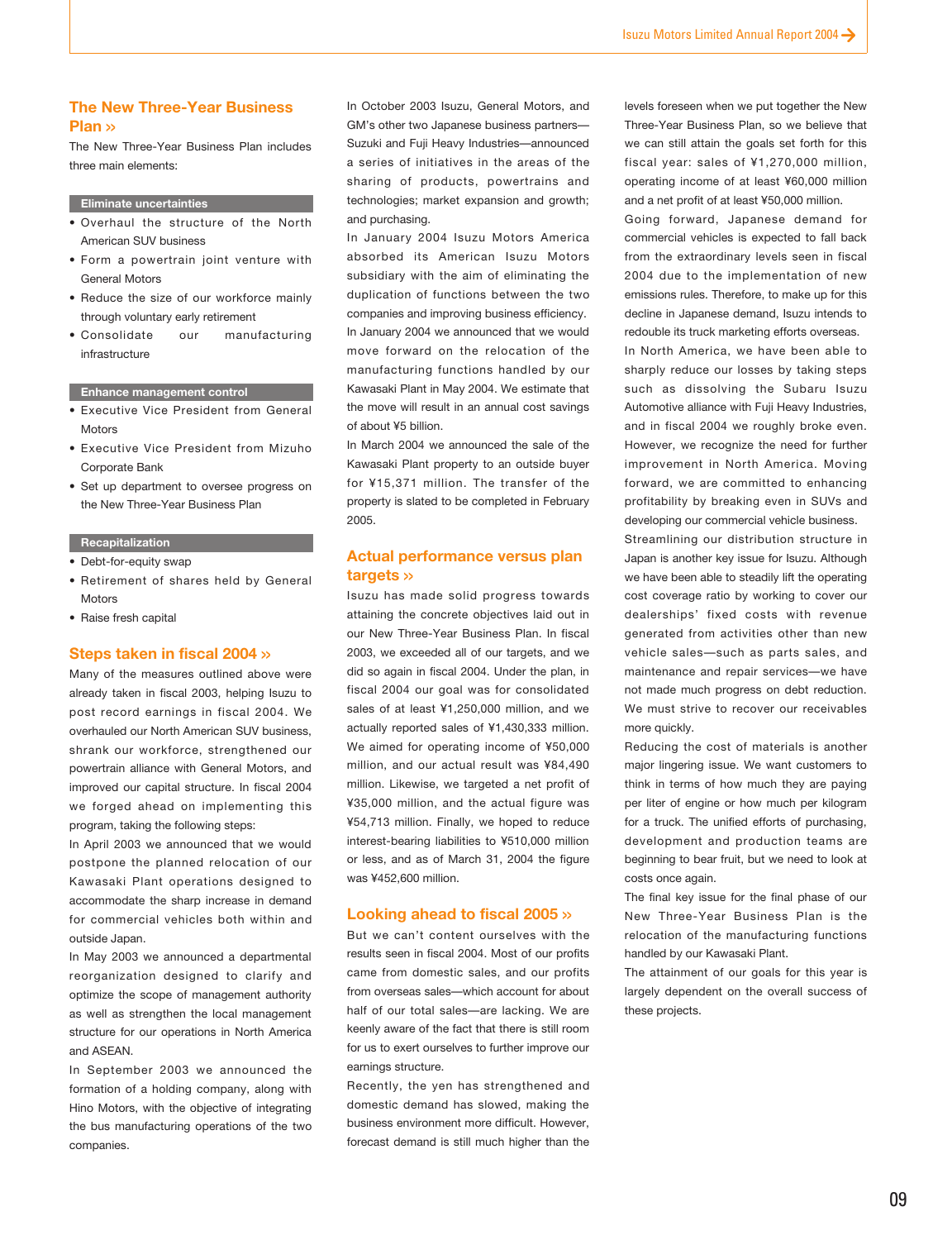

### **FISCAL 2004 TOPICS**

## **Isuzu Developments**

**Comprehensive** electronic control High-precision control Feedback control Sensor control

Integration of key technologies Super-Clean Diesel Engine Lower fuel costs, more Powerful, Quieter ...all at once

**Combustion** optimization technology Fuel injection system Combustion system Turbocharger

Post-treatment technology Oxidation catalyst Diesel Particulate Defuser Selective catalytic reduction (urea) NOx absorber catalyst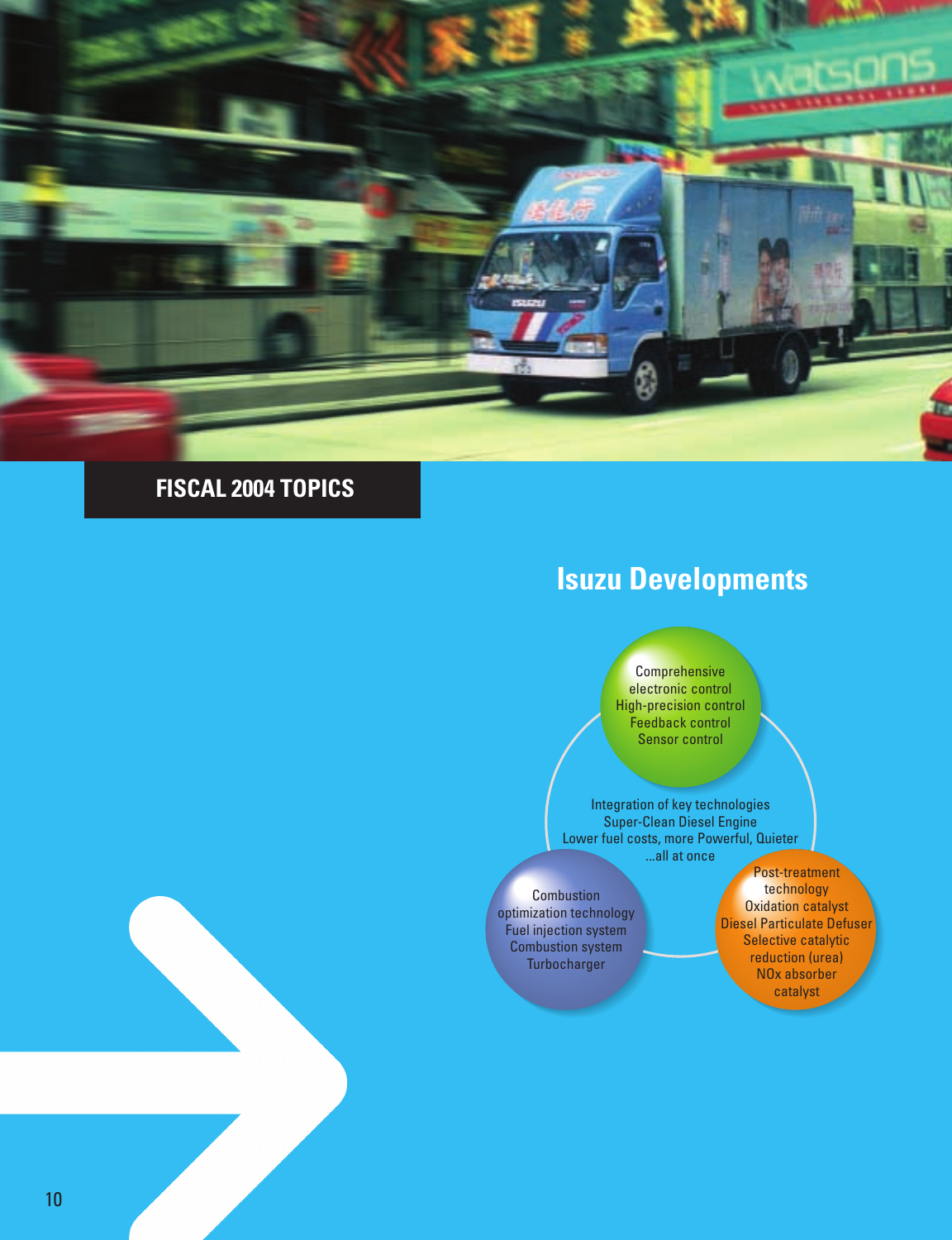#### Isuzu Developments >>

#### **Meeting new emission rules**

In November 2003 we introduced our improved lineup of GIGA heavy-duty trucks. These trucks not only conformed with new Japanese emission regulations one year earlier than required, but they also qualify for designation as "ultra-low-PM-emissions diesel vehicles" by the Ministry of Transport since their particulate matter (PM) emissions are 75% lower than the allowable limit.



#### **New transmission systems**

In fiscal 2004, we introduced ELF and GIGA series models equipped with new transmission systems. Certain light-duty ELF trucks are now equipped with the next generation Smoother-E transmission system, and in June 2003, we introduced heavy-duty GIGA series trucks equipped with the Smoother-G transmission system that regulates shifting to manage fuel consumption.



#### **CNG vehicles**

In May 2003, we introduced medium-duty FORWARD CNG trucks with further improved environmental performance. In April 2003 we opened our Shonandai Isuzu Eco-Station, the first CNG filling station in the northern part of Fujisawa City. And the number of vehicle registrations for our light-duty ELF CNG trucks has topped 5,000.



#### **Telemetrics systems**

In February 2004, in cooperation with KDDI Corporation, we launched an upgraded version of our Mimamori-kun Online Service, a true telematics system for commercial vehicles. The Mimamori-kun system collects data from the vehicle control computer to provide users information about fuel consumption, fuel costs, emissions, and driving habits. This information can then be analyzed and shared with our customers to help them improve fuel economy and encourage safe driving practices. The online service uses GPS technology and KDDI's latest packet telecommunications technology to provide a two-way, interactive, real-time interface between the vehicle, the forwarder (transport

company), the shipper (cargo consignee), and Isuzu.





#### **Super-Clean Diesel Engines**

As environmental problems become increasingly serious on a global scale, emissions regulations—especially for dieselpowered vehicles—are becoming more strict. To meet today's needs, Isuzu is putting to work the technology that we have accumulated through our many years of developing, marketing, and selling diesel engines.

Isuzu is currently throwing enormous effort into developing what we call Super-Clean Diesel Engines. By combining combustion optimization technology, post-treatment technology, and comprehensive electronic control technology, we are working to build high-power diesel engines with minimal exhaust and CO2 emissions.

Uniform pre-mixed combustion, which we call PCI (Pre-Mixed Compression Ignition), is one of the clean exhaust technologies currently being developed by Isuzu. This combustion method controls both fuel injection volume and air intake volume to build upon the basic technology of more precisely controlling combustion using an electronically controlled common rail system. The technology is

extremely difficult to perfect, but since it results in the optimal conditions for combustion without particulate matter or NOx emissions, it is an ideal technology for reducing vehicle exhaust. Japan is ahead of other countries in developing this technology, and Isuzu Advanced Engineering Center, Ltd., has taken the lead over other companies within Japan. We have high hopes that once this technology becomes a reality, diesel engines will rapidly become cleaner.

In the end, we hope to be building zeroemission diesel-powered vehicles. The emissions regulations stretching before us are merely steps on the way to achieving this final goal. At the end of the road lies the ultimate "Super-Clean Diesel Engine" envisioned by Isuzu.

Going forward, Isuzu will continue to forge ahead in researching and developing new technologies so that we can build diesel engines that outperform their life cycle costs and that play a role in improving people's lives.





Diesel Particulate Defuser

Nox Catalyst



Continuously Regenerating Diesel Particulate Defuser+ Urea-Selective Catalystic Reduction System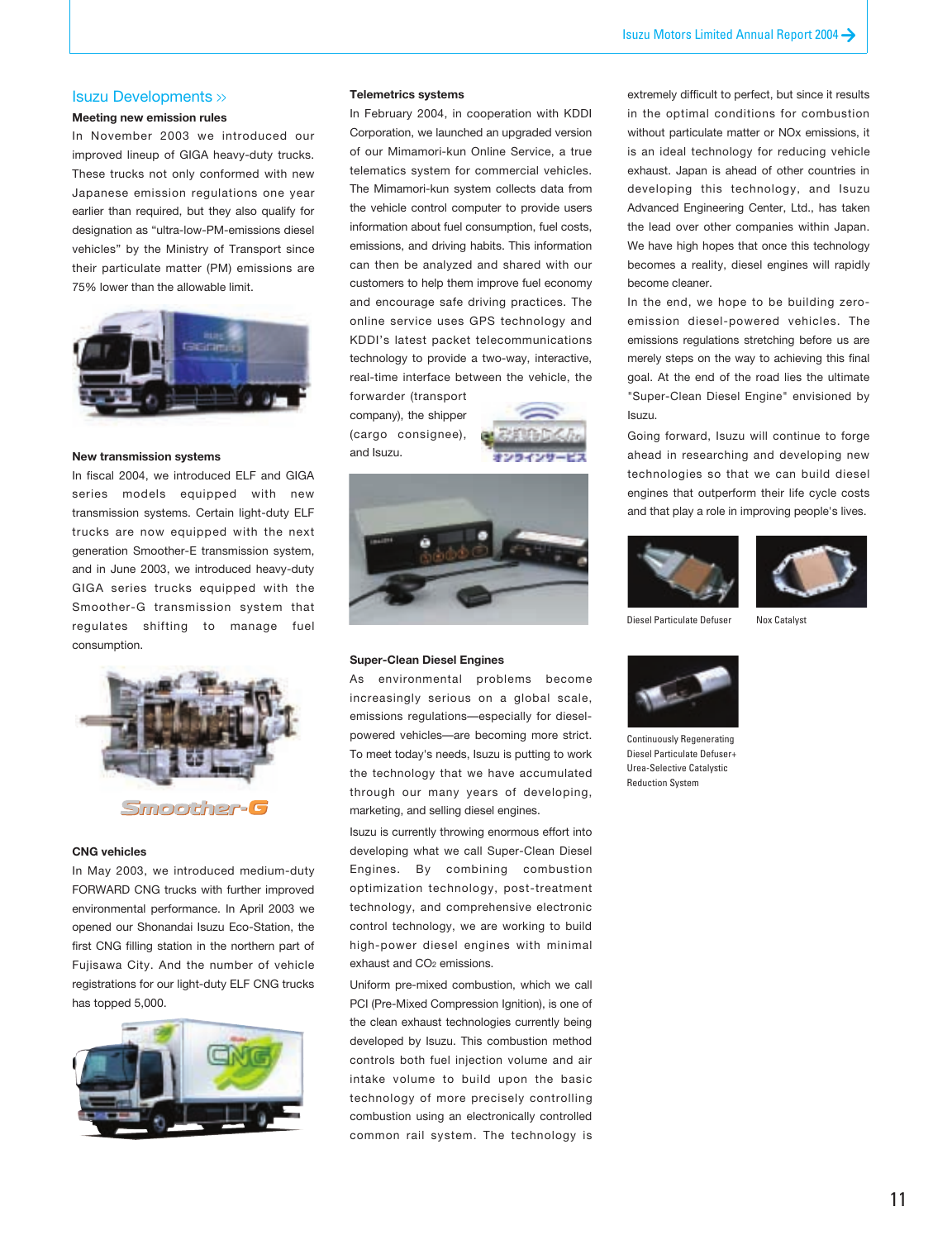

## **ENVIRONMENTAL & SOCIAL ACTIVITIES**

## **Environmental Efforts**

**At Isuzu, we have taken a two-pronged approach to environmental responsibility. We aim to (1) develop cleaner vehicles and (2) minimize the environmental burden of our manufacturing facilities.**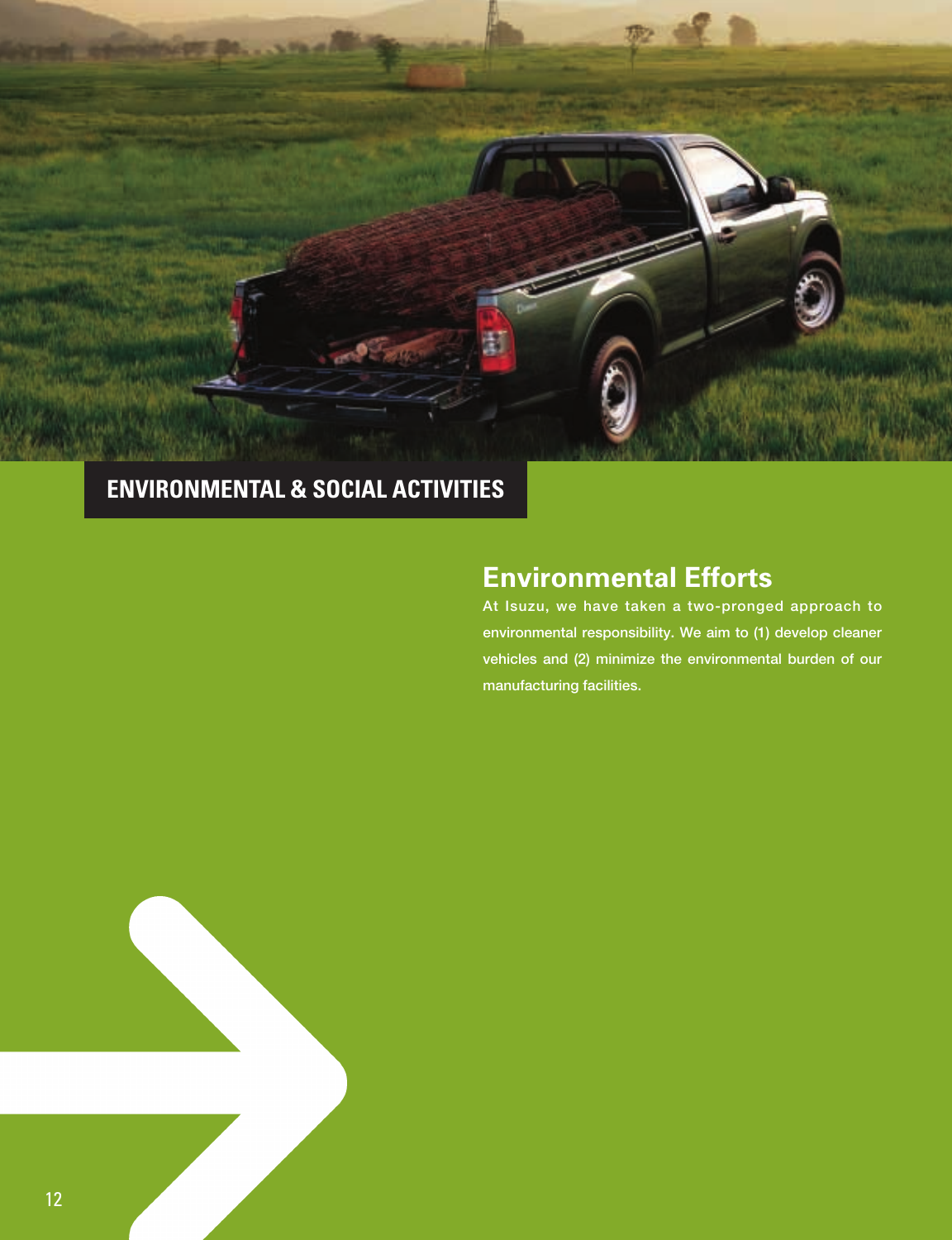#### **Developing cleaner vehicles >>**

We have been able to solve technologically difficult problems by combining new technologies such as super-high pressure fuel injection, exhaust gas recirculation, catalytic oxidation, and the use of 16 valves.

Isuzu took the lead in meeting Japan's tougher new emissions regulations when we launched the new line up ELF-KR lightduty trucks in June 2002, complying with the new rules one-and-a-half year earlier than required.

In fiscal 2004 we have continued to introduce new, more environmentally friendly models. In May 2003, we launched medium-duty FORWARD CNG trucks with further improved environmental performance, and in November 2003 we introduced the improved lineup of GIGA heavy-duty trucks that conformed to new Japanese emission rules for 12-ton and bigger trucks one year earlier than required. We have also equipped our ELF and GIGA series trucks with new "Smoother" series transmissions that help manage fuel consumption. Finally, we opened the first CNG filling station in the northern part of Fujisawa City, and vehicle registrations for our ELF CNG trucks topped 5,000.

#### **Minimizing the impact of manufacturing >>**

Isuzu has been working to minimize the impact of our manufacturing facilities on the environment by involving all of our employees in adopting original new methods. We realize that we need to put still more effort into this endeavor, but we are confident that our unflagging commitment to the development of new technologies will help us work our way to the forefront in this area.

Indeed, though we still have room to improve, many our initiatives have been already been successful, and we have sharply reduced the volume of waste and CO2 emissions generated by our plants. In fact, our current CO2 emissions are already below the target that we originally set for 2010. We have done this by consolidating production lines, eliminating steam and air discharges and machine idling, using inverters on pumps to optimize efficiency, minimizing loss of compressor operation by changing lubricants, and stopping air blowing in mechanical washing equipment.

#### **Isuzu Environmental Charter >>**

#### **Environmental policies**

- 1. We will work proactively to protect the environment throughout the entire product lifecycle—from vehicle manufacturing to usage, and final disposal.
- 2. To leave behind a beautiful earth for our children, as citizens of the earth we will actively participate in environmental protection activities aside from our business actions.

#### **Environmental code of conduct**

- 1. We will strive to minimize energy consumption and control emissions in the manufacturing process to protect the environment.
- 2. In developing and manufacturing vehicles, we will strive to minimize the emissions and noise generated by vehicle operation. We will also work to protect the environment by developing logistics systems that take rational distribution into consideration.
- 3. Since resources are finite, we will strive to offer vehicles that will be appreciated by their owners for many years. We will also take into consideration the need for recycling to ensure the reuse of materials when it comes time to finally dispose of a vehicle at the end of its useful life.

—Adopted in May 1992





#### **Social responsibility >>**

In addition to our efforts to prevent accidents in the workplace, Isuzu has instituted "Total Health" programs for our employees and their families with the aim of preventing lifestyle diseases. We sponsor group hikes and other physical health activities, and we also promote programs to encourage individuals to quit smoking, exercise, maintain a healthy diet and restrain alcohol consumption. We also provide a mental health program where specialists provide free counseling.

Since we are fully aware that our employees are our most important asset, we have developed a companywide employee education program that complies with ISO/QS 9000 standards.

Isuzu has changed its employment practices in line with relevant legislation, and we do not discriminate by gender in the recruiting, training, and treatment of our employees. We actively recruit motivated and talented individuals regardless of gender and we strive to create a workplace that is comfortable for all of our employees.

For more information on Isuzu's environmental and social activities, please refer to our Environmental Report 2003, which is available on our website.

http://www.isuzu.co.jp/world/environment/report/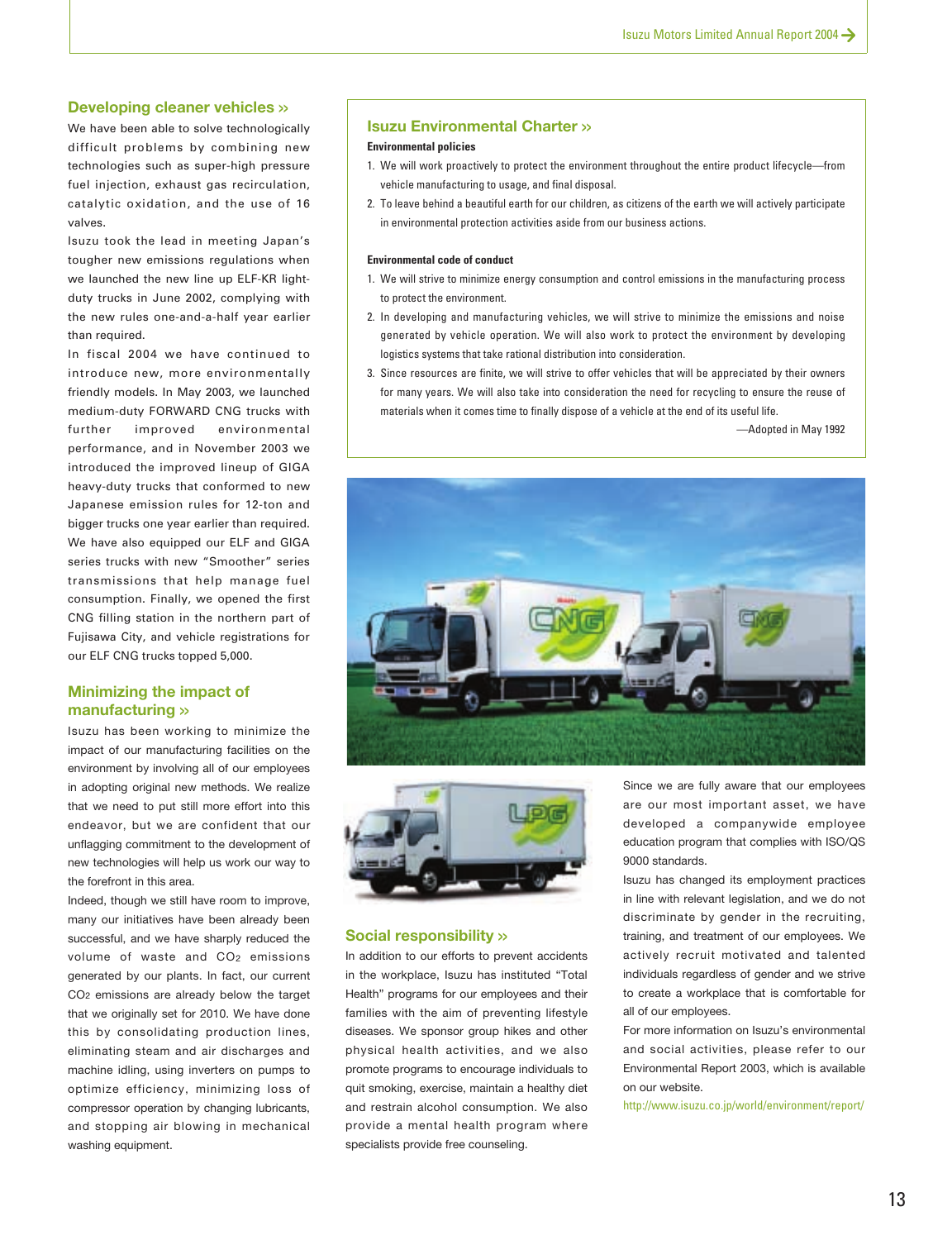At Isuzu, we recognize the importance of a system of corporate governance that strengthens oversight while also optimizing and accelerating the decision-making process and ensuring effective implementation of management strategies.

Over the past year, we have taken the following steps to enhance our corporate governance:

- To strengthen the local management structures for our North American and ASEAN operations, in June 2003 we unified the oversight of each of these regions.
- In December 2003, our president and representative director certified that the contents of the first half earnings report submitted to Japanese regulatory authorities were accurate.
- To strengthen the local management structures for our Chinese operations, in April 2004 we established unified oversight for China.
- With the aim of strengthening internal controls and ensuring independence, also in April 2004 we transformed the Audit Group of the General Affairs and HR Department into the independent Business Audit Group, and we began conducting our internal audits under this new structure.

Because we are also committed to information disclosure that ensures adherence to fair business practices and corporate transparency, we are proud to distribute information through a variety of conduits, including our website. We are pleased to provide English-language information for our shareholders and other stakeholders around the globe.

Isuzu's Audit Committee has four members, including two outside auditors. We have established a Management Committee that is empowered to deliberate and make decisions on critical business matters. We have also introduced an executive officer system, which transfers the authority for executing business strategies to the operating level. In addition, we have implemented a Vehicle Line Executive (VLE) scheme. The Vehicle Line Executives, who are responsible for each of our product areas—commercial vehicles, light commercial vehicles and powertrains—report directly to the Management Committee.

The board of directors and the audit committee each meet at least once per month, and the Management Committee convenes weekly.

### **CORPORATE GOVERNANCE**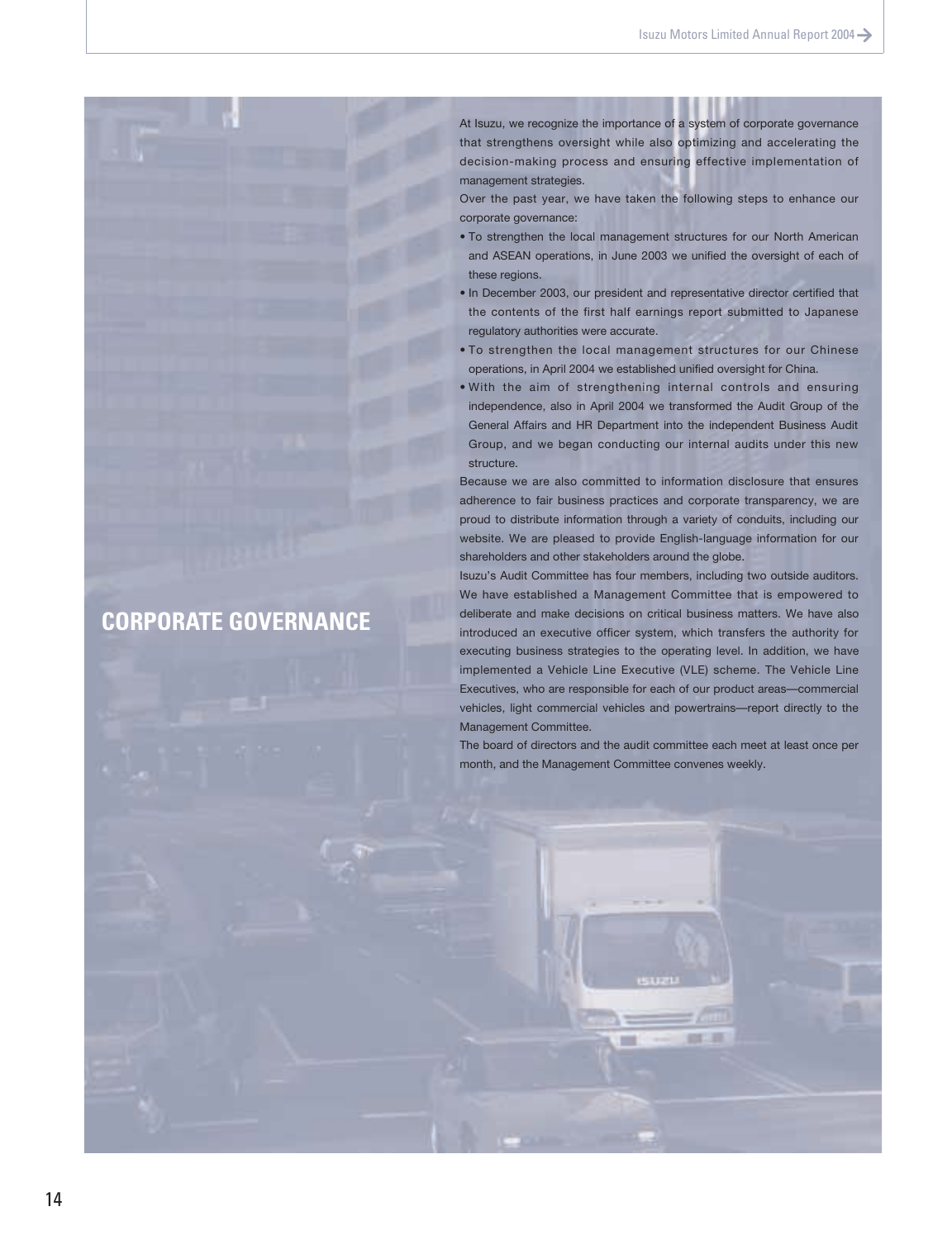### ISUZU MOTORS LIMITED **ANNUAL REPORT 2004**

## **FINANCIAL SECTION**

Exceeding Consumer Expectations, | Maximizing Corporate Value

| Consolidated Statements of Shareholders' Equity  23 |  |
|-----------------------------------------------------|--|
|                                                     |  |
| Notes to Consolidated Financial Statements 25       |  |
|                                                     |  |
|                                                     |  |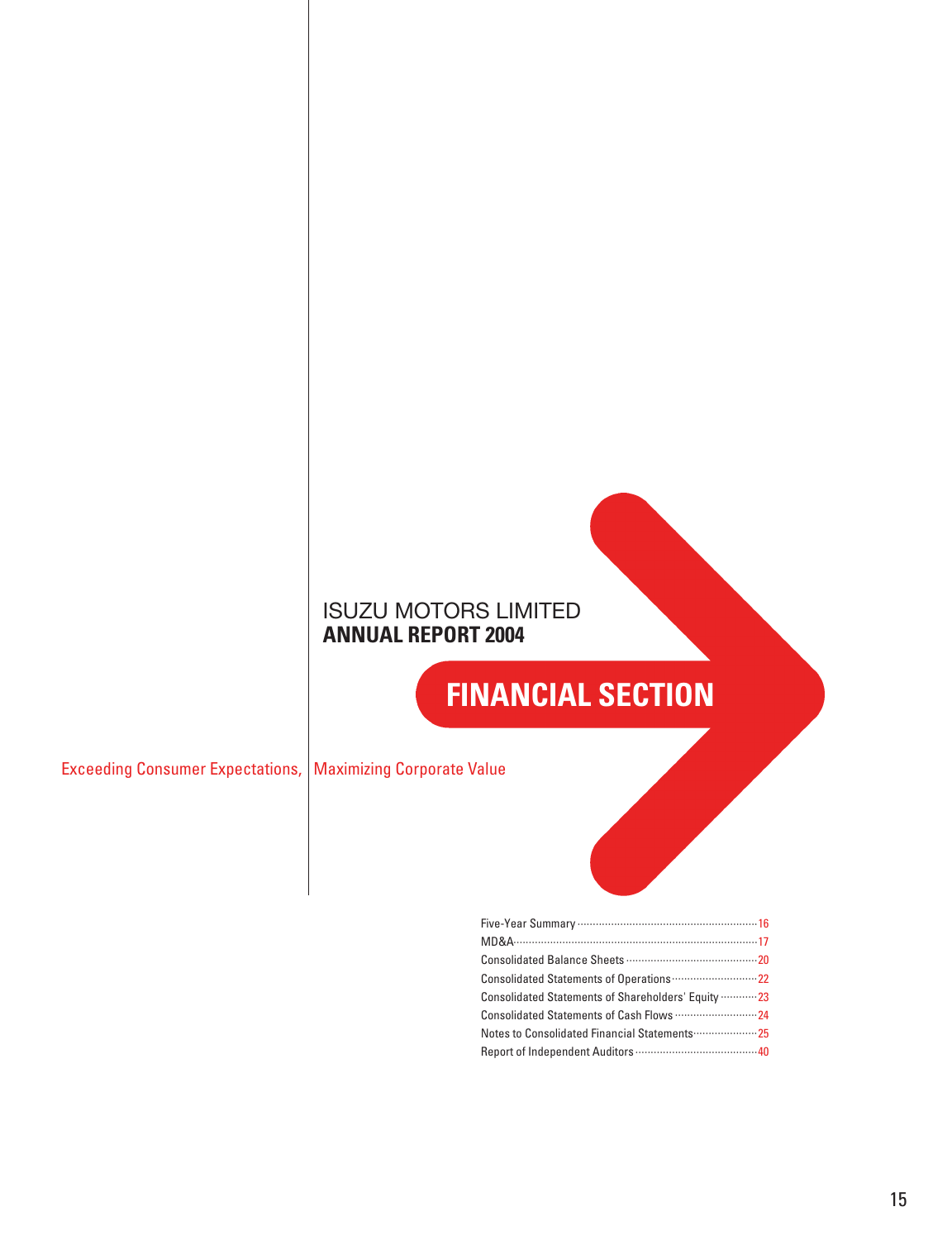|                                              |            |            | Millions of yen |            |            | Thousands of<br>U.S. dollars |
|----------------------------------------------|------------|------------|-----------------|------------|------------|------------------------------|
|                                              | 2004       | 2003       | 2002            | 2001       | 2000       | 2004                         |
| For the Year:                                |            |            |                 |            |            |                              |
| Net sales                                    | ¥1,430,339 | ¥1.349.449 | ¥1.597.701      | ¥1,569,199 | ¥1,506,642 | \$13,533,347                 |
| Cost of sales                                | 1,214,763  | 1,171,366  | 1,355,190       | 1,343,166  | 1,297,291  | 11,493,645                   |
| Gross profit                                 | 215,576    | 178,083    | 242,510         | 226,032    | 209,350    | 2,039,701                    |
| Selling, general and administrative expenses | 131.085    | 162.621    | 227,376         | 253.349    | 260.147    | 1,240,280                    |
| Operating income (loss)                      | 84,490     | 15,462     | 15,134          | (27, 316)  | (50, 797)  | 799,420                      |
| Income (loss) before special items           | 81,678     | (4,200)    | (1,984)         | (47, 435)  | (68,047)   | 772,809                      |
| Income (loss) before income taxes            | 55,357     | (111, 527) | (28, 506)       | (73,300)   | (150, 937) | 523,770                      |
| Net income (loss)                            | 54,713     | (144, 301) | (42,991)        | (66, 787)  | (104, 186) | 517,680                      |
| At Year-End:                                 |            |            |                 |            |            |                              |
| <b>Total assets</b>                          | ¥1,077,816 | ¥1.028.844 | ¥1,324,144      | ¥1.891.492 | ¥1,843,053 | \$10,197,908                 |
| Shareholders' equity                         | 109,753    | 26,434     | 61,084          | 94,108     | 169.338    | 1,038,448                    |

### **Non-Consolidated Five-Year Summary**

<span id="page-15-0"></span>

| For the Year:<br>Net sales                   |            |            | Millions of yen         |            |            | U.S. dollars         |
|----------------------------------------------|------------|------------|-------------------------|------------|------------|----------------------|
|                                              | 2004       | 2003       | 2002                    | 2001       | 2000       | 2004                 |
|                                              |            |            |                         |            |            |                      |
|                                              | ¥1,430,339 | ¥1,349,449 | ¥1,597,701              | ¥1,569,199 | ¥1,506,642 | \$13,533,347         |
| Cost of sales                                | 1,214,763  | 1,171,366  | 1,355,190               | 1,343,166  | 1,297,291  | 11,493,645           |
| Gross profit                                 | 215,576    | 178,083    | 242,510                 | 226,032    | 209,350    | 2,039,701            |
| Selling, general and administrative expenses | 131,085    | 162,621    | 227,376                 | 253,349    | 260,147    | 1,240,280            |
| Operating income (loss)                      | 84,490     | 15,462     | 15,134                  | (27, 316)  | (50, 797)  | 799,420              |
| Income (loss) before special items           | 81,678     | (4,200)    | (1,984)                 | (47, 435)  | (68, 047)  | 772,809              |
| Income (loss) before income taxes            | 55,357     | (111, 527) | (28, 506)               | (73, 300)  | (150, 937) | 523,770              |
| Net income (loss)                            | 54,713     | (144, 301) | (42, 991)               | (66, 787)  | (104, 186) | 517,680              |
| At Year-End:                                 |            |            |                         |            |            |                      |
| <b>Total assets</b>                          | ¥1,077,816 | ¥1,028,844 | ¥1,324,144              | ¥1,891,492 | ¥1,843,053 | \$10,197,908         |
| Shareholders' equity                         | 109,753    | 26,434     | 61,084                  | 94,108     | 169,338    | 1,038,448            |
|                                              | 2004       | 2003       | Millions of yen<br>2002 | 2001       | 2000       | U.S. dollars<br>2004 |
| For the Year:                                |            |            |                         |            |            |                      |
| Net sales                                    | ¥890,336   | ¥760,608   | ¥761,904                | ¥829,890   | ¥836,123   | \$8,424,041          |
| Cost of sales                                | 730,395    | 656,576    | 655,719                 | 726,601    | 764,570    | 6,910,736            |
| Gross profit                                 | 159,941    | 104,032    | 106,185                 | 103,289    | 71,553     | 1,513,305            |
| Selling, general and administrative expenses | 92,945     | 90,904     | 98,098                  | 107,002    | 118,139    | 879,418              |
| Operating income (loss)                      | 66,995     | 13,128     | 8,086                   | (3, 712)   | (46, 586)  | 633,886              |
|                                              | 57,561     | 4,880      | 2,123                   | (10, 578)  | (55, 412)  | 544,623              |
| Income (loss) before special items           |            |            |                         |            |            |                      |
| Income (loss) before income taxes            | 32,221     | (146,966)  | (45, 898)               | (66, 105)  | (172, 957) |                      |
| Net income (loss)                            | 38,857     | (189, 447) | (56, 224)               | (57, 938)  | (103, 861) | 304,866<br>367,656   |
| At Year-End:                                 |            |            |                         |            |            |                      |
| Total assets                                 | ¥808,674   | ¥717,601   | ¥876,680                | ¥1,032,614 | ¥1,117,373 | \$7,651,381          |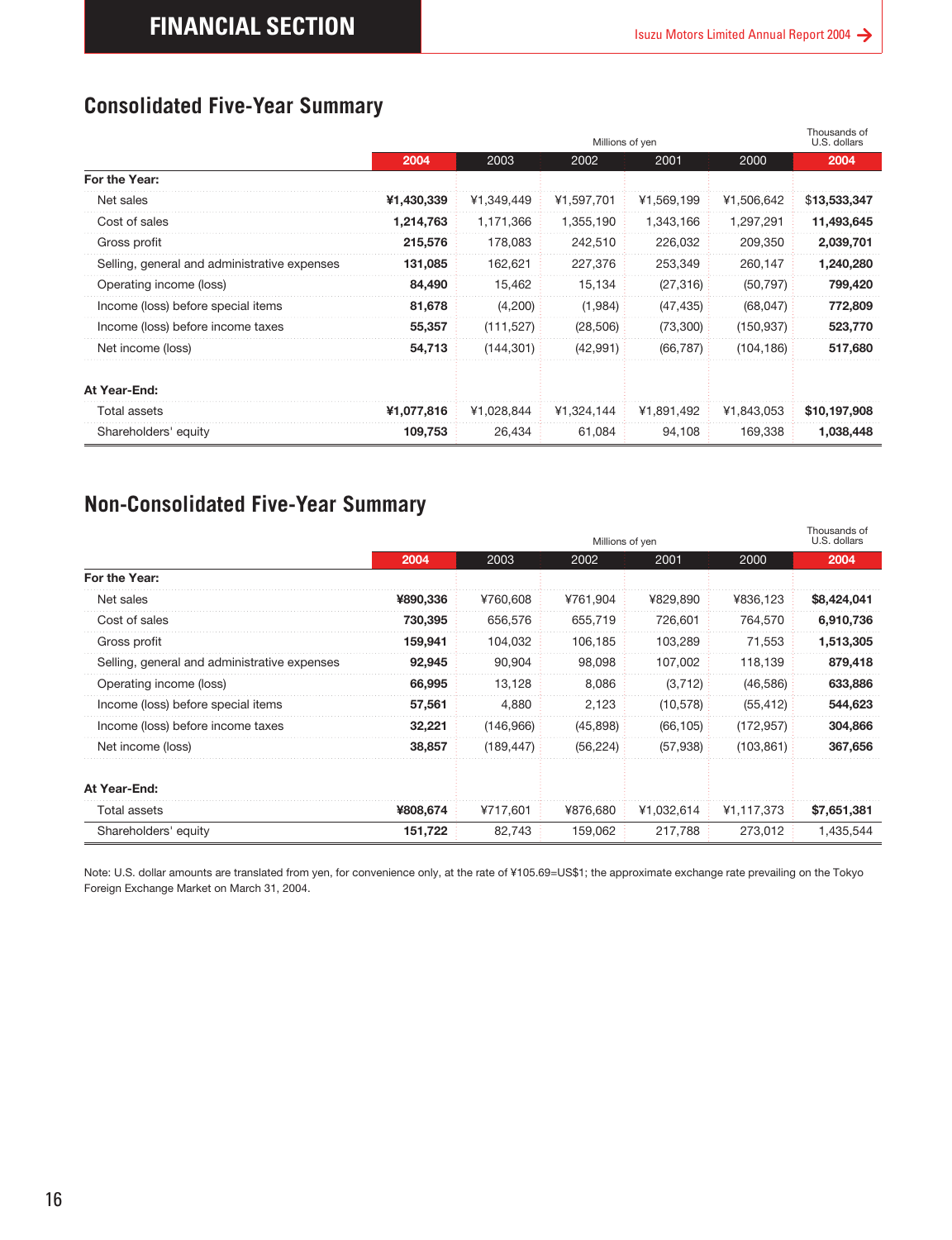### <span id="page-16-0"></span>**Management's Discussion and Analysis of Financial Condition and Results of Operations**

#### **Results of Operations**

#### **Significant accounting policies**

The consolidated financial statements of the Isuzu group are prepared in accordance with the generally accepted accounting principles of Japan. In the preparation of these statements, the amounts recorded for items including bad debt allowance, inventory, investments, income taxes, retirement benefits, and provisions for product warranties are estimates that reflect the judgment of management. Because of the uncertain nature of estimates, in some cases actual results may vary from initial estimates, and this may have a negative impact on earnings results.

#### **Sales**

In fiscal 2004 (ended March 31, 2004) Isuzu's consolidated-basis sales rose 6.0% from the previous year to ¥1,430,339 million, as worldwide vehicle unit sales edged up 0.9% to 280,418 units.

In the Japanese commercial vehicle market, new emissions regulations that came into force in October 2003 sparked a sharp increase in demand for trucks, particularly in the Kanto region surrounding Tokyo. As a result, overall demand for heavy- and medium-duty (4 tons and up) trucks grew from 78,601 in the prior fiscal year to 117,143 units and demand for 2–3 ton trucks rose from 95,325 units to 147,106 units. In this environment, Isuzu expanded its market share in heavy- and medium-duty trucks by 0.9 percentage points to 24.9% and by 2.2 percentage points in 2–3 ton trucks to 36.1%. As a result, domestic vehicle unit sales jumped 66.5% from the prior year to 103,027 units and overall domestic sales swelled 32.4% to ¥627,364 million.

Sales in Asia jumped 59.6% to ¥336,217 million thanks to brisk sales in places like ASEAN and China, where Isuzu took the lead in expanding overseas. In particular, in Thailand we have won a 40% share of the market for pickup trucks and a 25% share of the overall vehicle market.

North American sales fell 33.4% to ¥251,563 million as we worked to improve marketing efficiency, right-size inventory, and implement appropriate incentive programs as part of our effort to build a realistic business structure for the region.

Sales in other regions declined 25.1% to ¥215,194 million, principally because the Polish engine manufacturing operation is no longer considered a consolidated subsidiary.

#### **Operating income**

Our operating income for fiscal 2004 was a record ¥84,490 million, up 446.4% from a year earlier. Changes in the composition of sales had a ¥39,100 million positive impact on operating profit, streamlining efforts in procurement ¥24,000 million, and workforce reductions and reduced expenses in our North American operations ¥45,600 million. On the other hand, increased costs in areas like domestic sales incentives had a ¥10,500 million negative impact, the exclusion of the North American and Poland engine units ¥7,800 million, and foreign exchange fluctuations ¥2,500 million; also, a payment from GM of engine development costs as part of our alliance formed in the prior fiscal year surfaced in this year's numbers as an apparent ¥18,900 million decline over the previous year.

Looking at each of our key business areas, operating income at the parent company jumped ¥53,867 million from the previous year to ¥66,995 million as it cut expenses and boosted sales, while operating income at our consolidated dealerships in Japan rose ¥4,075 million to ¥7,525 million.

In North America, our operating loss shrank ¥22,677 million from the prior year to just ¥1,360 million thanks to the measures we have taken to restructure the business.

In ASEAN, operating profit grew ¥4,503 million to ¥7,182 million due largely to brisk sales of our new pickup truck.

(The figures shown for each of our key business areas above reflect the simple addition of the profits and losses of the parent company and consolidated subsidiaries, grouped according to the characteristics of each unit.)

As a result, our operating margin widened from 1.1% in the prior year to 5.9% in the year ended March 2004, indicating a substantial improvement in our earnings structure.

#### **Non-operating gains/losses**

In fiscal 2004 we incurred a non-operating loss of ¥2,813 million, down ¥16,849 million from the prior year. Our net interest expense declined ¥4,316 million to ¥11,257 million thanks to debt repayment. With the addition of the North American and Polish engine manufacturing operations, equity-method affiliates contributed ¥10,362 million of income, compared to a ¥726 million loss in the prior year. Foreign exchange losses declined ¥1,917 million to ¥2,181 million.

#### **Extraordinary gains/losses**

In fiscal 2003, Isuzu booked ¥107,327 million in extraordinary charges as we implemented an early retirement program, reorganized our North American operations, and contracted our SUV business with the aim of eliminating uncertainties. However, in fiscal 2004 extraordinary expenses shrank to ¥26,321 million, mainly associated with the overhaul of our domestic sales network, adjustments to our real estate holdings in preparation for the introduction of impaired asset accounting, and the reform of our North American business.

#### **Taxes**

In fiscal 2003, after a rigorous review of our deferred tax assets, Isuzu's net tax expense, including corporate income taxes, municipal taxes, and business taxes and after adjustments was ¥30,451 million; in fiscal 2004 the figure was a positive ¥77 million.

#### **Minority Interests**

Minority interests consist primarily of profits returned to the minority shareholders of our locally incorporated subsidiaries in ASEAN and North America. The figure declined from ¥2,323 million in the prior year to ¥720 million yen in fiscal 2004.

#### **Net Profit**

In fiscal 2004 our net profit was a record ¥54,713 million, a substantial improvement from the prior year's loss of ¥144,301 million. Our earnings per share were ¥72.37, compared to a negative figure of ¥131.34 in the prior year. Our fully diluted earnings per share for fiscal 2004 were ¥20.90.

#### **Segment Information**

#### **Japan**

In Japan, overall demand grew sharply due to the introduction of stricter diesel emissions rules, and at Isuzu domestic sales rose 13.0% from a year earlier to ¥1,064,992 million thanks to our aggressive marketing of vehicles designed with our customers' needs in mind. We introduced a number of vehicles that exceed these new emissions rules, and the market response was favorable. Operating profit greatly improved, swelling 299.7% to ¥77,201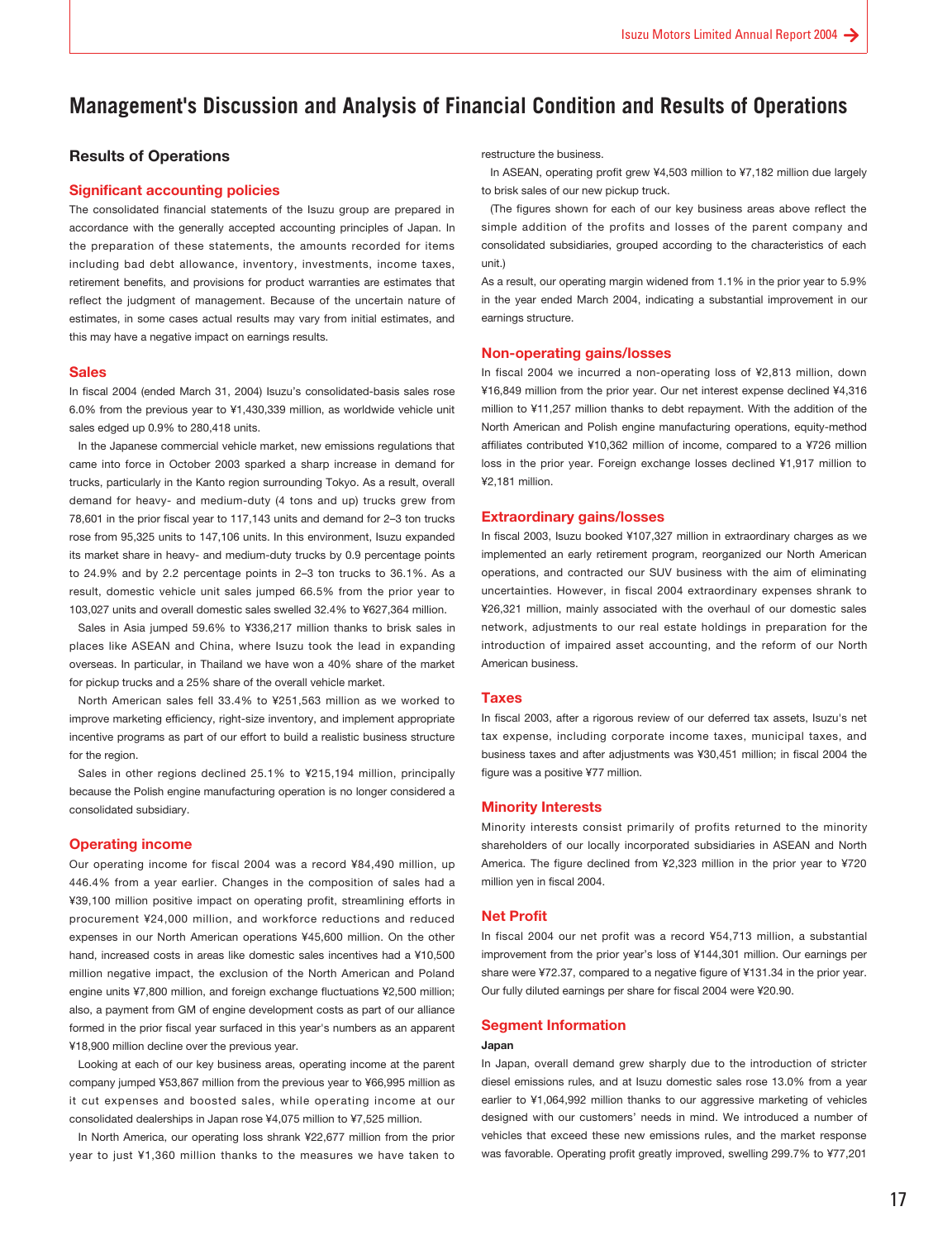efforts that have been undertaken under our Three-Year Business Plan.

#### **North America**

North American sales fell 34.7% to ¥235,386 million, with the decline largely attributable to fact that we are no longer treating DMAX Ltd., our Ohio diesel manufacturing facility, as a consolidated subsidiary since a majority 60% share is now held by General Motors. Our North American operating loss narrowed from the previous year's ¥11,518 million to just ¥688 million as the structure of our earnings in the region improved.

#### **Asia**

Asian sales jumped 104.1% to ¥210,078 million chiefly due to brisk sales of our pickup trucks in Thailand. The D-MAX pickup truck launched in May 2002 has become the best-selling vehicle ever in Thailand. Operating profit also swelled 471.9% to ¥6,274 million.

#### **Other regions**

Sales in other regions fell 70.9% to ¥25,960 million largely due to the fact that we are no longer treating Isuzu Motors Polska, our Polish diesel engine manufacturing unit, as a consolidated subsidiary since General Motors now holds a 60% stake in the company. Operating profit also slipped 31.5% to ¥1,399 million.

#### **Financial Condition**

In accordance with the new Three-Year Business Plan we adopted in October 2002, we have employed wide-ranging measures to reduce interest-bearing liabilities and shore up our capital base.

As of March 31, 2004, total consolidated assets were ¥1,077,816 million, up ¥48,972 from a year earlier. Cash reserves grew ¥49,926 million to ¥113,315 million thanks to record profits and stronger cash management. Receivables grew mainly because of higher domestic sales. The increase in investment securities is attributable mainly to the stock market recovery, which has boosted the market capitalization of listed shares, and strong earnings results at our affiliates, which has increased the value of our holdings in equitymethod affiliates. Fixed assets shrank ¥28,060 million mainly due to our move from the Kawasaki Plant and the removal of Isuzu Bus Manufacturing from consolidated statements.

million, thanks to the higher sales and the benefits of the rationalization<br>million, thanks to the higher sales and the benefits of the rationalization<br>North America.<br>
North America and the Nixt Street Watchen Street Bure Total liabilities declined ¥34,703 million to ¥964,930 million at the end of the fiscal year. We continued to take advantage of profits and other resources to reduce debt—as called for in our Three-Year Business Plan—and interest bearing liabilities shrank ¥65,256 million to ¥452,664 million. We cut shortterm borrowing ¥43,107 million to ¥256,762 million and reduced long-term borrowing ¥14,449 million to ¥173,102 million. Under our Three-Year Business Plan, our aim has been to reduce interest-bearing debt to ¥450,000 million by March 2005, so we have effectively attained this goal one year earlier than planned. On the other hand, notes payable and accounts payable grew ¥20,949 million from the prior year to ¥268,206 million in fiscal 2004. This was mainly due to the increase in domestic sales.

In fiscal 2004, our capital grew ¥83,319 million to ¥109,753, boosting our shareholders' equity ratio from 2.6% at the end of the previous fiscal year to 10.2% at the end of fiscal 2004. In addition to the ¥54,713 million net profit generated in fiscal 2004, ¥24,000 million of the ¥30,000 million of bonds with stock acquisition rights issued in January 2004 have already been exercised, adding to shareholders' equity.

#### **Cash Flow**

In fiscal 2004 Isuzu generated net cash flow of ¥102,579 million, up ¥49,628 million from the prior year. Net cash provided by operating activities grew ¥35,295 million from a year earlier to ¥85,292 million. Depreciation declined ¥15,950 million to ¥27,261 million, largely due to the fact that we are no longer treating certain North American and Polish manufacturing units as consolidated subsidiaries, but we recorded ample income before income taxes and minority interests. In addition, the higher receivables (¥17,293 million) and inventory (¥6,852 million) that accompanied greater sales were balanced out by an increase in accounts payable (¥26,724 million), demonstrating our commitment to even more stringent cash flow management.

Net cash used in investing activities declined ¥10,838 million to ¥5,668 million. Capital investments made mainly by the parent company were offset by ¥11,333 million of inflows from the sale of investment securities and ¥15,752 million from the sale of fixed assets.

Net cash used in financing activities declined ¥21,032 million to ¥28,997 million. While we continued to aggressively shrink liabilities—using cash generating by operating activities as a resource to repay our North American unit's external borrowing and to redeem bonds issued by the parent company—we also issued ¥30,000 million of convertible bonds during the fiscal year, and as a result the net cash used for financing activities declined compared to a year earlier.

#### **Risks**

In 2002, in response to the protracted slump in the Japanese commercial vehicle market and lackluster SUV sales in the U.S., the Isuzu group drew up our New Three-Year Business Plan covering the three-year period to March 2005 to restore corporate value and strengthen corporate competitiveness. In the interim period ended September 2002, Isuzu showed a temporary negative net worth due to the poor performance of its subsidiaries. However, thanks to steps taken under the New Three-Year Business plan, such as a private placement of new shares and the exchange of debt for equity, the company showed a positive net worth again in March 2003. In the second year of the plan we were able to exceed our goals for both our business results and financial condition. This is because we viewed the achievement of these goals as the most critical issue for the company. Taking the greatest possible advantage of our superior diesel engine technology we concentrated on commercial vehicles, and we worked to strengthen business functions from development to marketing—while also shoring up our profit structure. In fiscal 2004 our cash reserves swelled thanks to the profits that came from the better-than-expected earnings rebound, stronger cash management, and money raised through bonds with stock acquisition rights. As a result, we made generally good progress on attaining the goals set forth in the New Three-Year Business Plan. However, there are certain risks that could have significant impact on our earnings results, financial condition, or share price, and these risks are outlined below. (The following information contains forward-looking statements that reflect the judgment of management as of June 29, 2004).

#### **1. Economic situation/supply and demand trends in our major markets**

Vehicles account for an important portion of the Isuzu group's worldwide operating revenue, and demand for these vehicles is affected by the economic situation in the various countries and regions and their markets in where we sell vehicles. Therefore, economic recession and an ensuing decline in demand in our major markets—Japan, North America, and other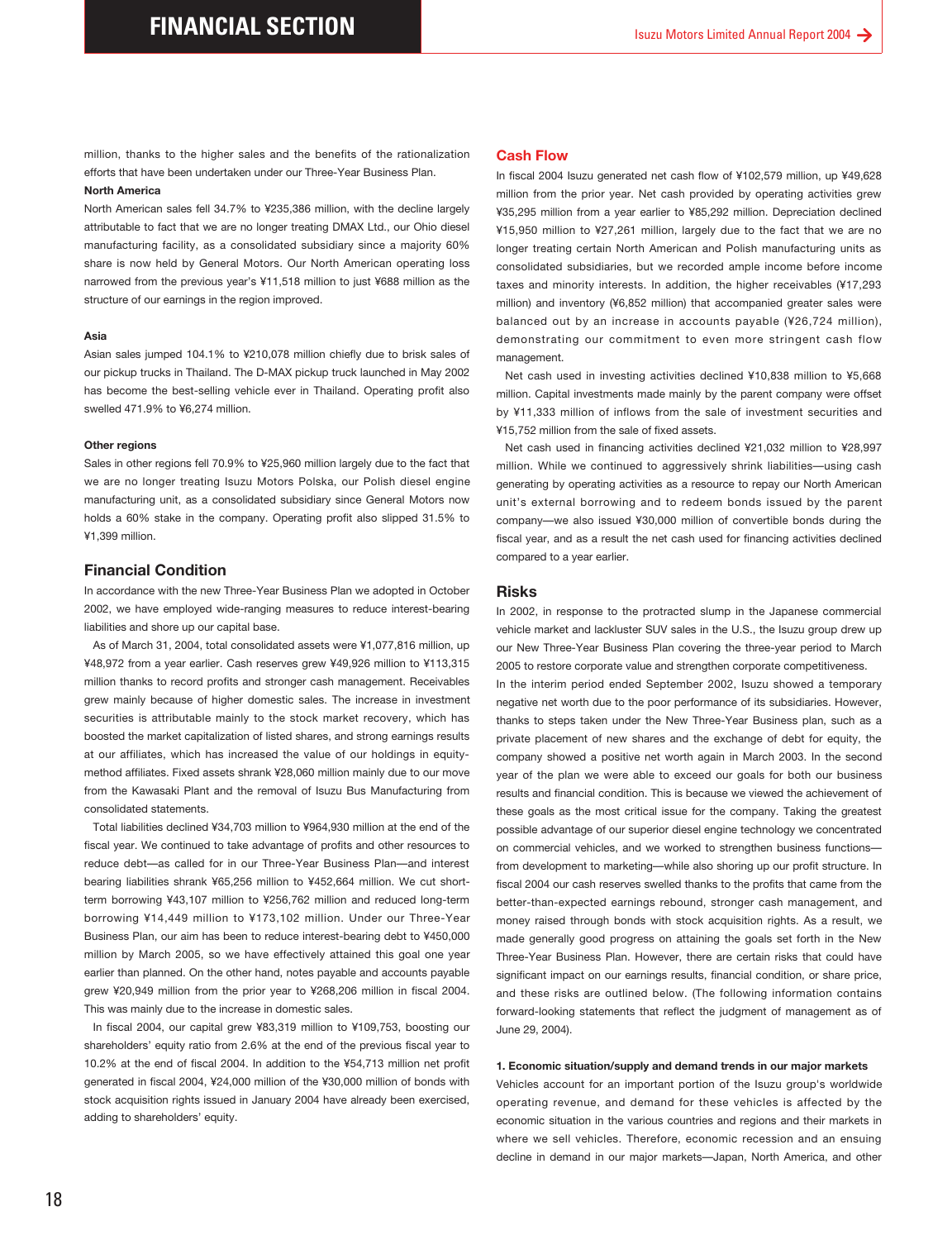Asian countries—could have a negative impact on the earnings and financial position of the Isuzu group.

#### **2. Foreign exchange fluctuations**

The business of the Isuzu group includes manufacturing and marketing products in several regions around the world. Local currency amounts for sales, expenses, assets and other items are therefore converted into Japanese yen in the preparation of our consolidated financial statements. Depending on the exchange rate in effect at the time of conversion, the yen amount for these items may change even if the underlying local currency value has not changed. Generally, a strengthening of the yen relative to other currencies has a negative impact on the business of the Isuzu group, and a weakening of the yen has a positive impact.

#### **3. Dependence on General Motors Corporation and other major customers**

The Isuzu group supplies vehicles and vehicle components to General Motors Corporation (Detroit, MI) and its affiliates as well as to other vehicle manufacturers on an OEM basis. Sales to these customers are affected by fluctuations in production and sales at these customer companies and other factors over which the Isuzu group has no control, and therefore they could have a negative effect on the earnings and financial position of the Isuzu group.

#### **4. Product defects**

At its plants both inside and outside of Japan, the Isuzu group manufactures its products according to the strictest globally accepted quality control standards. However, in the unusual event of a recall or product liability award, there could be a negative impact on the earnings and financial position of the Isuzu group.

#### **5. Disasters, power outages, and other interruptions**

To minimize the potential of a negative impact due to an interruption in the manufacturing process, the Isuzu group regularly conducts disaster prevention inspections and facilities examinations at all of our sites. However, we may not be able to completely eliminate or minimize the impact that would arise from a disaster, power outage, or other interruption during the manufacturing process.

#### **6. Securities investments**

The Isuzu group invests in securities, to produce, sell, and distribute its products as well as to build and maintain good relationships with our business partners. For marketable securities, a downturn in share prices could have a negative impact on the earnings and financial position of the Isuzu group. Isuzu provides management guidance and advice to companies—including those in which we have invested through nonmarketable securities—that can have a strong influence over our own business results. However, if the financial condition of the companies in which we have invested were to deteriorate due to factors such as a worsening business environment, this could have a negative impact on the earnings and financial position of the Isuzu group.

#### **7. Retirement obligations and deferred tax assets**

The figures recorded for "retirement obligations" and "deferred tax assets" are estimates that reflect the judgment of management. Because of the uncertain nature of estimates, in some cases actual results may vary from

initial estimates, and this could have a negative impact on earnings results.

#### **8. Potential risks associated with international activities and foreign ventures**

The Isuzu group conducts some of its manufacturing and marketing activities outside of Japan in the U.S. and in developing and emerging markets in Asia. The following risks are inherent to such overseas business development, and could have a negative impact on the earnings and financial position of the Isuzu group.

- Unfavorable changes in the political or business climate
- Difficulties in recruiting and retaining personnel

• Inadequate technological infrastructure could have a negative impact on our manufacturing activities or on our customers' support of our products and services.

- Potential negative tax consequences
- Social unrest stemming from terrorism, war or other factors.

#### **9. Limits on intellectual property protection**

The Isuzu group has accumulated technology and expertise that differentiates us from our rivals; however, in certain regions due to legal restrictions we are unable to fully protect or we are able to only partly protect some of our proprietary technology and expertise through intellectual property rights. As a result, we may be unable to effectively prevent third parties from using our intellectual property to make similar products.

#### **10. Legal requirements**

The Isuzu group is subject to various government regulations in the countries in which it does business, such as business and investment approvals, export controls designed to protect national security, and other import/export regulations such as tariff rules. We are also subject to legal requirements concerning areas such as commerce, antitrust, patents, consumer rights, taxation, foreign exchange, recycling and safety. Unexpected changes in these regulations could have a negative impact on the earnings and financial position of the Isuzu group.

#### **11. Impairment accounting**

The Isuzu group owns and leases facilities used in manufacturing, marketing and distributing our products. Japan is preparing to introduce impairment accounting for fixed assets used in the course of business, and if it becomes necessary to treat some fixed assets that are owned or used through finance leases as impaired, this could have a negative impact on the earnings and financial position of the Isuzu group.

#### **12. Sale of Kawasaki Plant property**

We have been notified of a claim for damages stemming from soil contamination at a parcel of property at our Kawasaki plant location, which we sold in July 2001. Depending on the course of this claim, this could have a negative impact on the earnings and financial position of the Isuzu group.

#### **13. Preferred shares**

Isuzu issued preferred shares on December 26, 2002. These shares could be exchanged for common shares at some time in the future, and this could result in the dilution of the existing common shares.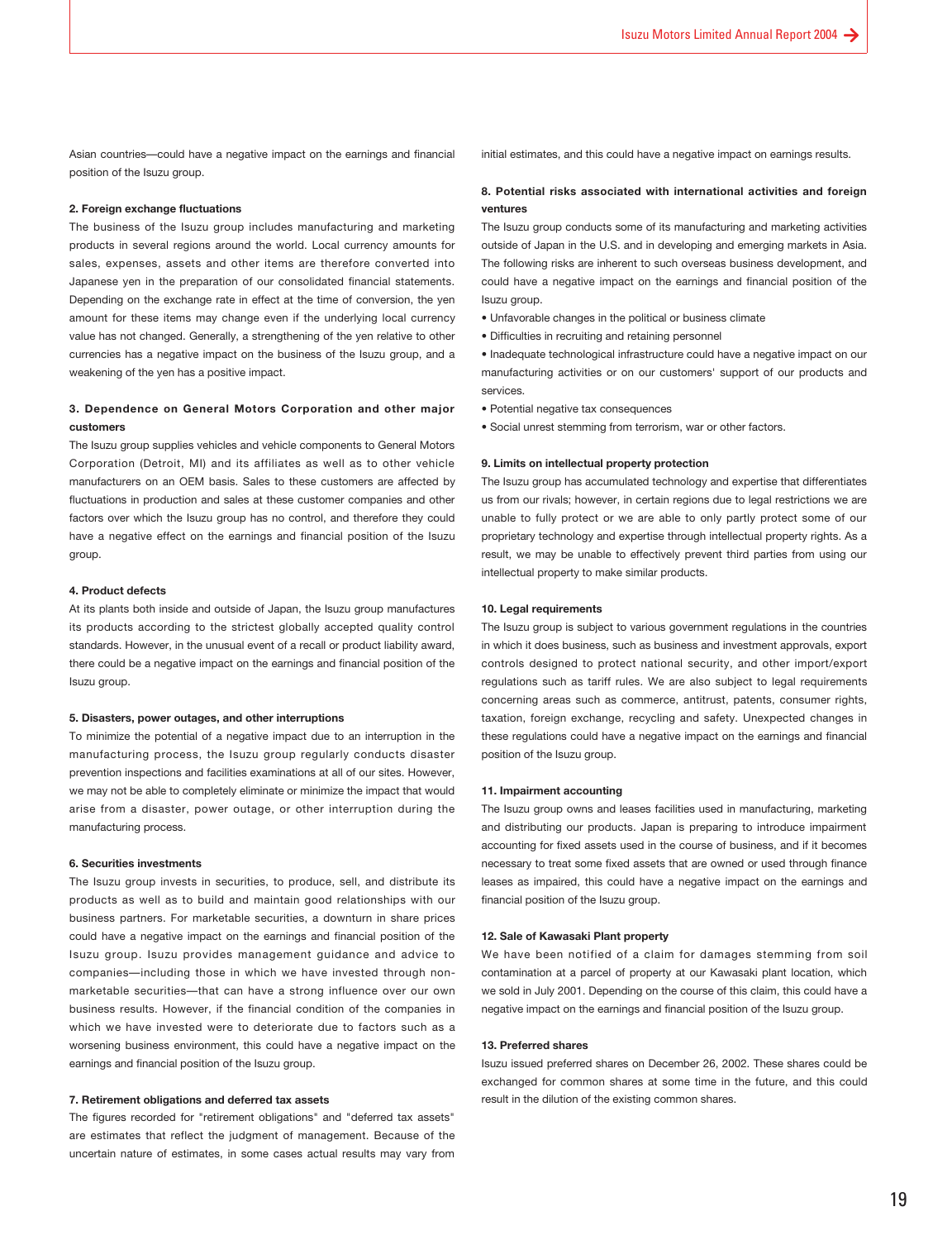### <span id="page-19-0"></span>**Consolidated Balance Sheets** (As of March 31, 2004, 2003 and 2002)

|                                                      |            | Millions of yen |             | Thousands of<br>U.S. dollars |
|------------------------------------------------------|------------|-----------------|-------------|------------------------------|
| Assets                                               | 2004       | 2003            | 2002        | 2004                         |
| <b>Current Assets:</b>                               |            |                 |             |                              |
| Cash and cash equivalents (Note 2,4)                 | ¥ 113,315  | 63,389<br>¥     | 79,121<br>¥ | \$1,072,148                  |
| Receivables:                                         |            |                 |             |                              |
| Notes and accounts (Note 4)                          | 216,934    | 204,371         | 220,696     | 2,052,551                    |
| Less : allowance for doubtful receivables            | (4,806)    | (8, 331)        | (5, 292)    | (45, 473)                    |
| Inventories (Note 4)                                 | 112,938    | 108,972         | 156,305     | 1,068,581                    |
| Deferred taxes (Note 6)                              | 27,651     | 16,614          | 12,329      | 261,625                      |
| Other current assets                                 | 31,618     | 48,155          | 85,780      | 299,163                      |
| <b>Total Current Assets</b>                          | 497,651    | 433,170         | 548,941     | 4,708,596                    |
| <b>Investments and Advances:</b>                     |            |                 |             |                              |
| Investments (Note3,4):                               |            |                 |             |                              |
| Unconsolidated subsidiaries and affiliated companies | 32,152     | 20,387          | 28,304      | 304,219                      |
| Others                                               | 30,321     | 25,316          | 37,893      | 286,894                      |
| Long-term loans                                      | 27,409     | 28,799          | 34,894      | 259,341                      |
| Deferred taxes (Note 6)                              | 8,484      | 10,697          | 42,873      | 80,276                       |
| Other investments and advances                       | 38,847     | 42,478          | 88,255      | 367,560                      |
| Less: allowance for doubtful accounts                | (12, 895)  | (14, 937)       | (15, 117)   | (122, 012)                   |
| <b>Total Investments and Advances</b>                | 124,321    | 112,741         | 217,103     | 1,176,280                    |
| Property, Plant and Equipment (Note 4)               |            |                 |             |                              |
| Land                                                 | 273,639    | 281,873         | 281,163     | 2,589,080                    |
| Buildings and structures                             | 205,689    | 236,600         | 247,188     | 1,946,161                    |
| Machinery and equipment                              | 535,231    | 558,851         | 623,135     | 5,064,160                    |
| Construction in progress                             | 7,956      | 3,938           | 9,236       | 75,284                       |
| Less : accumulated depreciation                      | (573, 386) | (604, 072)      | (609, 543)  | (5,425,173)                  |
| Net Property, Plant and Equipment                    | 449,131    | 477,191         | 551,179     | 4,249,514                    |
| <b>Other Assets</b>                                  | 6,713      | 5,739           | 6,920       | 63,516                       |
| <b>Total Assets</b>                                  |            |                 |             |                              |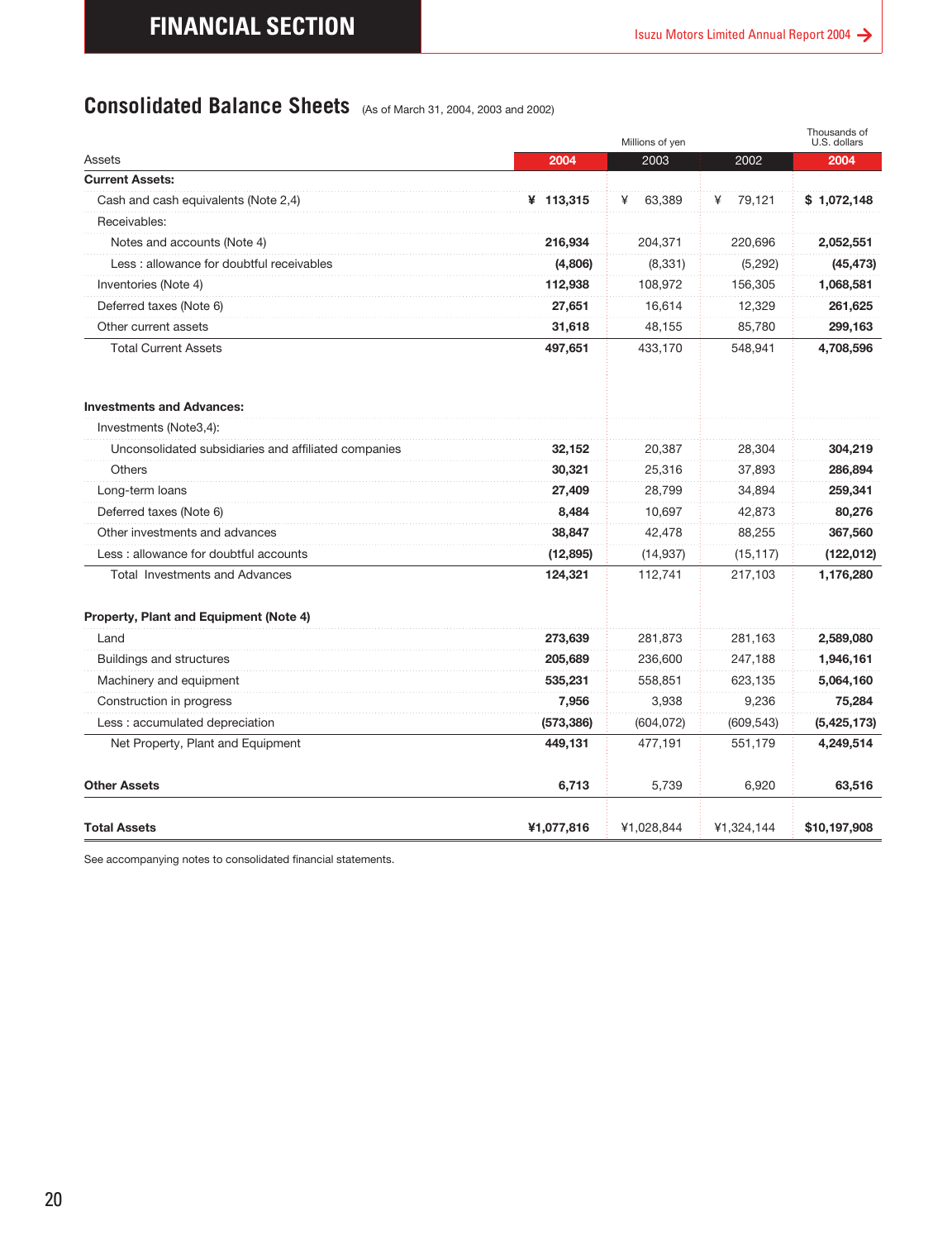|                                                                                                   |            | Millions of yen |            | Thousands of<br>U.S. dollars |
|---------------------------------------------------------------------------------------------------|------------|-----------------|------------|------------------------------|
| Liabilities and Shareholders' Equity                                                              | 2004       | 2003            | 2002       | 2004                         |
| <b>Current Liabilities:</b>                                                                       |            |                 |            |                              |
| Bank loans                                                                                        | ¥ 256,762  | ¥ 299,869       | ¥ 472,957  | \$2,429,392                  |
| Current portion of bonds                                                                          | 15,000     | 15,500          | 52,000     | 141,924                      |
| Commercial paper                                                                                  | 1,800      |                 |            | 17,030                       |
| Notes and accounts payable                                                                        | 268,206    | 247,257         | 237,298    | 2,537,669                    |
| Accrued expenses                                                                                  | 42,451     | 49,335          | 60,656     | 401,659                      |
| Accrued income taxes (Note 6)                                                                     | 6,501      | 1,633           | 1,217      | 61,514                       |
| Deposits received                                                                                 | 12,824     | 13,912          | 24,654     | 121,341                      |
| Deferred tax current liabilities (Note 6)                                                         |            |                 | 5          |                              |
| Other current liabilities                                                                         | 40,401     | 33,348          | 23,351     | 382,265                      |
| <b>Total Current Liabilities</b>                                                                  | 643,948    | 660,857         | 872,141    | 6,092,800                    |
| Long-Term Debt (Note 4)                                                                           | 179,102    | 202,551         | 213,777    | 1,694,601                    |
| Accrued Retirement and Severance Benefits (Note 5)                                                | 60,284     | 58,487          | 98,562     | 570,388                      |
| Deferred Tax Liabilities (Note 6)                                                                 | 5,016      | 2,107           | 4,557      | 47,465                       |
| Deferred Tax Liabilities Related to Land Revaluation (Note 9)                                     | 57,167     | 56,296          | 56,460     | 540,900                      |
| <b>Other Long-Term Liabilities</b>                                                                | 19,411     | 19,333          | 13,880     | 183,662                      |
| <b>Minority Interests</b>                                                                         | 3,132      | 2,775           | 3,679      | 29,640                       |
| <b>Contingent Liabilities (Note 10)</b>                                                           |            |                 |            |                              |
| <b>Shareholders' Equity:</b>                                                                      |            |                 |            |                              |
| Common stock and preferred stock (Note 7,8)                                                       | 67,564     | 55,545          | 90,329     | 639,270                      |
| Preferred stock:                                                                                  |            |                 |            |                              |
| Class I-authorized 37,500,000 shares; issued 37,500,000 shares in 2004 and 2003                   |            |                 |            |                              |
| Class II-authorized 37,500,000 shares; issued 37,500,000 shares in 2004 and 2003                  |            |                 |            |                              |
| Class III-authorized 25,000,000 shares; issued 25,000,000 shares in 2004 and 2003                 |            |                 |            |                              |
| Class IV-authorized 25,000,000 shares; issued 25,000,000 shares in 2004 and 2003                  |            |                 |            |                              |
| Common stock:                                                                                     |            |                 |            |                              |
| Authorized 3,369,000,000 shares in 2004 and 3,000,000,000 shares in 2003 and 2002                 |            |                 |            |                              |
| Issued 878,105,748 shares in 2004 and 748,526,911 shares in 2003 and 1,277,453,911 shares in 2002 |            |                 |            |                              |
| Capital surplus (Note 7)                                                                          | 67,461     | 131,850         | 101,741    | 638,296                      |
| Accumulated deficit                                                                               | (111,058)  | (242, 546)      | (213, 562) | (1,050,796)                  |
| Variance of land revaluation (Note 9)                                                             | 90,485     | 90,064          | 91,287     | 856,143                      |
| Unrealized holding gain (loss) on securities                                                      | 7,518      | 896             | (2, 213)   | 71,134                       |
| Foreign currency translation adjustments                                                          | (12,049)   | (8,883)         | (6, 474)   | (114,005)                    |
| Less: treasury stock, at cost 1,999,656 common shares in 2004                                     | (168)      | (492)           | (22)       | (1, 595)                     |
| Total Shareholders' Equity                                                                        | 109,753    | 26,434          | 61,084     | 1,038,448                    |
| <b>Total Liabilities, Minority Interests and Shareholders' Equity</b>                             | ¥1,077,816 | ¥1,028,844      | ¥1,324,144 | \$10,197,908                 |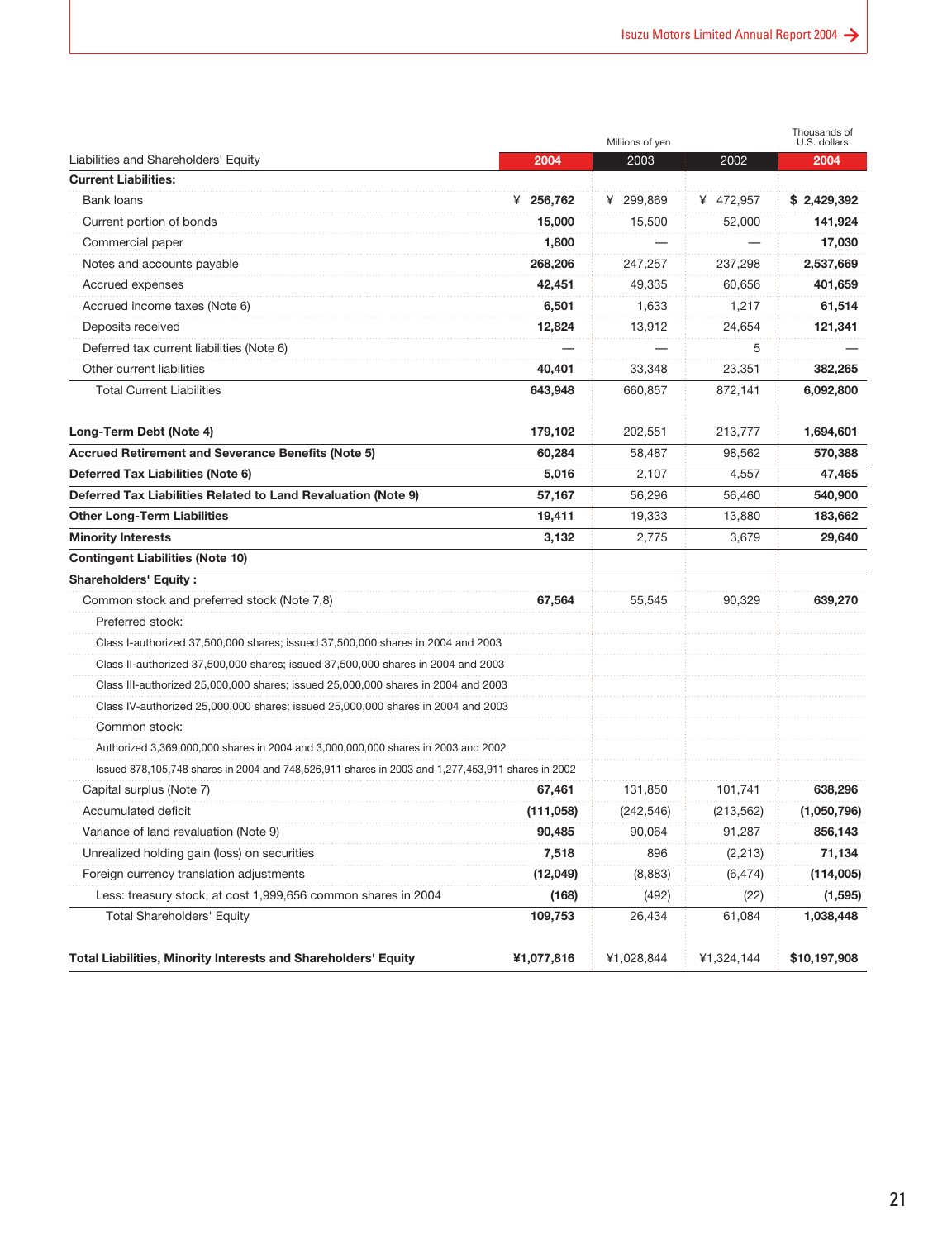### <span id="page-21-0"></span>**Consolidated Statements of Operations** (For the years ended March 31, 2004, 2003 and 2002)

|                                                                             | 2004                | 2003                  | 2002                   | 2004                                          |
|-----------------------------------------------------------------------------|---------------------|-----------------------|------------------------|-----------------------------------------------|
| <b>Net Sales</b>                                                            | ¥1,430,339          | ¥1,349,449            | ¥1,597,701             | \$13,533,347                                  |
| <b>Cost of Sales</b>                                                        | 1,214,763           | 1,171,366             | 1,355,190              | 11,493,645                                    |
| <b>Gross Profit</b>                                                         | 215,576             | 178,083               | 242,510                | 2,039,701                                     |
| Selling, General and Administrative Expenses (Note 5,12)                    | 131,085             | 162,621               | 227,376                | 1,240,280                                     |
| Operating Income (Loss)                                                     | 84,490              | 15.462                | 15,134                 | 799,420                                       |
| Other Income (Expenses):                                                    |                     |                       |                        |                                               |
| Interest and dividend income                                                | 2,370               | 2,724                 | 4,145                  | 22,425                                        |
| Interest expense                                                            | (13, 116)           | (18,026)              | (21, 848)              | (124, 108)                                    |
| Equity in earnings of unconsolidated subsidiaries and affiliates            | 10,362              | (726)                 | (2,211)                | 98,045                                        |
| Others, net                                                                 | (2, 428)            | (3,633)               | 2,794                  | (22, 974)                                     |
| Income (Loss) before Extraordinary Items                                    | 81,678              | (4,200)               | (1,984)                | 772,809                                       |
| <b>Extraordinary Items:</b>                                                 |                     |                       |                        |                                               |
| Gain (loss) on sales or disposal of property, plant and equipment, net      | (7,865)             | (504)                 | 5,526                  | (74, 418)                                     |
| Gain on sales of investments                                                | 5,488               | 9,947                 | 7,878                  | 51,927                                        |
| Gains on return of substituted portions of employee pension fund (Note 2,5) |                     | 13,437                |                        |                                               |
| oss on revaluation of investments                                           | (5, 333)            | (9,538)               | (15, 209)              | (50, 465)                                     |
| Loss on business model reform                                               |                     | (12, 201)             |                        |                                               |
|                                                                             |                     | (76, 752)             |                        | (73, 667)                                     |
|                                                                             |                     |                       |                        |                                               |
| Loss on investment for affiliated company restructuring                     | (7, 785)            |                       |                        |                                               |
| Severance benefit of early retirement plan                                  |                     | (24, 808)             | (14, 475)              |                                               |
| Others, net<br>Income (Loss) before Income Taxes and Minority Interests     | (10, 824)<br>55,357 | (6,906)<br>(111, 527) | (10, 241)<br>(28, 506) | (102, 414)<br>523,770                         |
| Income Taxes (Note 6):<br>Current                                           | 7,828               | 5,103                 | 5,616                  |                                               |
| Deferred                                                                    | (7,905)             | 25,348                | 9,532                  |                                               |
| Minority Interests in Income of Consolidated Subsidiaries                   | 720                 | 2,323                 | (664)                  |                                               |
| Net Income (Loss)                                                           | ¥<br>54,713         | ¥ $(144, 301)$        | ¥<br>(42, 991)         | 74,070<br>(74, 800)<br>6,820<br>\$<br>517,680 |
|                                                                             |                     |                       |                        |                                               |
|                                                                             |                     | Yen                   |                        |                                               |
| Per Share of Common Stock                                                   |                     |                       |                        |                                               |
| Net Income (Loss)                                                           |                     |                       |                        |                                               |
| Basic<br>Diluted                                                            | ¥<br>72.37<br>20.90 | $\angle$ (131.34)     | ¥<br>(33.68)           | U.S. dollars<br>0.68<br>\$<br>0.19            |

|                           |   |       |   | Yen      |         | dollars |
|---------------------------|---|-------|---|----------|---------|---------|
| Per Share of Common Stock |   |       |   |          |         |         |
| Net Income (Loss)         |   |       |   |          |         |         |
| <b>Basic</b>              | ¥ | 72.37 | ¥ | (131.34) | (33.68) | 0.68    |
| hatı ıliC                 |   | 20.90 |   |          |         | .19     |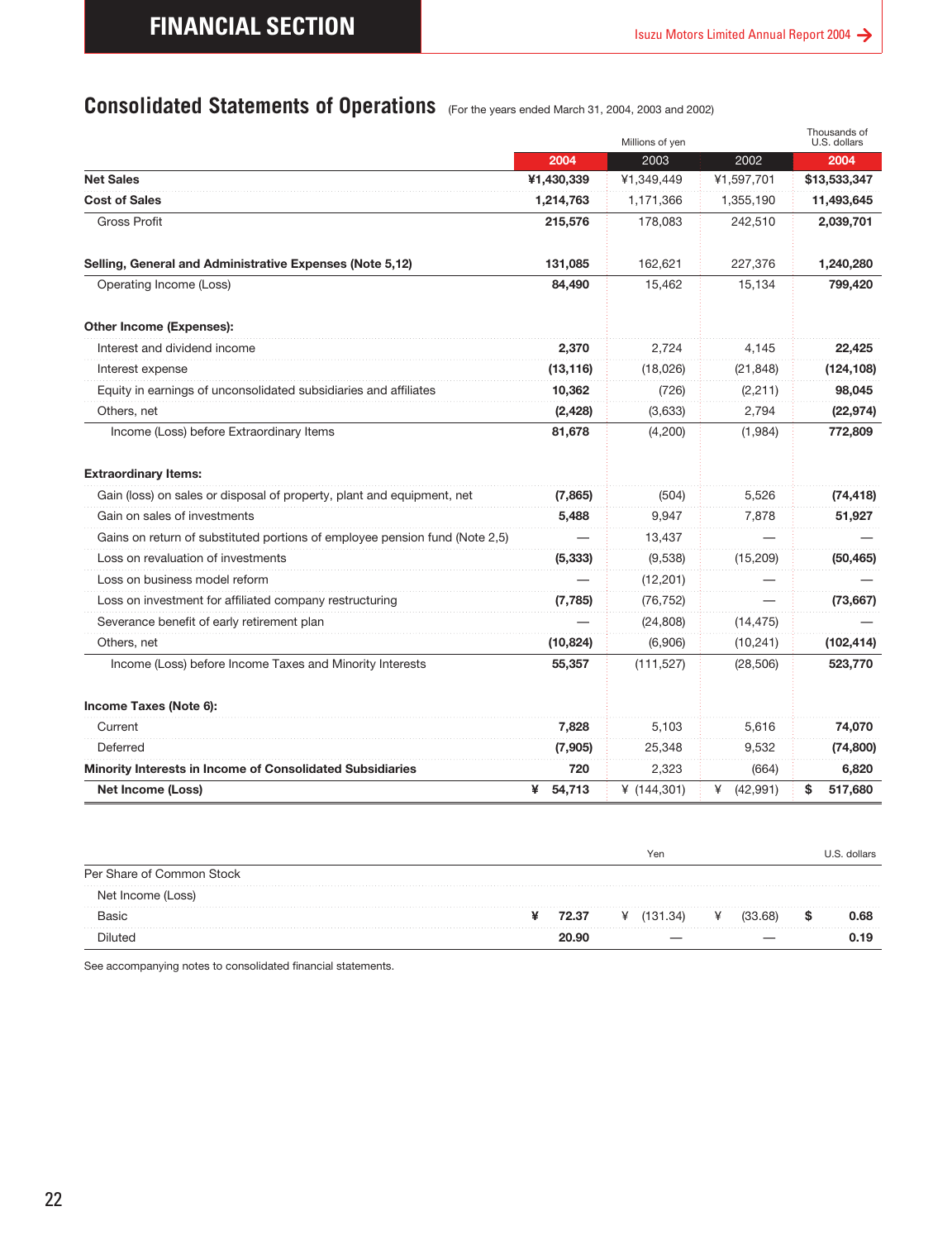### <span id="page-22-0"></span>**Consolidated Statements of Shareholders' Equity** (For the years ended March 31, 2004, 2003, 2002 and 2001)

|                                               |            | Millions of yen |            |            | Thousands of<br>U.S. dollars |
|-----------------------------------------------|------------|-----------------|------------|------------|------------------------------|
|                                               | 2004       | 2003            | 2002       | 2001       | 2004                         |
| <b>Common Stock and Preferred Stock:</b>      |            |                 |            |            |                              |
| Balance at beginning of the year              | ¥ 55,545   | ¥ 90,329        | ¥ 90,329   | ¥ 89,619   | 525,546<br>\$                |
| Add:                                          |            |                 |            |            |                              |
| Issuance of common stock                      |            | 5,045           |            | 710        |                              |
| Issuance of preferred stock                   |            | 50,000          |            |            |                              |
| The exercise of stock acquisition right       | 12,019     |                 |            |            | 113,723                      |
| Deduct:                                       |            |                 |            |            |                              |
| Capital deduct (off-set with deficit)         |            | (89, 829)       |            |            |                              |
| Balance at end of the year                    | ¥ 67,564   | ¥ 55,545        | ¥ 90,329   | ¥ 90,329   | \$<br>639,270                |
| <b>Capital Surplus:</b>                       |            |                 |            |            |                              |
| Balance at beginning of the year              | ¥131,850   | ¥101,741        | ¥101,741   | ¥ 99,212   | \$1,247,519                  |
| Add:                                          |            |                 |            |            |                              |
| Profit from merger                            |            |                 |            | 2,528      |                              |
| Issuance of common stock                      |            | 4,954           |            |            |                              |
| Issuance of preferred stock                   |            | 50,000          |            |            |                              |
| The exercise of stock acquisition right       | 11,980     |                 |            |            | 113,355                      |
| Deduct:                                       |            |                 |            |            |                              |
| Capital surplus deduct (off-set with deficit) | (76, 369)  | (24, 846)       |            |            | (722, 578)                   |
| Balance at end of the year                    | ¥ 67,461   | ¥131,850        | ¥101,741   | ¥101.741   | \$<br>638,296                |
| <b>Variance of Land Revaluation</b>           |            |                 |            |            |                              |
| Balance at beginning of the year              | ¥ 90,064   | ¥ 91,287        | ¥104,932   | ¥102,292   | \$<br>852,158                |
| Add:                                          |            |                 |            |            |                              |
| Land revaluation                              |            |                 | 3,841      | 2,501      |                              |
| Reversal of land revaluation                  | 19         |                 |            | 138        | 187                          |
| Other                                         | 401        |                 |            |            | 3,797                        |
| Deduct:                                       |            |                 |            |            |                              |
| Transfer to retained earnings                 |            | (1,222)         | (17, 486)  |            |                              |
| Balance at end of the year                    | ¥ 90,485   | ¥<br>90,064     | ¥ 91,287   | ¥104,932   | \$<br>856,143                |
| <b>Accumulated Deficit:</b>                   |            |                 |            |            |                              |
| Balance at beginning of the year              | ¥(242,546) | 4(213,562)      | ¥(188,891) | 4(121,785) | \$(2,294,885)                |
| Add:                                          |            |                 |            |            |                              |
| Reduction of capital                          |            | 89,829          |            |            |                              |
| Reduction of capital reserve                  | 76,369     | 24,846          |            |            | 722,578                      |
| Transfer from variance of land revaluation    | (19)       | 1,268           | 17,486     | (138)      | (187)                        |
| Net income                                    | 54,713     |                 |            |            | 517,680                      |
| Other                                         | 550        | 47              | 2,583      | 577        | 5,211                        |
| Deduct:                                       |            |                 |            |            |                              |
| Net loss                                      |            | (144, 301)      | (42, 991)  | (66, 787)  |                              |
| Other                                         | (126)      | (673)           | (1,749)    | (758)      | (1, 193)                     |
| Balance at end of the year                    | ¥(111,058) | 4(242, 546)     | 4(213,562) | ¥(188,891) | \$(1,050,796)                |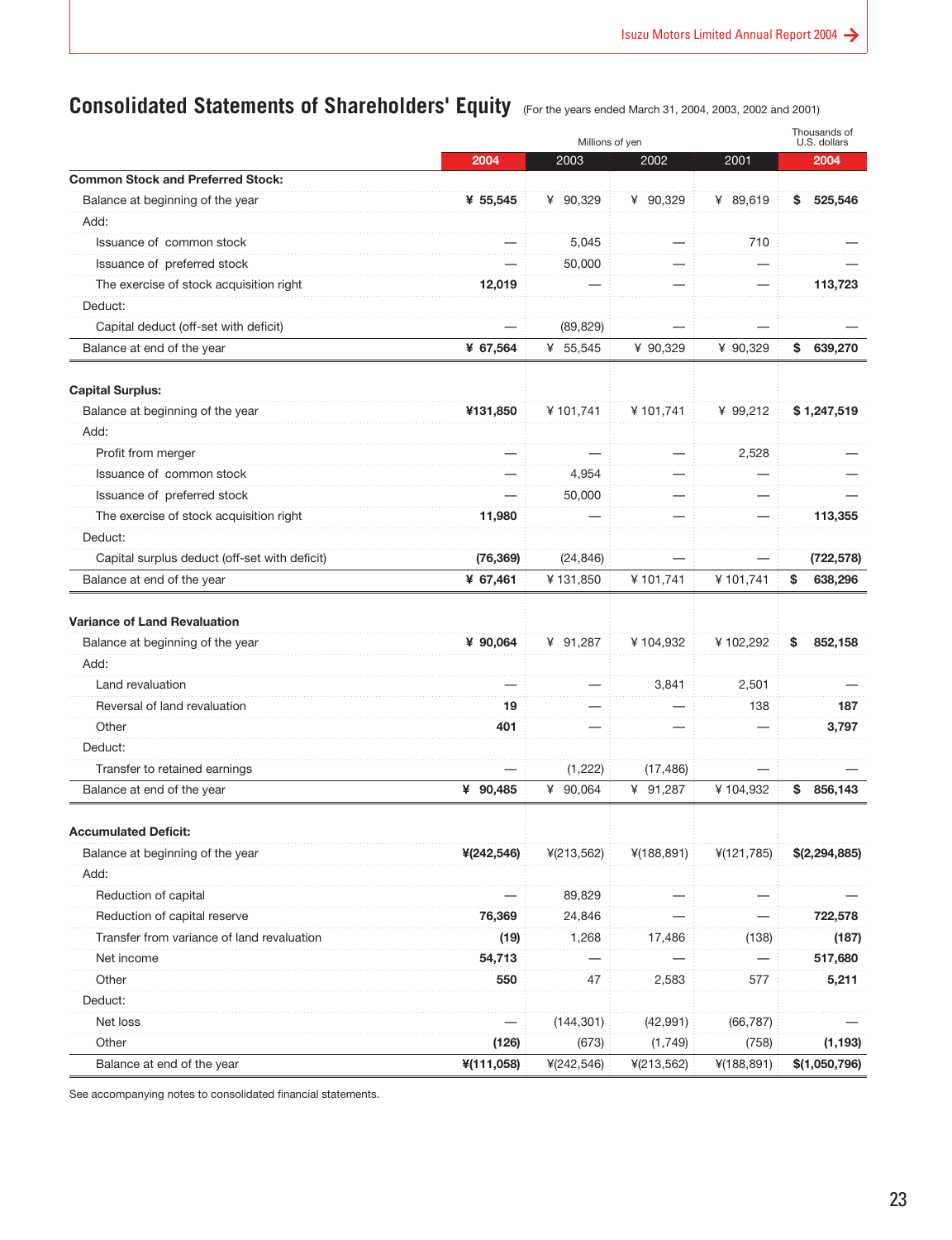### <span id="page-23-0"></span>**Consolidated Statements of Cash Flows** (For the years ended March 31, 2004, 2003 and 2002)

|                                                                                                                                                     |                                        | Millions of yen                          |                                         | Thousands of<br>U.S. dollars                                                                                                              |
|-----------------------------------------------------------------------------------------------------------------------------------------------------|----------------------------------------|------------------------------------------|-----------------------------------------|-------------------------------------------------------------------------------------------------------------------------------------------|
|                                                                                                                                                     | 2004                                   | 2003                                     | 2002                                    | 2004                                                                                                                                      |
| <b>Cash Flows from Operating Activities</b>                                                                                                         |                                        |                                          |                                         |                                                                                                                                           |
| Net income (loss) before income taxes and minority interests                                                                                        | ¥55,357                                | 4(111, 527)                              | ¥(28,506)                               | \$523,770                                                                                                                                 |
| Depreciation and amortization                                                                                                                       | 27,401                                 | 43,387                                   | 73,629                                  | 259,265                                                                                                                                   |
| Equity in loss of unconsolidated subsidiaries and affiliates                                                                                        | (10, 362)                              | 726                                      | 2,211                                   | (98, 045)                                                                                                                                 |
| Loss on revaluation of investments                                                                                                                  |                                        | 5,088                                    | 15,209                                  |                                                                                                                                           |
| Provision for retirement benefits, less payments                                                                                                    | 2,591                                  | (40, 150)                                | (4, 725)                                | 24,516                                                                                                                                    |
| Provision for allowance for product warranty                                                                                                        | 648                                    | 1,263                                    | (1, 564)                                | 6,139                                                                                                                                     |
| Provision for allowance for bonus                                                                                                                   | 2,394                                  | (3, 307)                                 | (2,748)                                 | 22,657                                                                                                                                    |
| Provision for allowance for doubtful assets                                                                                                         | (5, 245)                               | 2,999                                    | 1,842                                   | (49, 627)                                                                                                                                 |
| Interest and dividend income                                                                                                                        | (2, 370)                               | (2, 724)                                 | (4, 146)                                | (22, 425)                                                                                                                                 |
| Interest expenses                                                                                                                                   | 13,116                                 | 18,026                                   | 21,848                                  | 124,108                                                                                                                                   |
| Gain on disposal of property assets                                                                                                                 | (2,893)                                | (3,838)                                  | (10, 731)                               | (27, 373)                                                                                                                                 |
| Loss on disposal of property assets                                                                                                                 | 10,758                                 | 4,343                                    | 8,122                                   | 101,792                                                                                                                                   |
| Loss on investment for affiliated company restructuring                                                                                             | 241                                    | 72,795                                   |                                         | 2,281                                                                                                                                     |
| Gain on sales of securities                                                                                                                         | (3,524)                                | (8,060)                                  | (5,943)                                 | (33, 348)                                                                                                                                 |
| Other extraordinary loss                                                                                                                            | 1,186                                  |                                          |                                         | 11,226                                                                                                                                    |
| Decrease (increase) in receivable                                                                                                                   | (17, 293)                              | 8,313                                    | 35,113                                  | (163, 628)                                                                                                                                |
| Decrease (increase) in inventories                                                                                                                  | (6, 852)                               | 29,163                                   | 56,643                                  | (64, 835)                                                                                                                                 |
| Decrease (increase) in other current assets                                                                                                         | 9,622                                  | 18,130                                   | 6,787                                   | 91,040                                                                                                                                    |
| Increase (decrease) in notes and accounts payable                                                                                                   | 26,724                                 | 29,325                                   | (29,065)                                | 252,857                                                                                                                                   |
| Increase (decrease) in accrued expenses and taxes                                                                                                   | (4, 359)                               | (3,004)                                  | (25, 811)                               | (41, 252)                                                                                                                                 |
| Increase (decrease) in deposit received                                                                                                             | (2, 127)                               | (10, 380)                                | (15,611)                                | (20, 125)                                                                                                                                 |
| Increase (decrease) in other liabilities                                                                                                            | 4,010                                  | 17,507                                   | (5,208)                                 | 37,949                                                                                                                                    |
| Others                                                                                                                                              | (441)                                  | 1,437                                    | (8,717)                                 | (4, 175)                                                                                                                                  |
| Cash received from interest and dividends                                                                                                           | 2,646                                  | 3,650                                    | 6,382                                   | 25,036                                                                                                                                    |
| Cash paid for interest                                                                                                                              | (13, 105)                              | (18, 466)                                | (22, 337)                               | (124,002)                                                                                                                                 |
|                                                                                                                                                     |                                        |                                          |                                         |                                                                                                                                           |
| Cash paid for income taxes<br>Net Cash Provided by Operating Activities<br>Payments for purchase of securities<br>Proceeds from sales of securities | (2,831)<br>85,292<br>(3,672)<br>11,333 | (4,702)<br>49,997<br>(50, 247)<br>16,934 | (7, 492)<br>55,179<br>(2,450)<br>11,738 |                                                                                                                                           |
| Payments for property, plant and equipment<br>Payments for leased property, plant and equipment                                                     | (30, 394)                              | (34, 703)                                | (30, 215)<br>(37, 395)                  | (26, 793)<br>807,008<br>(34, 744)<br>107,236<br>(287,583)                                                                                 |
| Proceeds from sales of property, plant and equipment                                                                                                | 15,752                                 | 9,284                                    | 64,271                                  |                                                                                                                                           |
| Payments for long-term loans receivable                                                                                                             | (4,805)                                | (8,735)                                  | (22, 919)                               | 149,040<br>(45, 466)                                                                                                                      |
| Collection of long-term loans receivable                                                                                                            | 3,905                                  | 16,600                                   | 3,820                                   | 36,950                                                                                                                                    |
| Increase (decrease) in short-term loans receivable                                                                                                  | (1,833)                                | (245)                                    | 10,563                                  | (17, 349)                                                                                                                                 |
| Increase (decrease) in finance receivable of overseas subsidiary                                                                                    | 3,023                                  | 43,376                                   | 14,129                                  |                                                                                                                                           |
| Others                                                                                                                                              | 1,022                                  | (8,771)                                  | (5,258)                                 |                                                                                                                                           |
| Net Cash Provided by (Used in) Investing Activities                                                                                                 | (5,668)                                | (16, 506)                                | 6,283                                   |                                                                                                                                           |
|                                                                                                                                                     |                                        |                                          |                                         |                                                                                                                                           |
| Issuance of common stock                                                                                                                            |                                        | 9,999                                    |                                         |                                                                                                                                           |
| Increase (decrease) in short-term debt                                                                                                              | (49,074)                               | (40, 088)                                | (11, 944)                               |                                                                                                                                           |
| Increase (decrease) in commercial paper                                                                                                             | 1,800                                  |                                          | (50,000)                                |                                                                                                                                           |
| Proceeds from long-term debt                                                                                                                        | 78,655                                 | 136,453                                  | 76,753                                  |                                                                                                                                           |
| Payments of long-term debt                                                                                                                          | (76, 834)                              | (103, 368)                               | (92, 953)                               |                                                                                                                                           |
| Payments (issuance) of bonds                                                                                                                        | (15,500)                               | (53,000)                                 | (31, 739)                               |                                                                                                                                           |
| Proceeds from bonds with warrant attached                                                                                                           | 30,000                                 |                                          |                                         |                                                                                                                                           |
| Others<br>Net Cash Provided by (Used in) Financing Activities                                                                                       | 1,956<br>(28, 997)                     | (25)<br>(50, 029)                        | (13, 647)<br>(123, 530)                 |                                                                                                                                           |
| <b>Cash Flows from Investing Activities</b><br><b>Cash Flows from Financing Activities</b>                                                          |                                        |                                          |                                         |                                                                                                                                           |
| <b>Effect of Exchange Rate Changes on Cash and Cash Equivalents</b>                                                                                 | (1,061)                                | (2, 752)                                 | 2,649                                   | 28,603<br>9,677<br>(53, 635)<br>(464, 326)<br>17,030<br>744,209<br>(726, 983)<br>(146, 655)<br>283,848<br>18,513<br>(274,362)<br>(10,046) |
| Net Increase (Decrease) in Cash and Cash Equivalents                                                                                                | 49,564                                 | (19, 291)                                | (59, 418)                               |                                                                                                                                           |
| Cash and Cash Equivalents at Beginning of the Year                                                                                                  | 52,951                                 | 72,284                                   | 137,363                                 |                                                                                                                                           |
| Increase (Decrease) in Cash and Cash Equivalents                                                                                                    |                                        |                                          |                                         |                                                                                                                                           |
| from the Addition or Exclusion of Consolidated Companies<br>Cash and Cash Equivalents at End of the Year (Notes 2)                                  | 63<br>¥ 102,579                        | (42)<br>¥ 52,951                         | (5,660)<br>¥72,284                      | 468,963<br>501,004<br>\$970,569                                                                                                           |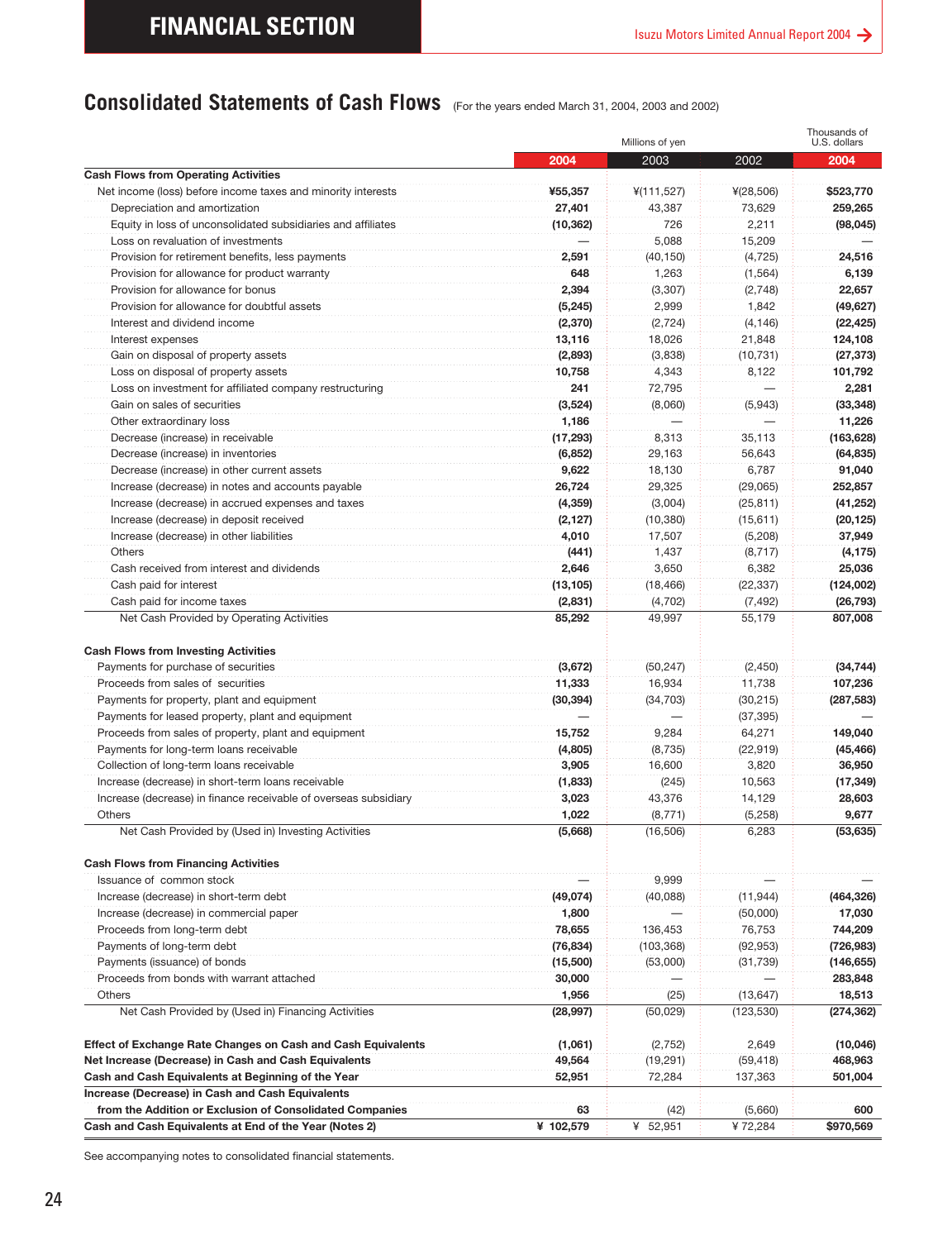### <span id="page-24-0"></span>**Notes to Consolidated Financial Statements**

#### **1. Basis of Presenting The Financial Statements**

The accompanying consolidated financial statements of Isuzu Motors Limited ("the Company") and consolidated subsidiaries are prepared on the basis of accounting principles generally accepted in Japan, which are different in certain respects as to application and disclosure requirement of International Financial Reporting Standards, and are compiled from the consolidated financial statements prepared by the Company as required by the Securities and Exchange Law of Japan. In addition, the notes to the consolidated financial statements include information which is not required under accounting principles generally accepted in Japan but is presented herein as additional information.

In order to facilitate the understanding of readers outside Japan, certain reclassifications have been made to the consolidated financial statements prepared for domestic purposes and relevant notes and statements of stockholders' equity and statements of cash flows have been added.

The yen amounts are rounded down in millions. Therefore, total or subtotal amounts do not correspond with the aggregation of such account balances.

U.S. dollar amounts have been translated from Japanese yen for convenience only at the rate of ¥105.69= US\$1, the approximate exchange rate prevailing on the Tokyo Foreign Exchange Market on March 31, 2004. The translations should not be construed as a representation that Japanese yen have been or could be converted into U.S. dollars at that rate. The U.S. dollar amounts are then rounded down in thousands.

Certain reclassifications have been made in the 2003 and 2002 financial statements to conform to the presentation for 2004.

#### **2. Summary of Significant Accounting Policies** *a) Consolidation*

The consolidated financial statements include the accounts of the Company and significant subsidiaries. All significant inter-company balances and transactions have been eliminated in consolidation.

Investments in main unconsolidated subsidiary and significant affiliated companies (15% to 50% owned) are accounted for by the equity method.

The differences at the time of acquisition between the cost and underlying net equity of investments in consolidated subsidiaries and in unconsolidated subsidiaries and affiliated companies accounted for under the equity method are, as a rule, amortized over periods of five years after appropriate adjustments.

#### *b) Foreign Currency Translation*

The Company has adopted the revised Financial Accounting Standard for Foreign Currency Transactions in Japan effective from April 1, 2000. Based on the change in accounting principle, foreign currency transaction adjustments which was Recorded in "Assets" in the prior fiscal year, are recorded in "Equity" or "Minority Interest" at March 31, 2001.

#### *c) Securities*

Marketable securities, investments in securities and investments in unconsolidated subsidiaries and affiliates are principally valued at cost using the moving average method until the fiscal year 2001.

Marketable securities classified as other securities are carried at fair value with changes in unrealized holding gain or loss, net of the applicable income taxes, included directly in stockholders' equity. Non-marketable securities classified as other securities are carried at cost. Cost of securities sold is determined by the moving average method from the fiscal year 2002.

The Company has adopted the new Financial Accounting Standard for Financial Instruments in Japan effective from April 1, 2000. The new accounting standard for financial instruments requires that securities be classified into three categories: trading, held-to-maturity or other securities since the fiscal year 2001, and other securities with a market value are stated at fair value from the fiscal year 2002.

#### *d) Inventories*

Inventories of the Company are valued at cost using the periodic average method. Inventories of consolidated subsidiaries are principally valued at cost using the specific identification method.

#### *e) Property, Plant and Equipment*

Property, plant and equipment are stated at cost. Depreciation of property, plant and equipment is principally computed by the straightline method over the applicable useful lives.

The Company also changed and shortened the estimated useful lives and its scrap value of some Property, plant and equipment based upon an available time since the fiscal year 2001.

#### *f) Software Costs*

Software used by the Company and its consolidated subsidiaries is depreciated using the straight-line method, based on the useful life as determined by the Company and its consolidated subsidiaries (generally 5 years).

#### *g) Leases*

Finance lease transactions, except for those which meet the conditions that the ownership of the lease assets is substantially transferred to the lessee, are accounted for on a basis similar to ordinary rental transactions.

#### *h) Employees' Retirement Benefits*

Employees' retirement benefits covering all employees are provided through an unfunded lump-sum benefit plan and a funded pension plan. Under the plans, eligible employees are entitled, under most circumstances, to severance payments based on compensation at the time of severance and years of service.

The Company has adopted the new Financial Accounting Standard for retirement benefits in Japan effective from April 1, 2000. In accordance with this standard, accrued employees' retirement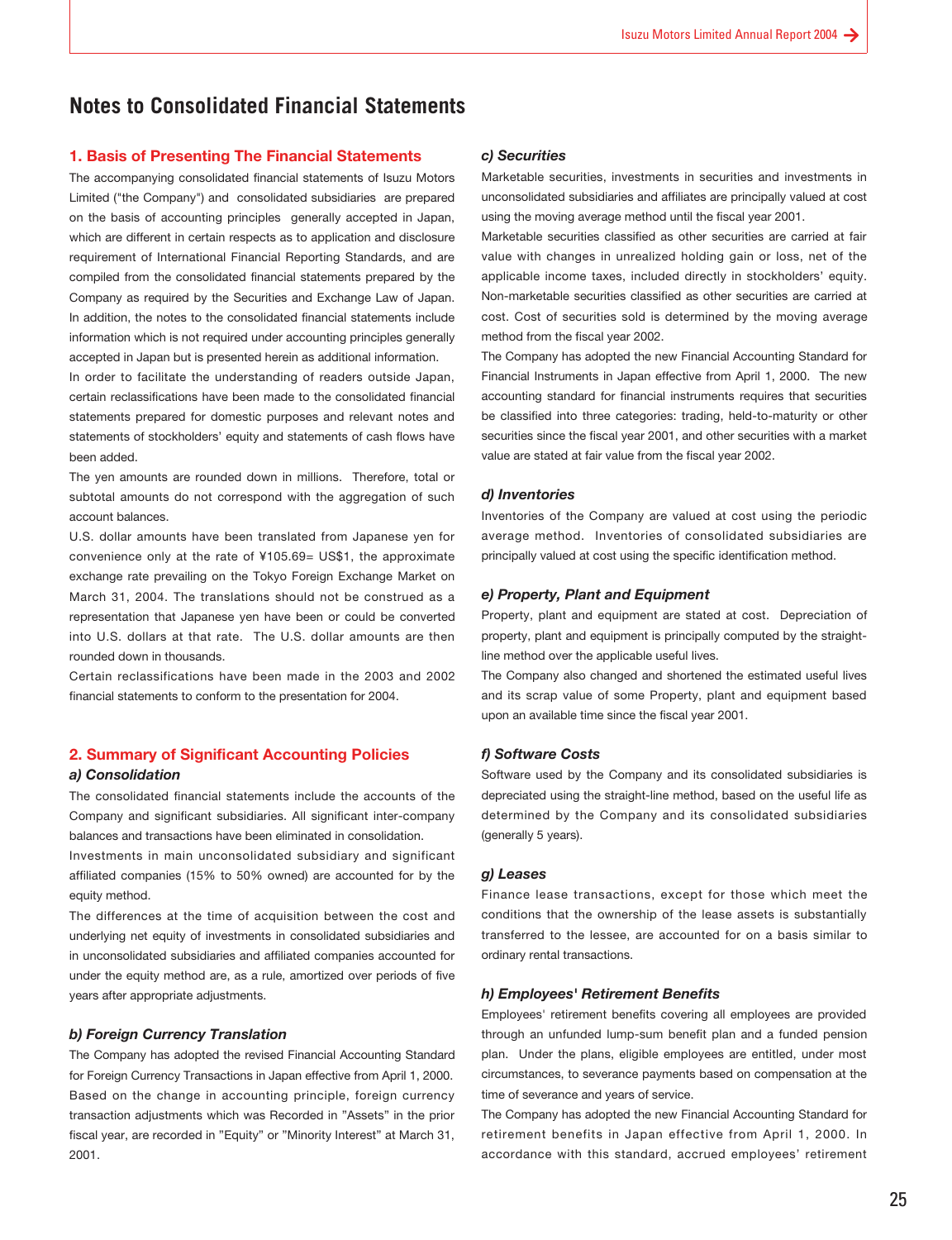#### *i) Income Taxes*

#### *j) Net Income per Share*

Basis for the calculation of net income per share at the year ended March 31, 2004 is as follows:  $T<sub>1</sub>$  and  $T<sub>2</sub>$ 

|                                                         | Millions of yen | THUUSAHUS UI<br>U.S. dollars |
|---------------------------------------------------------|-----------------|------------------------------|
| Net Income                                              | ¥54.713         | \$517,680                    |
| Less: Components not pertaining to common shareholders; |                 |                              |
| Bonuses to directors and corporate auditors             |                 | 79                           |
| Net income pertaining to common stock                   | 54.705          | 517.305                      |
| Average outstanding shares of                           |                 |                              |
| common stock (share):                                   | 755.865.175     | 755.865.175                  |

#### *k) Appropriation of Retained Earnings*

#### *l) Cash and Cash Equivalents*

|                                                                                    | Millions of yen | Thousands of<br>U.S. dollars |
|------------------------------------------------------------------------------------|-----------------|------------------------------|
| Cash and time deposits<br>on the consolidated balance sheet                        | ¥113,315        | \$1.072.148                  |
| Time deposits with original maturities<br>over three month at the time of purchase | (10, 735)       | (101, 579)                   |
| Cash and cash equivalents on the<br>statement of cash flows                        | ¥102.579        | \$970.569                    |

#### **3. Investments**

| calculated based on the retirement benefit obligation and the fair value                                                            |             |                 |                                             |                    |                                                                                                                                        | Thousands of            |
|-------------------------------------------------------------------------------------------------------------------------------------|-------------|-----------------|---------------------------------------------|--------------------|----------------------------------------------------------------------------------------------------------------------------------------|-------------------------|
| of the pension plan assets as of March 31, 2001 as adjusted for                                                                     |             |                 |                                             |                    | Millions of yen                                                                                                                        | U.S. dollars            |
| unrecognized actuarial gain or loss. The cumulative effect of this                                                                  |             | Net Income      |                                             |                    | ¥54,713                                                                                                                                | \$517,680               |
| accounting change is recorded in the Consolidated Statements of<br>Operations.                                                      |             |                 | Bonuses to directors and corporate auditors |                    | Less: Components not pertaining to common shareholders;<br>8                                                                           | 79                      |
|                                                                                                                                     |             |                 | Net income pertaining to common stock       |                    | 54,705                                                                                                                                 | 517,305                 |
| <i>i) Income Taxes</i>                                                                                                              |             |                 | Average outstanding shares of               |                    |                                                                                                                                        |                         |
| Income taxes are accounted for on an accrual basis. Deferred tax                                                                    |             |                 | common stock (share):                       |                    | 755,865,175                                                                                                                            | 755,865,175             |
| assets and liabilities are recognized for the future tax consequences                                                               |             |                 |                                             |                    |                                                                                                                                        |                         |
| attributable to differences between the financial statement carrying                                                                |             |                 | k) Appropriation of Retained Earnings       |                    |                                                                                                                                        |                         |
| amounts of existing assets and liabilities and their respective tax                                                                 |             |                 |                                             |                    | Appropriations of retained earnings are recorded in the financial year                                                                 |                         |
| bases. Deferred tax assets and liabilities are measured using enacted                                                               |             |                 |                                             |                    | in which the appropriation is approved by the Board of Directors or                                                                    |                         |
| tax rates expected to apply to taxable income in the years in which                                                                 |             | shareholders.   |                                             |                    |                                                                                                                                        |                         |
| those temporary differences are expected to be recovered or settled.                                                                |             |                 |                                             |                    |                                                                                                                                        |                         |
| The effect of deferred tax assets and liabilities of a change in tax rate                                                           |             |                 | I) Cash and Cash Equivalents                |                    |                                                                                                                                        |                         |
| are recognized in income in the period that includes the enacted date.                                                              |             |                 |                                             |                    | For the purpose of the statement of cash flows, the Company                                                                            |                         |
|                                                                                                                                     |             |                 |                                             |                    | considers all highly liquid investments with a maturity of three months                                                                |                         |
| j) Net Income per Share                                                                                                             |             |                 | or less to be cash equivalents.             |                    |                                                                                                                                        |                         |
| Net income per share of common stock is based upon the weighted<br>average number of shares of common stock outstanding during each |             |                 |                                             |                    | Reconciliation for cash and cash equivalents at end of year on the<br>statement of cash flows for the years ended March 31, 2004 is as |                         |
| year. Under the revised financial statements regulations in Japan, the                                                              |             | follows:        |                                             |                    |                                                                                                                                        |                         |
| weighted average number of shares is calculated based on the                                                                        |             |                 |                                             |                    |                                                                                                                                        | Thousands of            |
| number of issued shares less the number of treasury stocks from the                                                                 |             |                 |                                             |                    | Millions of yen                                                                                                                        | U.S. dollars            |
|                                                                                                                                     |             |                 | Cash and time deposits                      |                    |                                                                                                                                        |                         |
|                                                                                                                                     |             |                 | on the consolidated balance sheet           |                    | ¥113,315                                                                                                                               | \$1,072,148             |
| fiscal year ended March 31, 2002.                                                                                                   |             |                 |                                             |                    |                                                                                                                                        |                         |
| Effective from the fiscal year ended March 31, 2003, the Company                                                                    |             |                 |                                             |                    |                                                                                                                                        |                         |
| applied early adoption of the Financial Accounting Standard No. 2                                                                   |             |                 | Time deposits with original maturities      |                    |                                                                                                                                        |                         |
| "Financial Accounting Standard for Earnings per Share" and the                                                                      |             |                 | over three month at the time of purchase    |                    | (10, 735)                                                                                                                              |                         |
| Financial Accounting Standard Implementation Guidance No. 4                                                                         |             |                 | Cash and cash equivalents on the            |                    |                                                                                                                                        |                         |
| "Implementation Guidance for Accounting Standard for Earnings per<br>Share" issued by the Accounting Standards Board of Japan on    |             |                 | statement of cash flows                     |                    | ¥102,579                                                                                                                               |                         |
| September 25, 2002.                                                                                                                 |             |                 |                                             |                    |                                                                                                                                        |                         |
| 3. Investments                                                                                                                      |             |                 |                                             |                    |                                                                                                                                        | (101, 579)<br>\$970,569 |
| Fair Value of Securities of other securities as of March 31, 2004 were as follows:                                                  |             |                 |                                             |                    |                                                                                                                                        |                         |
|                                                                                                                                     |             | Millions of yen |                                             |                    | Thousands of U.S. dollars                                                                                                              |                         |
|                                                                                                                                     | Acquisition | Carrying        | Unrealized                                  | Acquisition        | Carrying                                                                                                                               | Unrealized              |
|                                                                                                                                     | costs       | value           | gain (loss)                                 | costs              | value                                                                                                                                  | gain (loss)             |
| Unrealized gain:                                                                                                                    | ¥12.640     |                 |                                             |                    |                                                                                                                                        |                         |
| <b>Stocks</b>                                                                                                                       |             | ¥22,796         | ¥10,156                                     | \$119,598          | \$215,694                                                                                                                              | \$96,096                |
| Bonds:<br>Investment trusts                                                                                                         | 204<br>¥    | ¥<br>208        | 3<br>¥                                      | \$                 | 1,968<br>\$                                                                                                                            | \$<br>37                |
| Total                                                                                                                               | ¥12,844     | ¥23,004         | ¥10,160                                     | 1,931<br>\$121,529 | \$217,663                                                                                                                              |                         |
|                                                                                                                                     |             |                 |                                             |                    |                                                                                                                                        |                         |
| Unrealized loss:                                                                                                                    |             |                 |                                             |                    |                                                                                                                                        | \$96,133                |
| <b>Stocks</b>                                                                                                                       | ¥ 2,969     | ¥ 2,634         | ¥ $(335)$                                   | \$28,094           | \$24,923                                                                                                                               | \$ (3,170)              |
| Bonds:<br>Corporate bonds                                                                                                           | ¥<br>10     | ¥<br>9          | ¥<br>(0)                                    | \$<br>94           | \$<br>94                                                                                                                               | \$<br>(0)               |
|                                                                                                                                     |             |                 |                                             |                    |                                                                                                                                        |                         |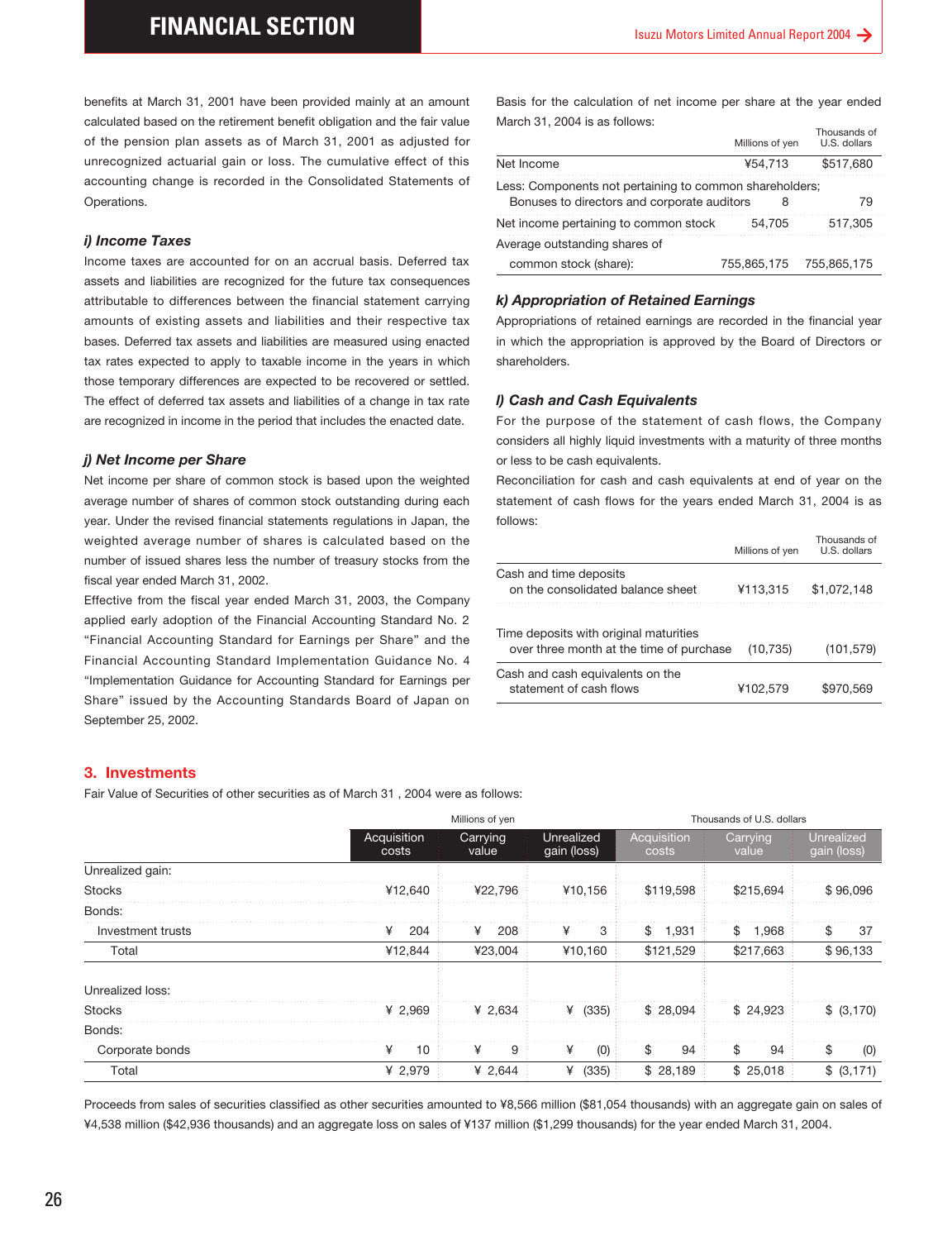Non-marketable securities classified as other securities at March 31, 2004 amounted to ¥4,672 million (\$44,212 thousands).

The redemption schedule for bonds with maturity dates at March 31, 2004 was summarized as follows:

|                 | Millions of ven            |                                          |                            | Thousands of U.S. dollars                |
|-----------------|----------------------------|------------------------------------------|----------------------------|------------------------------------------|
|                 | Due in one<br>year or less | Due after one year<br>through five years | Due in one<br>year or less | Due after one year<br>through five years |
| Corporate bonds | ¥10                        | ¥3                                       | \$94                       | \$29                                     |

#### **4. Long-Term Debt**

Long-term debt at March 31, 2004 was as follows:

|                                 | Millions of yen | Thousands of<br>U.S. dollars |
|---------------------------------|-----------------|------------------------------|
| 3.45% straight bonds due 2005   | 10.000          | 94.616                       |
| 3.00% straight bonds due 2004   | 5.000           | 47,308                       |
| Bonds with warrant attached (*) | 6.000           | 56.769                       |
| Loans                           | ¥256.685        | \$2.428.661                  |
| Less: current portion           | ¥ 98.582        | 932.753                      |
|                                 | ¥179,102        | \$1.694.601                  |
|                                 |                 |                              |

The Company issued 1st Series Unsecured Convertible Bonds in fiscal year 2004.

The contents are as follows.

#### **(\*) 1. Name of the Bonds:**

Isuzu Motors Limited 1st Series Unsecured Convertible Bonds (bonds with stock acquisition rights, *tenkanshasaigata shinkabu yoyakuken-tsuki shasai*)(with pari passu clause limited to bonds with the stock acquisition rights of convertible bonds types (*tenkannshasaigata*))

#### **2. Aggregate amount of Bonds:**

¥30,000,000,000

#### **3. Principal amount of each Bond:**

A single denomination of ¥100,000,000

#### **4. Form of the certificates of Bonds:**

The form of the certificates of Bonds with Stock Acquisition Rights shall be in bearer form. Pursuant to Paragraph 4, Article 341-2 of the Commercial Code of Japan, the Bonds and the Stock Acquisition Rights may not be transferred separately.

#### **5. Rate of interest:**

The Bonds shall bear no interest.

#### **6. Issue price of the Bonds:**

¥100 for each principal amount of ¥100; however, the issue price of the Stock Acquisition Rights shall be zero.

#### **7. Redemption price:**

¥100 for each principal amount of ¥100; however, in the case of

redemption prior to maturity, the redemption price shall be as set forth in Item 15 (2) through (4) below.

#### **8. Maturity date:**

January 6, 2006

#### **9. Term of subscription:**

January 7, 2004

#### 10**. Date of payment:**

January 7, 2004

#### 11**. Method of offering:**

The entire amount of the Bonds with Stock Acquisition Rights shall be allocated to Nomura Securities Co., Ltd.

#### 12**. Security or guarantee:**

No security or guarantee is created on the Bonds with Stock Acquisition Rights, and no assets are reserved especially for the Bonds with Stock Acquisition Rights.

#### 13**. Negative pledge:**

So long as any of the Bonds remain outstanding, the Company shall, in the case a security is created on other bonds with the stock acquisition rights of convertible bonds types (*tenkannshasaigata*) issued domestically by the Company after the Bonds with Stock Acquisition Rights have been issued, for the benefit of the holders of the Bonds with Stock Acquisition Rights and pursuant to the Security Bonds Trust Law of Japan, a security ranking pari passu with the security as is granted to such bonds with the stock acquisition rights of convertible bonds types (*tenkannshasaigata*) shall be created on the Bonds with Stock Acquisition Rights. The "bonds with the stock acquisition rights of convertible bonds types (*tenkannshasaigata*)" means the bonds with stock acquisition rights provided for in Article 341-2 of the Commercial Code of Japan, and which are resolved by the Board of Directors that pursuant to Items 7 and 8, Paragraph 1 of Article 341-3 of the Commercial Code of Japan, the holder of the Bonds with Stock Acquisition Rights exercising such Stock Acquisition Rights shall be deemed to make a request to treat such exercise as the payment by the holder of the full amount required to be paid upon exercise of the Stock Acquisition Rights, in lieu of the full redemption of the Bonds.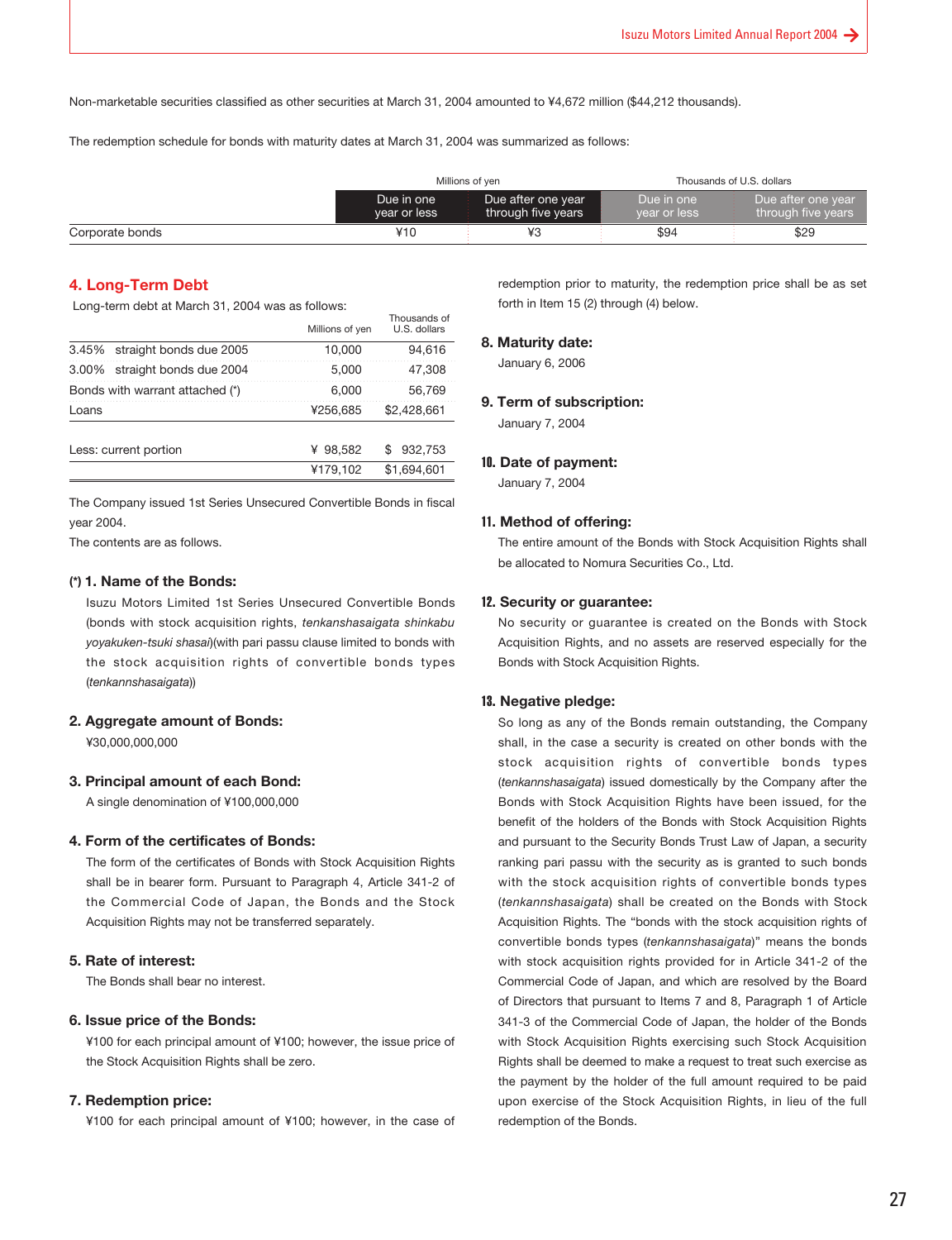Not applicable.

#### 15**. Method and term of redemption of the Bonds:**

(1) Redemption at maturity:

(2) In the case of a resolution being passed at the general meeting of shareholders of the Company for the Company to become a wholly-owned subsidiary of another corporation by way of share exchange (*kabushiki-kokan*) or share transfer (*kabushiki-iten*), the Company shall, having given not less than thirty (30) nor more than sixty (60) days' advance notice to the holders of the Bonds with Stock Acquisition Rights and prior to the effective date of such *kabushiki-kokan* or *kabushiki-iten*, redeem all, but not some only, of the Bonds then outstanding at the following amount for each principal amount of ¥100.

| From January 8, 2004 to January 7, 2005 | ¥101 |
|-----------------------------------------|------|
| From January 8, 2005 to January 5, 2006 | ¥100 |

- (3) After the issuance of the Bonds with Stock Acquisition Rights, the Company may, at its option and having given advance notice to the holders of the Bonds with Stock Acquisition Rights at any time up to and including the first Friday of each month (however, if such first Friday is not a bank business day, the immediately prior bank business day shall apply), redeem all, but not some only, of the Bonds then outstanding at ¥102 for each principal amount of ¥100 on the third Friday of the relevant month (however, if such third Friday is not a bank business day, the immediately prior bank business day shall apply).
- **14. Method and date of payment of interest:**<br>
Not applicable.<br> **15. Method and term of redemption of the B**<br> **16. Method and term of redemption of the B**<br>
(1) Redomption at maturity:<br>
The Bonds stall be redeemed at their (4) After the issuance of the Bonds with Stock Acquisition Rights, the holders of the Bonds with Stock Acquisition Rights shall have the right to request, at its option, the Company to redeem the Bonds held by them in whole or in part at ¥99 for each principal amount of ¥100 on the fourth Friday of each month (however, if the fourth Friday is not a bank business day, the immediately prior bank business day shall apply) by giving advance notice to the Company and by submitting the certificate of the Bonds with Stock Acquisition Rights to the place of payment of redemption as provided for in Item 18 at any time up to and including the second Friday of each month (however, if the second Friday is not a bank business day, the immediately prior bank business day shall apply). When requesting the Company for an early redemption of the registered Bonds in respect of Bonds with Stock Acquisition Rights, the holder of the Bonds with Stock Acquisition Rights is entitled to submit a prescribed request form (hereinafter referred to as the "Early Redemption Requesting Form") of the Company in lieu of the Bonds with Stock Acquisitions Rights to the place of payment of the redemption through the Register Agent as set forth

in Item 21, by indicating the bonds for which a request for early redemption is made, and by stating the date of request and other matters, and by affixing their respective names and seals.

- (5) If the date of redemption falls on a day which is not a bank business day, the immediately prior bank business day shall be the date of redemption.
- (6) The purchase of the Bonds with Stock Acquisition Rights and cancellation of the Bonds in respect of the relevant Bonds with Stock Acquisition Rights may be made on any day after and including the following day of the issue date; provided, however, that the Stock Acquisition Rights in respect to the Bonds with Stock Acquisition Rights may not be cancelled separately. In the case of cancellation of the Bonds with respect to the Bonds with Stock Acquisition Rights, the Company shall waive and forfeit the Stock Acquisition Rights with respect to the Bonds with Stock Acquisition Rights.

#### 16**. Particulars of the Stock Acquisition Rights:**

- (1) Number of Stock Acquisition Rights to be attached to the Bonds: One (1) Stock Acquisition Right shall be attached to each Bond and the total number of Stock Acquisition Rights to be issued shall be 300.
- (2) Issue price of a Stock Acquisition Right: Zero.
- (3) Class and number of shares to be acquired upon exercise of the Stock Acquisition Rights:

The class of the shares to be issued upon the exercise of the Stock Acquisition Rights shall be the shares of common stock of the Company, and the number of shares of common stock of the Company to be newly issued upon the exercise of the Stock Acquisition Rights or to be transferred in lieu of such issuance (hereinafter, the issuance or transfer of the shares of common stock of the Company is referred to as "delivery") shall be the maximum integral number determined by dividing the aggregate issue price of the Bonds with respect to the Stock Acquisition Rights which have been exercised, by the Conversion Price as defined in (7) (ii) below (however, if revised or adjusted pursuant to (9) or (10) below, the Conversion Price after such revision or adjustment). Any fractions less than one (1) share resulting from such exercise shall be rounded down and no adjustment in cash shall be made in respect thereof.

#### (4) Exercise Period of the Stock Acquisition Rights:

The holders of the Bonds with Stock Acquisition Rights may request for the exercise of the Stock Acquisition Rights (hereinafter referred to as the "Request for Exercise") any time during the period of January 8, 2004 to January 5, 2006 (hereinafter referred to as the "Exercise Period").

The Bonds shall be redeemed at their aggregate amount on January 6, 2006.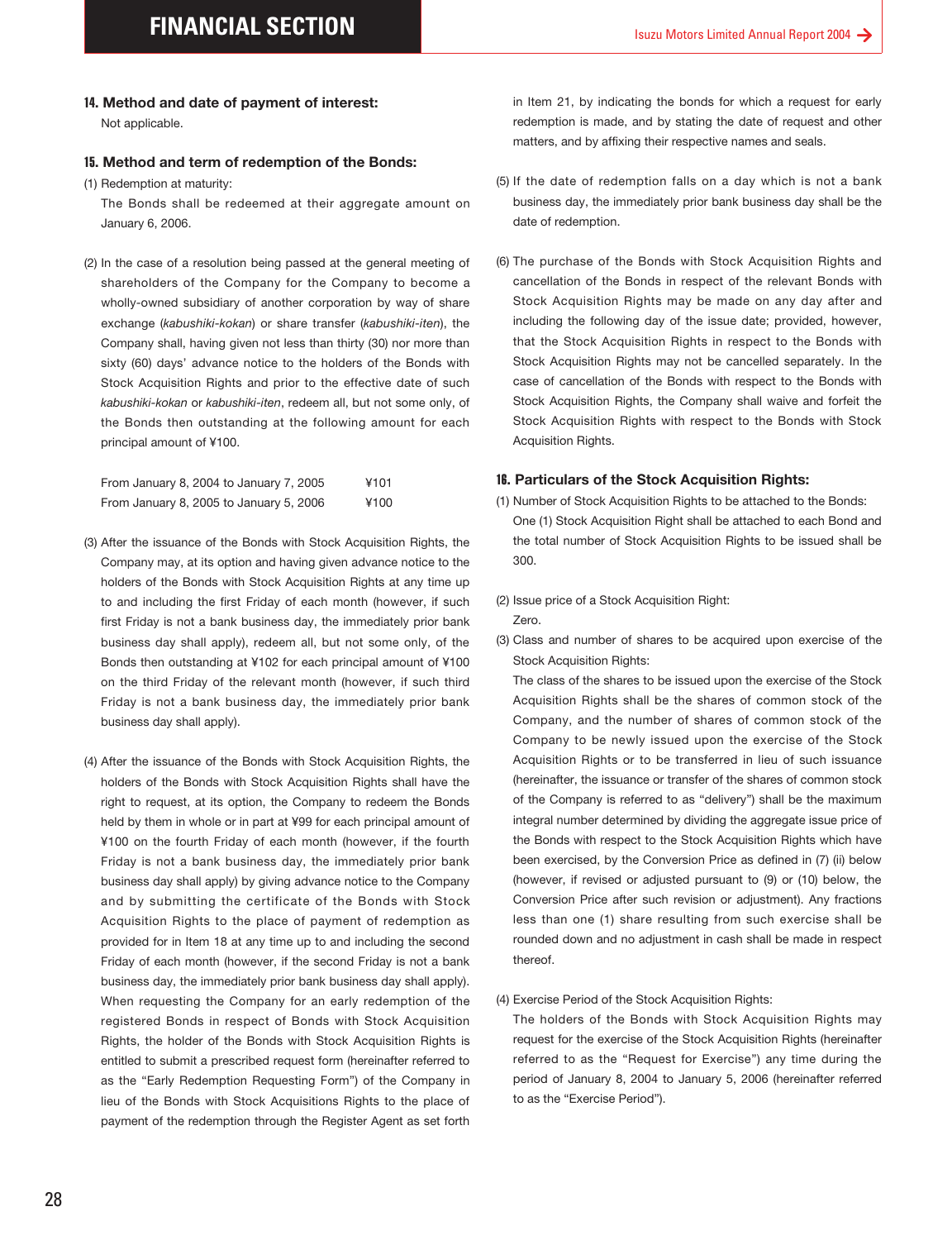- (5) Other conditions for the exercise of the Stock Acquisition Rights:
- If the Bonds are redeemed prior to maturity pursuant to Item 15(2) or (3), or if the Bonds become due and repayable, the Stock Acquisition Rights shall not be exercised after the redemption date or the date when the Bonds become due and repayable. In the case where the Company redeems the Bonds prior to maturity by request of the holders of the Bonds with Stock Acquisition Rights provided for in Item 15(4), the Stock Acquisition Rights shall not be exercised after the certificate of the Bonds with Stock Acquisition Rights (in the case of an early redemption of the registered Bonds in respect of Bonds with Stock Acquisition Rights, Early Redemption Request Form) has been submitted to the place of payment of redemption described in Item 18. In addition, no Stock Acquisition Right may be exercised in part only.
- (6) Events and conditions of the cancellation of the Stock Acquisition Rights:

None.

(7) Amount to be paid upon exercise of the Stock Acquisition Rights: (i) The amount to be paid upon exercise of one (1) Stock Acquisition Right shall be equal to the issue price of each Bond.

(ii) The amount to be paid per share upon exercise of the Stock Acquisition Rights shall initially be 216 yen (hereinafter referred to as the "Conversion Price").

(8) Amount which is not transferred to stated capital out of the issue price of a share to be issued upon exercise of the Stock Acquisition Rights:

The amount which is not transferred to stated capital out of the issue price of a share to be issued upon exercise of the Stock Acquisition Rights shall be the amount of the relevant issue price reduced by the amount to be transferred to stated capital. The amount to be transferred to stated capital shall be the relevant issue price multiplied by 0.5, with any fraction less than one yen being rounded up.

#### (9) Revisions to the Conversion Price:

After the Bonds with Stock Acquisition Rights have been issued, the Conversion Price after the immediately following trading day of the third Friday of each month (hereinafter referred to as the "Setting Date"), shall be revised to an amount equivalent to 90% of the average of the daily closing prices (including the quotation prices) of shares of common stock of the Company (regular manner) (rounded down to the first decimal place; hereinafter referred to as the "Revised Conversion Price") for five (5) consecutive trading days on the Tokyo Stock Exchange, Inc. up to and including the Setting Date (however, the day on which there is no closing price shall be excluded and if the Setting Date is not a trading day, five (5) consecutive trading days up to and including the trading day immediately preceding the Setting Date; hereinafter referred to as the "Market Price Calculation Period".). In the case where adjustment events of the Conversion Price provided for in

(10) below occur during the Market Price Calculation Period, the Revised Conversion Price shall be adjusted to a price which the Company determines to be appropriate pursuant to these Terms and Conditions of the Bonds with Stock Acquisition Rights; provided, however, that if the Revised Conversion Price is below ¥108 as a result of the revision made hereunder (hereinafter referred to as the "Floor Conversion Price"; however, it is subject to the adjustment provided for in (10) below), the Revised Conversion Price shall be the Floor Conversion Price, and if the Revised Conversion Price is above ¥432 (hereinafter referred to as the "Maximum Conversion Price"; however, it is subject to the adjustment provided for in (10) below), the Revised Conversion Price shall be the Maximum Conversion Price.

#### (10) Adjustments to the Conversion Price:

The Conversion Price shall be adjusted in accordance with the formula below, in the case where the Company issues or transfers shares of common stock of the Company (excluding the case resulting from the conversion of securities to be converted or convertible into shares of common stock, or exercise of the stock acquisition rights (including the rights attached to the Bonds with Stock Acquisition Rights) which entitle the holder to request delivery of the shares of common stock of the Company), after the issuance of the Bonds with Stock Acquisition Rights, at the issue price or transfer price below the current market price of the shares of common stock of the Company. In the following formula, the "number of shares outstanding" shall mean the total number of shares of common stock of the Company issued and outstanding less the shares of common stock of the Company held by it as treasury stock.

|                              |                               | Number of<br>Number of<br>Issue or<br>$+$ shares newly $\times$<br>transfer<br>shares<br>issued or<br>price per<br>outstanding<br>share<br>transferred |
|------------------------------|-------------------------------|--------------------------------------------------------------------------------------------------------------------------------------------------------|
| Conversion                   | Conversion                    | Current market price per share                                                                                                                         |
| Price<br>After<br>Adjustment | Price<br>Before<br>Adiustment | Number of<br>Number of shares<br>shares<br>newly issued or transferred<br>outstanding                                                                  |

The Conversion Price shall also be appropriately adjusted in the cases of stock split or consolidation of shares, or an issue of securities to be converted or convertible into, or securities (including Bonds with Stock Acquisition Rights) with rights (including stock acquisition rights) which entitle the holder thereof to request delivery of, shares of common stock of the Company at a price less than the current market price of the shares of common stock of the Company and in certain other cases.

#### (11) Substitute Payment:

Pursuant to Items 7 and 8, Paragraph 1 of Article 341-3 of the Commercial Code of Japan, when the Stock Acquisition Rights are exercised, a request that the full amount required to be paid upon exercise of the Stock Acquisition Rights shall be paid in lieu of the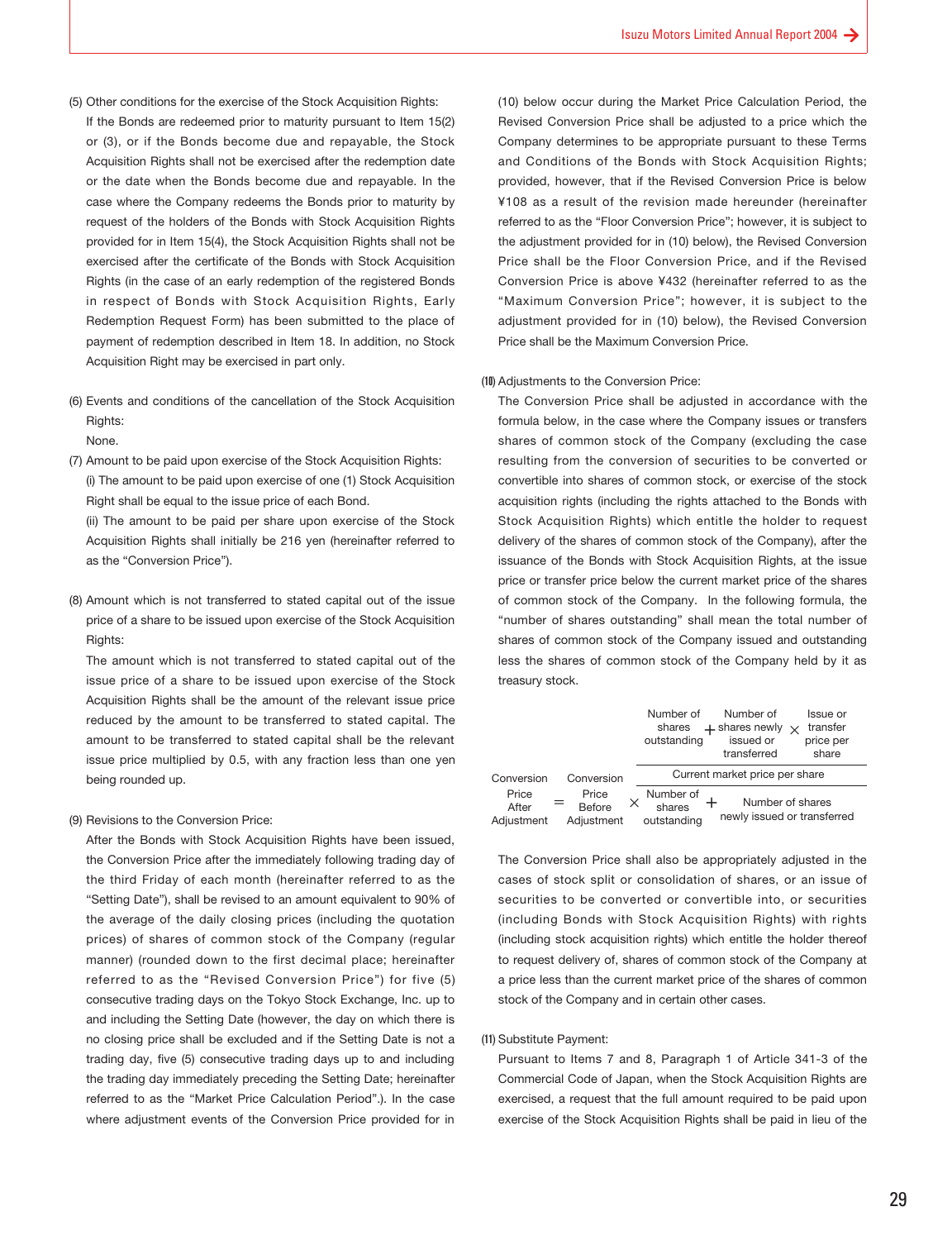Rights, shall be deemed to have been made.

(12) Initial dividends to be paid after the exercise of the Stock Acquisition Rights:

The dividends on the shares of common stock of the Company delivered pursuant to the Request for Exercise or distribution of cash as provided for in Article 293-5 of the Commercial Code of Japan (interim dividends) shall be made on the assumption that the shares of common stock of the Company shall be delivered on April 1, if the Request for Exercise is made during the period from April 1 through September 30, or on October 1, if the Request for Exercise is made during the period from October 1 to March 31 of the following year.

#### 17**. Rationale for determining the issue price of the Stock Acquisition Rights as zero and the amount to be paid upon exercise thereof:**

In fredemption of the Bonds in respect of such Stock Acquisition<br>
Nights, shall be deemed to have been made.<br>
(B) initial dividends to be paid after the exercise of the Stock<br>
Acquisition Rights.<br>
The dividends of the sha The issue price of the Stock Acquisition Rights has been determined to be zero taking into consideration that the Bonds and the Stock Acquisition Rights have a close interrelation on the grounds that the Stock Acquisition Rights are incorporated in the bonds with the stock acquisition rights of convertible bonds types (*tenkannshasaigata*) and shall not be transferable separately from the Bonds, that all Bonds shall cease to exist upon exercise of the related Stock Acquisition Rights due to substitute payment, and of the Company's economic value obtainable from the interest rate, early redemption and the issue price and other terms of issuance of the Bonds. In addition, as the Bonds are bonds with stock acquisition rights of convertible types (*tenkanshasaigata*), the amount to be paid upon exercise of one (1) Stock Acquisition Right shall be equal to the issue price, and the initial Conversion Price shall be an amount with over 5% of the closing price (regular way) of the shares of common stock of the Company on the Tokyo Stock Exchange, Inc. on December 22, 2003

#### 18**. Place for payment of Redemption:**

Nomura Trust and Banking Co., Ltd.

#### 19**. Place of acceptance of Request for Exercise:**

Transfer Agent: UFJ Trust Bank Limited, Securities Agency Department

#### 20**. Fiscal Agent:**

Nomura Trust and Banking Co., Ltd.

#### 21**. Register Agent:**

Nomura Trust and Banking Co., Ltd.

22**.Other than the matters provided above, determination of matters necessary for the issuance of the Bonds with Stock Acquisition Rights shall be made at the discretion of the President and**

#### **Representative Director of the Company.**

#### 23**.Each of the Items above are subject to the effectuation of all notifications made under the Securities and Exchange Law.**

The annual maturities of long-term debt at March 31, 2004 are as follows:

|            | Millions of yen | Thousands of<br>U.S. dollars |  |  |
|------------|-----------------|------------------------------|--|--|
| 2005       | ¥ 72.393        | 684,960                      |  |  |
| 2006       | 41.448          | 392,170                      |  |  |
| 2007       | 24,232          | 229.275                      |  |  |
| Thereafter | 41.028          | 388,194                      |  |  |
| Total      | ¥179,102        | \$1.694.601                  |  |  |
|            |                 |                              |  |  |

The assets pledged as collateral for certain loans and other liabilities at March 31, 2004 were as follows: Thousands of

|                               | Millions of yen |         | U.S. dollars |           |
|-------------------------------|-----------------|---------|--------------|-----------|
| Cash and time deposits        | ¥               | 6.566   | ß.           | 62.125    |
| Notes and accounts receivable |                 | 40.049  |              | 378.931   |
| Building and structures       |                 | 73.995  |              | 700.122   |
| Machinery and equipment       |                 | 33.638  |              | 318,278   |
| I and                         |                 | 246.174 |              | 2.329.208 |
| <b>Securities</b>             |                 | 24.435  |              | 231.201   |
| Others                        |                 | 1.964   |              | 18.589    |

#### **5. Retirement Benefits Obligation and Pension Plan**

(1) Retirement benefits obligation as of March 31, 2004

|                                                                | Millions of yen | Thousands of<br>U.S. dollars |
|----------------------------------------------------------------|-----------------|------------------------------|
| Projected benefits obligation<br>at end of the year            | ¥(118,038)      | \$(1, 116, 839)              |
| Fair value of plan assets                                      | 25,160          | 238,066                      |
| Accrued retirement and<br>severance benefits on balance sheets | 60.284          | 570.388                      |
| <b>Net</b>                                                     | ¥ $(32,593)$    | \$<br>(308.390)              |
| Unrecognized actuarial net loss                                | (34, 323)       | (324, 754)                   |
| Unrecognized prior service cost                                | 1.729           | 16.363                       |

From September 1, 2003, The Company amended the Employee Pension Fund to establish the cash balance pension plan.

(2) Retirement benefit cost for the year ended March 31, 2004.

|                                               | Millions of yen | Thousands of<br>U.S. dollars |
|-----------------------------------------------|-----------------|------------------------------|
| Service cost                                  | ¥ 6.842         | \$64,745                     |
| Interest cost on projected benefit obligation | 2.105           | 19.921                       |
| Expected return on plan assets                | (278)           | (2,634)                      |
| Amortization of actuarial net loss (gain)     | 3.811           | 36.067                       |
| Amortization of prior service cost            | (2,421)         | (22,909)                     |
| Net periodic pension cost                     | ¥10,060         | \$95,190                     |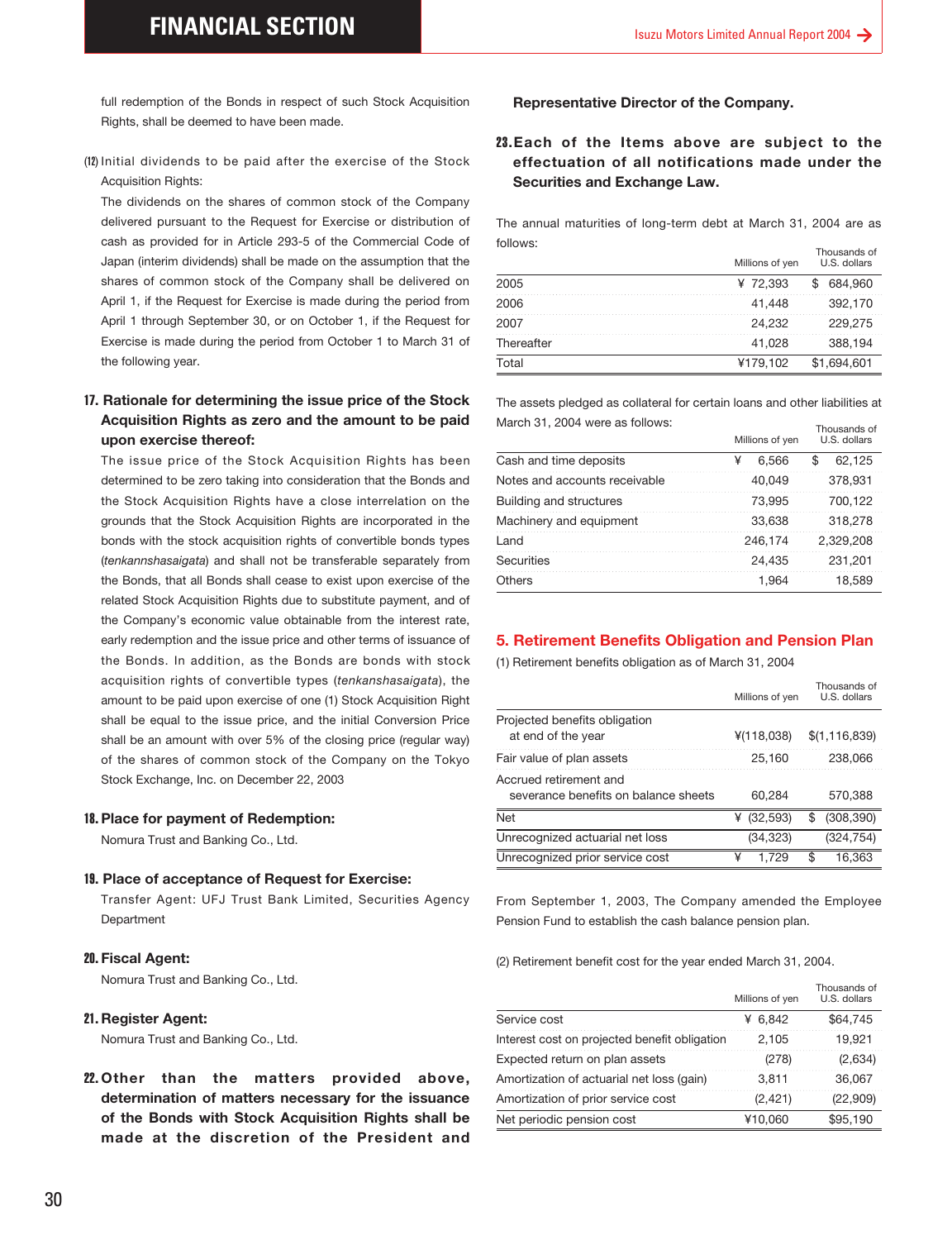(3) Actuarial assumptions used to determine costs and obligations for retirement.

| Discount rate                                                            | 2.3%             |
|--------------------------------------------------------------------------|------------------|
| Expected rate of return on plan assets                                   | $1.5 \sim 3.5\%$ |
| Recognition period of prior service cost                                 | 1vear            |
| Amortization period of actuarial net loss (gain)                         | 10years          |
| Amortization period of net obligation<br>arising from accounting changes | 1vear            |
|                                                                          |                  |

#### **6. Income Taxes**

Accrued income taxes in the balance sheets include corporation taxes, inhabitant taxes and enterprise taxes.

Income taxes in the statements of operations include corporation

taxes and inhabitant taxes and enterprise taxes.

The significant components of the Company's deferred tax assets and liabilities as of March 31, 2004 were as follows:

|                                                 | Millions of yen | Thousands of<br>U.S. dollars |
|-------------------------------------------------|-----------------|------------------------------|
| Deferred tax assets:                            |                 |                              |
| Retirement benefits                             | ¥16,970         | \$160,572                    |
| Loss from revaluation of securities and         |                 |                              |
| allowance for doubtful accounts                 | 80,864          | 765,107                      |
| Accrued expenses                                | 8,538           | 80,785                       |
| Bonus payment reserve                           | 3,376           | 31,942                       |
| Inventory write down                            | 1,224           | 11,582                       |
| Loss carried forward                            | 42,906          | 405,966                      |
| Unrealized gain                                 | 8,196           | 77,551                       |
| Other                                           | 54,921          | 519,644                      |
| Valuation allowance                             | (175, 916)      | (1,664,458)                  |
| Deferred tax liabilities                        |                 |                              |
| Reserve for deferred income tax of fixed assets | (252)           | (2,390)                      |
| Depreciation adjustment of foreign subsidiaries | (4,588)         | (43, 410)                    |
| Other                                           | (104)           | (991)                        |
| Total deferred tax assets                       | ¥36,135         | \$341,902                    |
| Deferred tax liabilities:                       |                 |                              |
| Reserve for deferred income tax of fixed assets | 741             | 7,011                        |

| <u>INCSCIVE IUI UCICIICU IIIUUIIIC IAA UI IIACU ASSCIS II T</u> |        | 1.011    |
|-----------------------------------------------------------------|--------|----------|
| Unrealized hiding gain on securities                            | 2.780  | 26,308   |
| Other                                                           | 1.495  | 14.145   |
| Total deferred tax liabilities                                  | ¥5.016 | \$47.465 |
|                                                                 |        |          |

A reconciliation between the normal effective statutory tax rate and the actual effective tax rates reflected in the accompanying consolidated statements of operations for the years ended March 31, 2004 was as follows:

|                                       | 2004   |
|---------------------------------------|--------|
| Normal effective statutory tax rate   | 40.0%  |
| Reversal of land revaluation          | (1.6)  |
| Net valuation allowance               | (42.8) |
| Carry forward deficit of consolidated |        |
| subsidiaries                          | 7.1    |
| Equity in earnings of unconsolidated  |        |
| subsidiaries and affiliates           | (7.5)  |
| Foreign tax credit                    | 2.1    |
| Others.net                            | 2.6    |
| Actual effective tax rate             | (0.1)  |

#### **7. Shareholders' Equity**

On October 1, 2001, an amendment (the "Amendment") to the Commercial Code of Japan (the "Code") became effective. The Amendment eliminates the stated par value of the Company's outstanding shares, which resulted in all out-standing shares having no par value as of October 1, 2001.

The Amendment also provides that all share issuances after September 30, 2001 will be of shares with no par value. Prior to the date on which the Amendment became effective, the Company's shares had a par value of ¥50 per share.

The Code provides that an amount equal to at least 10%of the amounts to be disbursed as distributions of earnings be appropriated to the legal reserve until the sum of the legal reserve and additional paid-in capital equals 25% of the common stock account. The Code also stipulates that, to the extent that the sum of the additional paid-in capital account and the legal reserve exceeds 25% of the common stock account, the amount of any such excess is available for appropriation by resolution of the shareholders.

The legal reserves of the consolidated subsidiaries are included in retained earnings in the accompanying consolidated financial statements.

The Company issued new common stock due to the exercise of stock acquisition right. The issuance of common stock increased from ¥55,545 millions (\$525,546 thousands) to ¥67,564 millions (\$639,270 thousands).

The Company's capital surplus increased by ¥11,980 millions (\$113,355 thousands) due to the exercise of stock acquisition right.

The Company's capital surplus in the amount of ¥76,369 millions (\$722,578 thousands) transferred into retained earnings which approved by the stockholders' meeting held on June 27, 2003.

#### **8. Preferred Stock**

The Company issued the preferred stock (Class I, Class II, Class III and Class IV) in the fiscal year 2003. Interim dividend shall not be paid to preferred shareholders or to preferentially registered pledges. When the amount of dividend to be paid to the preferred shareholders or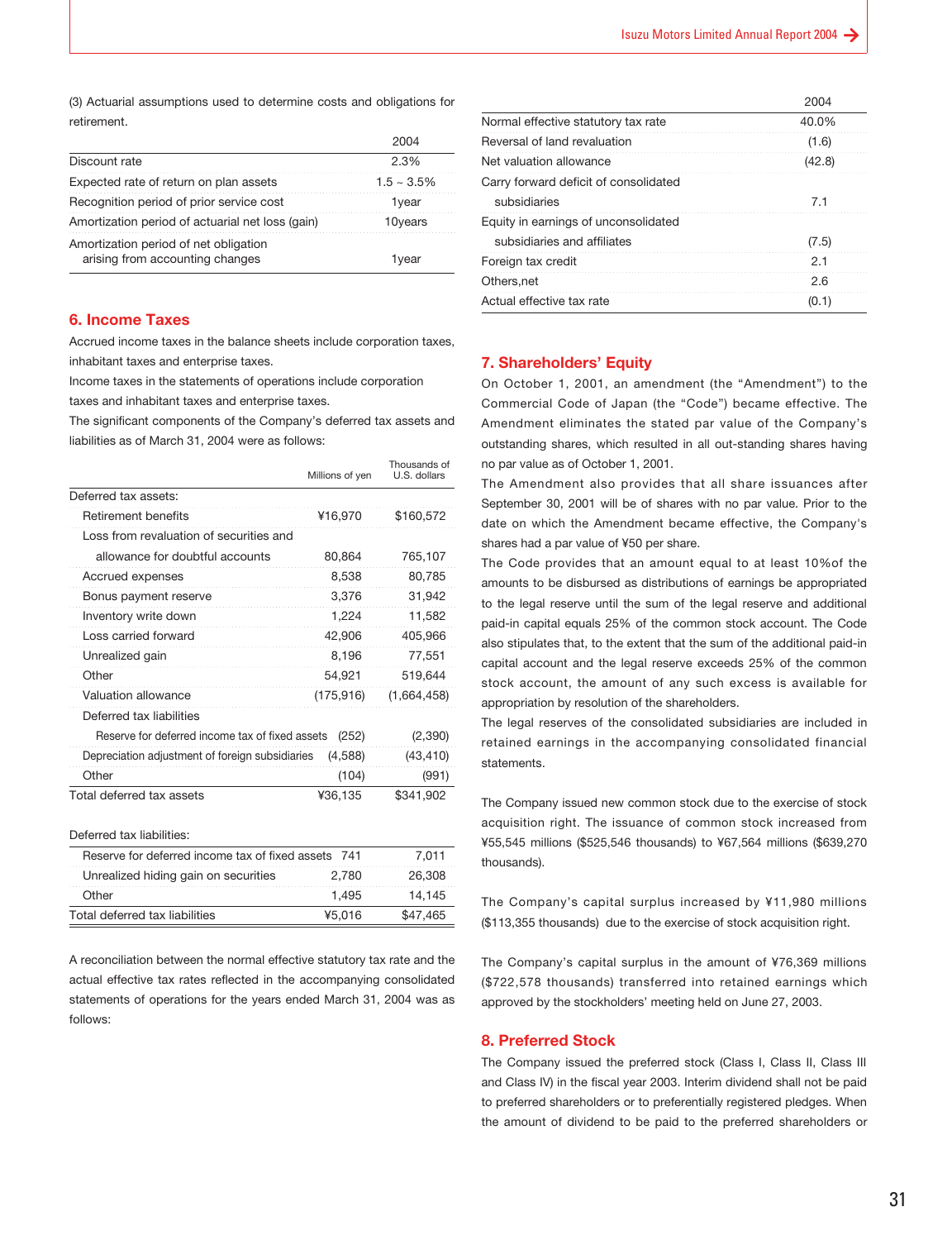preferentially registered pledges in a given business year does not reach the amount of the preferred dividend, the shortfall will not be carried over to the next business year for accumulation.

When the residual property of the Company is to be distributed, ¥800 per share of the preferred stocks shall be paid to the preferred shareholders or to the preferentially registered pledges before the ordinary shareholders or the ordinarily registered pledges.

No other residual property than the above shall not be distributed to the preferred shareholders or to the preferentially registered pledges.

The Company can always purchase preferred stocks and cancel the stocks at the purchased price by a profit distributed to shareholders. The preferred shareholders shall not have a voting right at the General Meeting of Shareholders.

The Company shall not make the consolidation or division of preferred stocks unless otherwise stipulated by law.

The Company shall not give preemptive rights, stock acquisition rightsstock acquisition rights or subscription right of bond with stock acquisition rights to the preferred shareholders.

Payment of dividends and distribution of residual property to each class of the preferred stock shall be made according to the same order of priority.

#### *a) Outline of the Issue of Class-I Preferred Stock*

#### (1) Preferred Dividend

Class-I preferred dividend shall be calculated according to the following formula. Class-I preferred dividend shall be calculated to four places of decimals of less than yen and rounded off at the fourth place of decimals. However, when the calculation result exceeds ¥80, Class-I preferred dividend will be set at ¥80.

Class-I preferred dividend =  $4800 \times$  (Japanese Yen TIBOR + 0.750%)

Any portion of dividend which exceeds the amount of the Class-I preferred stocks shall not be paid to Class-I preferred shareholders and Class-I preferentially registered pledges.

(2) Conversion Contract Right

(i) Period for Claiming Conversion

Period for claiming the conversion of the Class-I preferred stocks shall be from October 1, 2006 to September 30, 2022.

#### (ii) Conditions for Conversion

The Class-I preferred stocks can be converted to the common stocks of the Company at the per-share converting values specified below from (a) to (c).

#### (a) Initial Conversion Price = ¥54

#### (b) Revision of Conversion Price

Conversion price is revised to the average price on October 1 every year from October 1, 2007 to September 30, 2022 (hereinafter referred to as the date of revision of conversion price respectively) when the average price (excluding days without closing price) of daily closing prices (including quoted price) in regular transactions of common stocks of the Company at the Tokyo Stock Exchange the Tokyo Stock Exchange. during 30 business days starting from 45th business day preceding the date of revision of conversion price (hereinafter referred to as actual value calculation period respectively) is below the initial conversion price (revised conversion price shall be calculated to the first decimal point and then rounded up. In addition, if during the actual value calculation period, a revision specified in (c) below has to be necessary, the average price shall be revised to an amount judged appropriate by the Board of Directors in accordance with (c). However, when after calculation, the revised conversion price is below the price equal to 70% of the initial conversion price (calculated to the first decimal point and then rounded up, hereinafter referred to as floor conversion price and revised according to (c).), the floor conversion price shall be treated as the revised conversion price.

#### (c) Adjustment of Conversion Price

After the issue of Class-I preferred stocks, if any of the followings applies, the conversion price shall be adjusted by the formula below(hereinafter referred to as formula for the adjustment of conversion price). In this formula, figures shall be calculated to the first decimal point and then rounded up.

No. of issued common stocks  $+$  No. of new common stocks  $\times$  Amount paid per new stock Pre-adjust conver. price  $\times$  Market value per stock Adj. conver. price = No. of issued common stocks  $+$ 

No. of issued common stocks  $+$  No. of new common stocks

The number of common stocks of the Company to be issued through the conversion of the Class-I preferred stocks shall be as follows.

| (iii)The Number of Common Stocks to be issued through Conversion |                                                                                                                            |
|------------------------------------------------------------------|----------------------------------------------------------------------------------------------------------------------------|
|                                                                  | The number of common stocks of the Company to be issued through the conversion of the Class-I preferred stocks shall be as |
| No. of common stocks                                             | Total Amount of Issue Price of Class- I Preferred Stocks submitted by<br>Shareholders for asking Conversion                |
| issued thru conversion                                           | <b>Conversion Price</b>                                                                                                    |
|                                                                  | When fractions less than 1 are produced in calculating the number of common stocks to be issued, they shall be dropped.    |
|                                                                  |                                                                                                                            |
|                                                                  |                                                                                                                            |
|                                                                  |                                                                                                                            |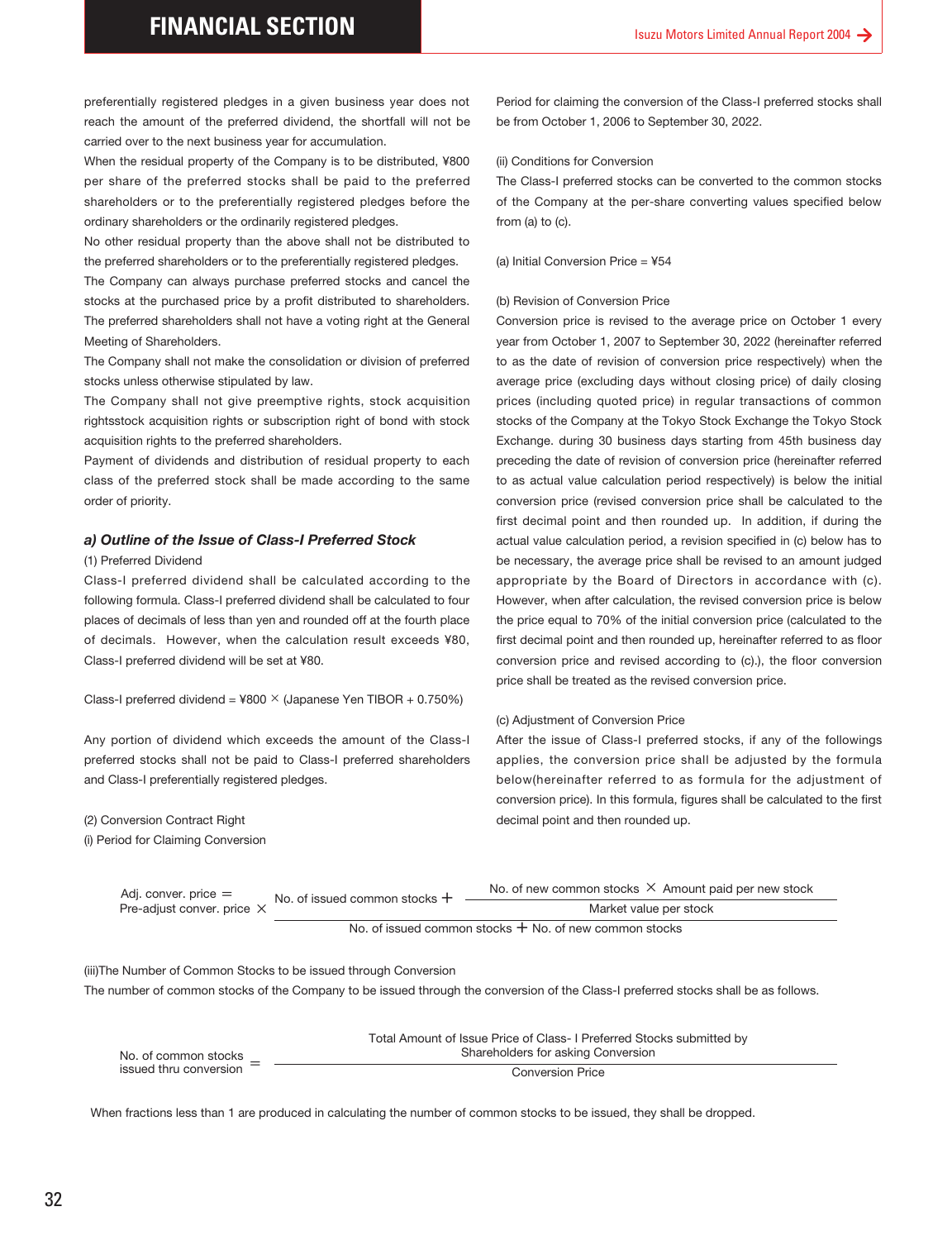#### (3) Mandatory Conversion

The Class-I preferred stocks which are not requested for conversion during the period in which a request for conversion is possible shall become common stocks on the day determined by the Board of Directors' Meeting which is held on the next day of the last day of the said period (hereinafter referred to as the base date of Mandatory conversion) and the number of the common stocks is obtained from dividing the amount equal to the amount paid per stock of the Class-I preferred stocks by the average price (calculated to the first decimal point and then rounded up) of the daily closing price (including quoted price) in regular transactions of common stocks of the Company at the Tokyo Stock Exchange the Tokyo Stock Exchange. during 30 business days (excluding days without closing price) starting from the 45th business day preceding the base date of Mandatory conversion.

When the average price is lower than the floor conversion price, the Class-I preferred stocks shall become common stocks whose number is obtained from dividing the amount equal to the amount paid per stock of the Class-I preferred stock by the floor conversion price. Also, when the average price is more than the maximum conversion price, they shall become common stocks whose number is obtained from dividing the amount equal to the amount paid per stock of the Class-I preferred stocks by the maximum conversion price.

The maximum conversion price is equal to the initial conversion price (subject to "Adjustment of Conversion Price" described the above (2)(ii)(c).

When fractions less than 1 are produced in calculating the above number of common stocks, they shall be treated according to the treatment of the reverse split of stocks stipulated in the Commercial Law.

#### *b) Outline of the Issue of Class-II Preferred Stock*

#### (1) Preferred Dividend

Class-II preferred dividend shall be calculated according to the following formula. Class-II preferred dividend shall be calculated to four places of decimals of less than yen and rounded off at the fourth place of decimals. However, when the calculation result exceeds ¥80, Class-II preferred dividend will be set at ¥80.

Class-II preferred dividend =  $4800 \times$  (Japanese Yen TIBOR + 1.125%)

Any portion of dividend which exceeds the amount of the Class-II

preferred stocks shall not be paid to Class-II preferred shareholders and Class-II preferentially registered pledges.

#### (3) Conversion Contract Right

(i) Period for Claiming Conversion

Period for claiming the conversion of the Class-II preferred stocks shall be from October 1, 2008 to September 30, 2024.

#### (ii) Conditions for Conversion

The Class-II preferred stocks can be converted to the common stocks of the Company at the per-share converting values specified below from (a) to (c).

(a) Initial Conversion Price = ¥54

#### (b) Revision of Conversion Price

Conversion price is revised to the average price on October 1 every year from October 1, 2009 to September 30, 2024 (hereinafter referred to as the date of revision of conversion price respectively) when the average price (excluding days without closing price) of daily closing prices (including quoted price) in regular transactions of common stocks of the Company at the Tokyo Stock Exchange. during 30 business days starting from 45th business day preceding the date of revision of conversion price (hereinafter referred to as actual value calculation period respectively) is below the initial conversion price (revised conversion price shall be calculated to the first decimal point and then rounded up. In addition, if during the actual value calculation period, a revision specified in (c) below has to be necessary, the average price shall be revised to an amount judged appropriate by the Board of Directors in accordance with (c). However, when after calculation, the revised conversion price is below the price equal to 70% of the initial conversion price (calculated to the first decimal point and then rounded up, hereinafter referred to as floor conversion price and revised according to (c).), the floor conversion price shall be treated as the revised conversion price.

#### (c) Adjustment of Conversion Price

After the issue of Class-II preferred stocks, if any of the followings applies, the conversion price shall be adjusted by the formula below (hereinafter referred to as formula for the adjustment of conversion price). In this formula, figures shall be calculated to the first decimal point and then rounded up.

Adj. conver. price=

Adj. conver. price  $=$  No. of issued common stocks  $+$  No. of new common stocks  $\times$  Amount paid per new stock

Pre-adjust conver. price X and the sease common stock of the Market value per stock

No. of issued common stocks  $+$  No. of new common stocks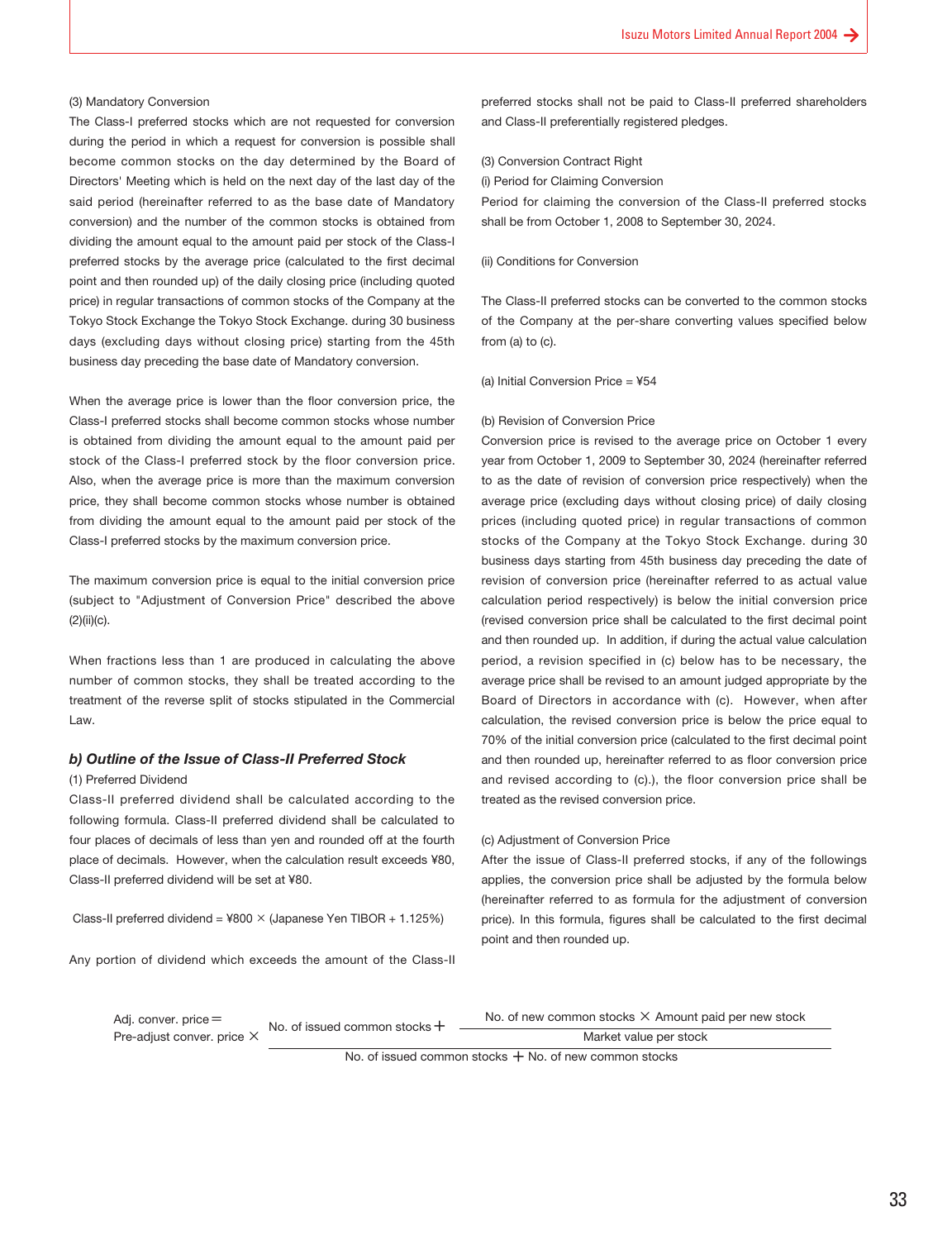(iii)The Number of Common Stocks to be issued through Conversion

The number of common stocks of the Company to be issued through the conversion of the Class-II preferred stocks shall be as follows.

|                        | Total Amount of Issue Price of Class- II Preferred Stocks submitted by |
|------------------------|------------------------------------------------------------------------|
| No. of common stocks   | Shareholders for asking Conversion                                     |
| issued thru conversion | <b>Conversion Price</b>                                                |

When fractions less than 1 are produced in calculating the number of common stocks to be issued, they shall be dropped.

#### (3) Mandatory Conversion

(3) Mandatory Conversion<br>The Class-II preferred stduring the period in which<br>become common stock<br>bic prectors' Meeting which<br>Directors' Meeting which<br>said period (hereinafter<br>conversion) and the num<br>dividing the amount eq The Class-II preferred stocks which are not requested for conversion during the period in which a request for conversion is possible shall become common stocks on the day determined by the Board of Directors' Meeting which is held on the next day of the last day of the said period (hereinafter referred to as the base date of Mandatory conversion) and the number of the common stocks is obtained from dividing the amount equal to the amount paid per stock of the Class-II preferred stocks by the average price (calculated to the first decimal point and then rounded up the first decimal point and then rounded up) of the daily closing price (including quoted price) in regular transactions of common stocks of the Company at the Tokyo Stock Exchange. during 30 business days (excluding days without closing price) starting from the 45th business day preceding the base date of Mandatory conversion.

When the average price is lower than the floor conversion price, the Class-II preferred stocks shall become common stocks whose number is obtained from dividing the amount equal to the amount paid per stock of the Class-II preferred stock by the floor conversion price. Also, when the average price is more than the initial conversion price, they shall become common stocks whose number is obtained from dividing the amount equal to the amount paid per stock of the Class-II preferred stocks by the initial conversion price.

The maximum conversion price is equal to the initial conversion price (subject to "Adjustment of Conversion Price" described the above (2)(ii)(c).

When fractions less than 1 are produced in calculating the above number of common stocks, they shall be treated according to the treatment of the reverse split of stocks stipulated in the Commercial Law.

#### *c) Outline of the Issue of Class-III Preferred Stock*

#### (1) Preferred Dividend

Class-III preferred dividend shall be calculated according to the following formula. Class-III preferred dividend shall be calculated to four places of decimals of less than yen and rounded off at the fourth place of decimals. However, when the calculation result exceeds ¥80, Class-III preferred dividend will be set at ¥80.

Class-III preferred dividend =  $4800 \times$  (Japanese Yen TIBOR + 1.500%)

Any portion of dividend which exceeds the amount of the Class-III

preferred stocks shall not be paid to Class-III preferred shareholders and Class-III preferentially registered pledges.

#### (2) Conversion Contract Right

(i) Period for Claiming Conversion

Period for claiming the conversion of the Class-III preferred stocks shall be from October 1, 2010 to September 30, 2027.

#### (ii) Conditions for Conversion

The Class-III preferred stocks can be converted to the common stocks of the Company at the per-share converting values specified below from (a) to (c).

#### (a) Initial Conversion Price

The average price of daily closing prices (including quoted price) in regular transactions of common stocks of the Company at the Tokyo Stock Exchange. during 30 business days (excluding days without closing price) starting from 45th business day preceding the first day of period for claiming conversion (calculated to the first decimal point and then rounded up the first decimal point and then rounded up.)

#### (b) Revision of Conversion Price

Conversion price is revised to the average price (excluding days without closing price) of daily closing prices (including quoted price) in regular transactions of common stocks of the Company at the Tokyo Stock Exchange during 30 business days starting from 45th business day preceding the date of revision of conversion price (hereinafter referred to as actual value calculation period respectively) on October 1 every year from October 1, 2011 to September 30, 2027 (hereinafter referred to as the date of revision of conversion price respectively). (Revised conversion price shall be calculated to the first decimal point and then rounded up. In addition, if during the actual value calculation period, a revision specified in (c) below becomes necessary, the average price shall be revised to an amount judged appropriate by the Board of Directors in accordance with (c).). However, after the above calculation, when the revised conversion price is below the price equal to 50% of the initial conversion price (calculated to the first decimal point and then rounded up, hereinafter referred to as floor conversion price and revised according to (c).), the floor conversion price shall be treated as the revised conversion price. Also after the above calculation, when the revised conversion price is above the price equal to 200% of the initial conversion price (calculated to the first decimal point and then rounded up, hereinafter referred to as the maximum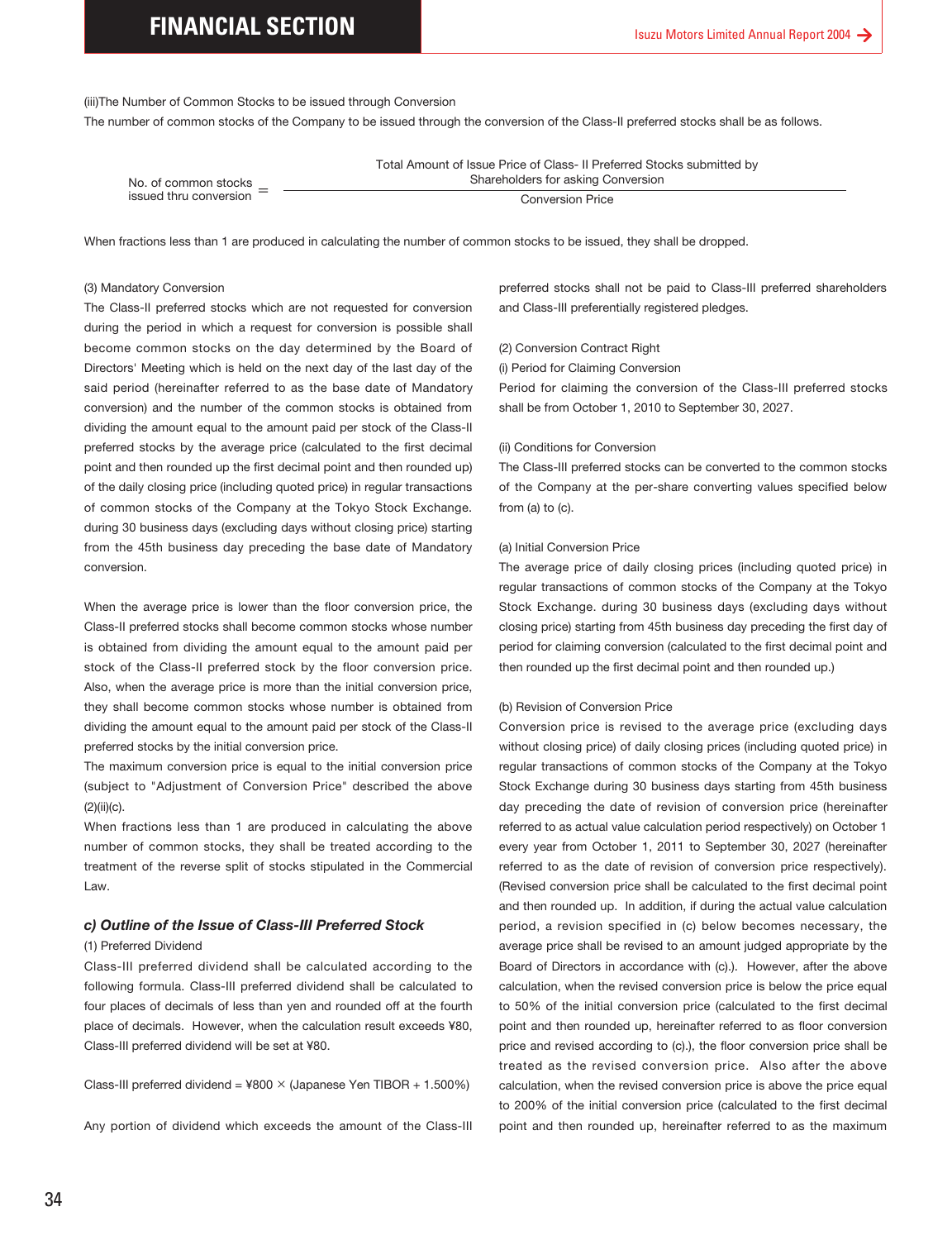conversion price and revised according to (c).), the maximum conversion price shall be treated as the revised conversion price.

(c) Adjustment of Conversion Price After the issue of Class-III preferred stocks, if any of the followings

applies, the conversion price shall be adjusted by the formula below (hereinafter referred to as formula for the adjustment of conversion price). In this formula, figures shall be calculated to the first decimal point and then rounded up.

| Adj. conver. price $=$     | No. of issued common stocks $+$ | No. of new common stocks $\times$ Amount paid per new stock |
|----------------------------|---------------------------------|-------------------------------------------------------------|
| Pre-adjust conver. price X |                                 | Market value per stock                                      |
|                            |                                 | No. of issued common stocks $+$ No. of new common stocks    |

#### (iii) The Number of Common Stocks to be issued through Conversion

The number of common stocks of the Company to be issued through the conversion of the Class- III preferred stocks shall be as follows.

|                        | Total Amount of Issue Price of Class- III Preferred Stocks submitted by |
|------------------------|-------------------------------------------------------------------------|
| No. of common stocks   | Shareholders for asking Conversion                                      |
| issued thru conversion | <b>Conversion Price</b>                                                 |

When fractions less than 1 are produced in calculating the number of common stocks to be issued, they shall be dropped.

#### (3) Mandatory Conversion

The Class-III preferred stocks which are not requested for conversion during the period in which a request for conversion is possible shall become common stocks on the day determined by the Board of Directors' Meeting which is held on the next day of the last day of the said period (hereinafter referred to as the base date of Mandatory conversion) and the number of the common stocks is obtained from dividing the amount equal to the amount paid per stock of the Class-III preferred stocks by the average price (calculated to the first decimal point and then rounded up) of the daily closing price (including quoted price) in regular transactions of common stocks of the Company at the Tokyo Stock Exchange. during 30 business days (excluding days without closing price) starting from the 45th business day preceding the base date of Mandatory conversion.

When the average price is lower than the floor conversion price, the Class-III preferred stocks shall become common stocks whose number is obtained from dividing the amount equal to the amount paid per stock of the Class-III preferred stock by the floor conversion price. Also, when the average price is more than the maximum conversion price, they shall become common stocks whose number is obtained from dividing the amount equal to the amount paid per stock of the Class-III preferred stocks by the maximum conversion price.

When fractions less than 1 are produced in calculating the above number of common stocks, they shall be treated according to the treatment of the reverse split of stocks stipulated in the Commercial Law.

#### *d) Outline of the Issue of Class-IV Preferred Stock*

#### (1) Preferred Dividend

Amount of preferred dividend per share (hereinafter referred to as "Class-IV preferred dividend") shall be calculated according to the following formula. Class-IV preferred dividend shall be calculated to four places of decimals of less than yen and rounded off at the fourth place of decimals. However, when the calculation result exceeds ¥80, Class-IV preferred dividend will be set at ¥80.

Class-IV preferred dividend =  $4800 \times$  (Japanese Yen TIBOR + 2.000%)

When there is a residual profit after the Class-IV preferred dividend is paid to the Class-IV preferred stocks, dividend of profit can be paid to the common stocks until it becomes equal to Class-IV preferred dividend. Also when dividend of profit is paid concerning the residual profit, the same amount of money per stock shall be paid to the Class-IV preferred stocks and the common stocks.

#### (2) Conversion Contract Right

(i) Period for Claiming Conversion

Period for claiming the conversion of the Class-IV preferred stocks shall be from October 1, 2012 to September 30, 2032.

#### (ii) Conditions for Conversion

The Class-IV preferred stocks can be converted to the common stocks of the Company at the per-share converting values specified below from (a) to (c).

#### (a) Initial Conversion Price

The average price of daily closing prices (including quoted price) in regular transactions of common stocks of the Company at the Tokyo Stock Exchange. during 30 business days (excluding days without closing price) starting from 45th business day preceding the first day of period for claiming conversion (calculated to the first decimal point and then rounded up.)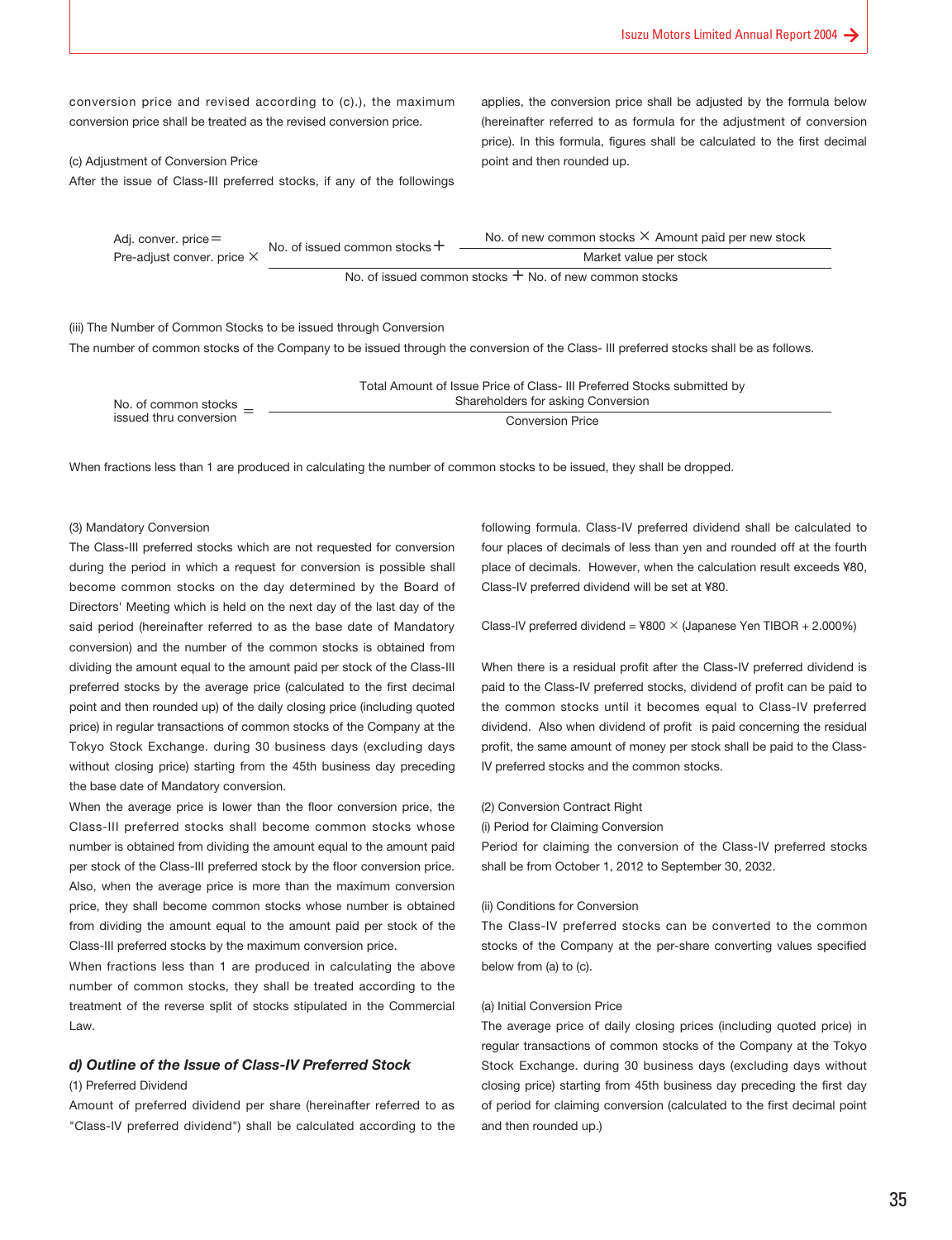#### (b) Revision of Conversion Price

Conversion price is revised to the average price (excluding days without closing price) of daily closing prices (including quoted price) in regular transactions of common stocks of the Company at the Tokyo Stock Exchange. during 30 business days starting from 45th business day preceding the date of revision of conversion price (hereinafter referred to as actual value calculation period respectively) on October 1 every year from October 1, 2013 to September 30, 2032 (hereinafter referred to as the date of revision of conversion price respectively). (Revised conversion price shall be calculated to the first decimal point and then rounded up. In addition, if during the actual value calculation period, a revision specified in (c) below becomes necessary, the average price shall be revised to an amount judged appropriate by the Board of Directors in accordance with (c).). However, after the above calculation, when the revised conversion price is below the price equal to 50% of the initial conversion price (calculated to the first decimal

point and then rounded up, hereinafter referred to as floor conversion price and revised according to (c).), the floor conversion price shall be treated as the revised conversion price. Also after the above calculation, when the revised conversion price is above the price equal to 200% of the initial conversion price (calculated to the first decimal point and then rounded up, hereinafter referred to as the maximum conversion price and revised according to (c).), the maximum conversion price shall be treated as the revised conversion price.

#### (c) Adjustment of Conversion Price

After the issue of Class-IV preferred stocks, if any of the followings applies, the conversion price shall be adjusted by the formula below (hereinafter referred to as formula for the adjustment of conversion price). In this formula, figures shall be calculated to the first decimal point and then rounded up.

| Adj. conver. price $=$     | No. of issued common stocks $+$ | No. of new common stocks $\times$ Amount paid per new stock |
|----------------------------|---------------------------------|-------------------------------------------------------------|
| Pre-adjust conver. price X |                                 | Market value per stock                                      |
|                            |                                 |                                                             |

No. of issued common stocks  $+$  No. of new common stocks

(iii) The Number of Common Stocks to be issued through Conversion

The number of common stocks of the Company to be issued through the conversion of the Class-IV preferred stocks shall be as follows.

|                        | Total Amount of Issue Price of Class- IV Preferred Stocks submitted by |
|------------------------|------------------------------------------------------------------------|
| No. of common stocks   | Shareholders for asking Conversion                                     |
| issued thru conversion | <b>Conversion Price</b>                                                |

When fractions less than 1 are produced in calculating the number of common stocks to be issued, they shall be dropped.

#### (3) Mandatory Conversion

The Class-IV preferred stocks which are not requested for conversion during the period in which a request for conversion is possible shall become common stocks on the day determined by the Board of Directors' Meeting which is held on the next day of the last day of the said period (hereinafter referred to as the base date of Mandatory conversion) and the number of the common stocks is obtained from dividing the amount equal to the amount paid per stock of the Class-IV preferred stocks by the average price (calculated to the first decimal point and then rounded up) of the daily closing price (including quoted price) in regular transactions of common stocks of the Company at the Tokyo Stock Exchange. during 30 business days (excluding days without closing price) starting from the 45th business day preceding the base date of Mandatory conversion.

When the average price is lower than the floor conversion price, the Class-IV preferred stocks shall become common stocks whose number is obtained from dividing the amount equal to the amount paid per stock of the Class-IV preferred stock by the floor conversion price. Also, when the average price is more than the maximum conversion price, they shall become common stocks whose number is obtained from dividing the amount equal to the amount paid per stock of the Class-IV preferred stocks by the maximum conversion price.

When fractions less than 1 are produced in calculating the above number of common stocks, they shall be treated according to the treatment of the reverse split of stocks stipulated in the Commercial Law.

#### **9. Land Revaluation**

In accordance with the Law concerning Revaluation of Land enacted on March 31, 1999, the land used for business owned by the Company was revalued, and the unrealized gain on the revaluation of land, net of deferred tax, was reported as "Variance of Land Revaluation" within Stockholders' Equity, and the relevant deferred tax was included in Liabilities as "Deferred Tax Liabilities related to Land Revaluation" for the fiscal year ended March 31, 2004.

In accordance with the Law concerning Revaluation of Land enacted on March 31, 1998, the land used for business owned by some of the Company's non-consolidated subsidiaries and affiliates which were accounted for by the equity method were revalued.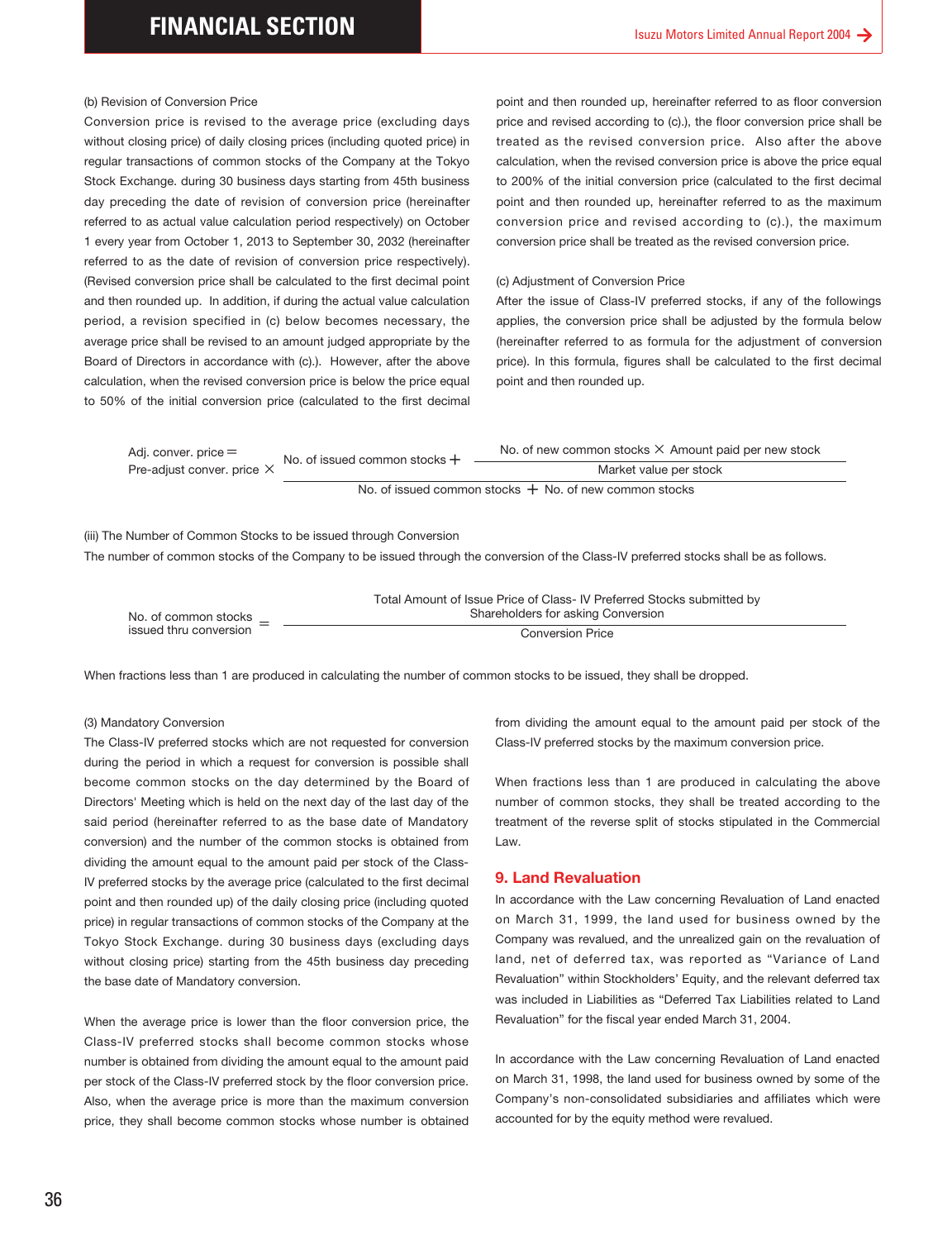The method of revaluation is as follows:

Under article 3-3 of the enforcement ordinance for the law, the land price for the revaluation is determined based on the official notice prices assessed and published by the National Land Agency of Japan, after appropriate adjustments for the shape of land and the timing of the assessment on March 31, 1999.

#### **10. Contingent Liabilities**

Contingent liabilities at March 31, 2004 were as follows:

|                                              | Millions of yen | Thousands of<br>U.S. dollars |
|----------------------------------------------|-----------------|------------------------------|
| Guarantees of bank loans                     | ¥13,994         | \$132.411                    |
| Export bills discounted                      | 1.220           | 11.545                       |
| Notes discounted                             | 4.693           | 44.411                       |
| Notes endorsed                               | 487             | 4.616                        |
| Accounts and loans receivable sold to others | 7.122           | 67.389                       |

#### **11. Lease Transactions**

(1) Finance lease transactions, except for those which meet the conditions that the ownership of the leased assets is substantially transferred to the lessee, were as follows.

#### *a) As a lessee*

(i) Amounts equivalent to acquisition costs, accumulated depreciation and net balance as of March 31, 2004 and 2003 concerning the finance lease assets :

|                                 |         | Millions of yen |           |  |
|---------------------------------|---------|-----------------|-----------|--|
|                                 | 2004    | 2003            | 2004      |  |
| <b>Acquisition Costs</b>        | ¥50.437 | ¥62.540         | \$477,216 |  |
| <b>Accumulated Depreciation</b> | 30,030  | 34.286          | 284.135   |  |
| Net Balance                     | 20,406  | 28.254          | 193.081   |  |

(ii) Future payment obligations of finance lease expenses as of March 31, 2004 and 2003 are as follows:

|                             | Millions of yen |               | Thousands of U.S. dollars |  |
|-----------------------------|-----------------|---------------|---------------------------|--|
|                             | 2004            | 2003          | 2004                      |  |
| Portion due within one year | ¥7.632          | ¥10.761 $\pm$ | \$72,214                  |  |
| Thereafter                  | 14,250          | 20,073        | 134,833                   |  |
| Lease expense paid          | 10,597          | 12,405        | 100,270                   |  |

Amounts equivalent to interest expenses are calculated by the interest method based on an excess of the aggregate sum of lease payments over amounts equivalent to acquisition costs.

(2) Operating lease were as follows.

#### *a) As a lessee*

Future payment obligations of operating lease expenses as of March 31, 2004 and 2003 are as follows:

|                             | Millions of yen | Thousands of U.S. dollars |         |
|-----------------------------|-----------------|---------------------------|---------|
|                             | 2004            | 2003                      | 2004    |
| Portion due within one year | ¥570            | ¥868                      | \$5,397 |
| Thereafter                  | ,669            | 3,572                     | 15,800  |

#### *b) As a lessor*

Future receivable income of operating lease commitment as of March 31, 2004 and 2003 are as follows:

|                             | Millions of yen | Thousands of U.S. dollars |       |
|-----------------------------|-----------------|---------------------------|-------|
|                             | 2004            | 2003                      | 2004  |
| Portion due within one year | 419             | V <sub>17</sub>           | \$180 |
| Thereafter                  | 4               | 64                        | 452   |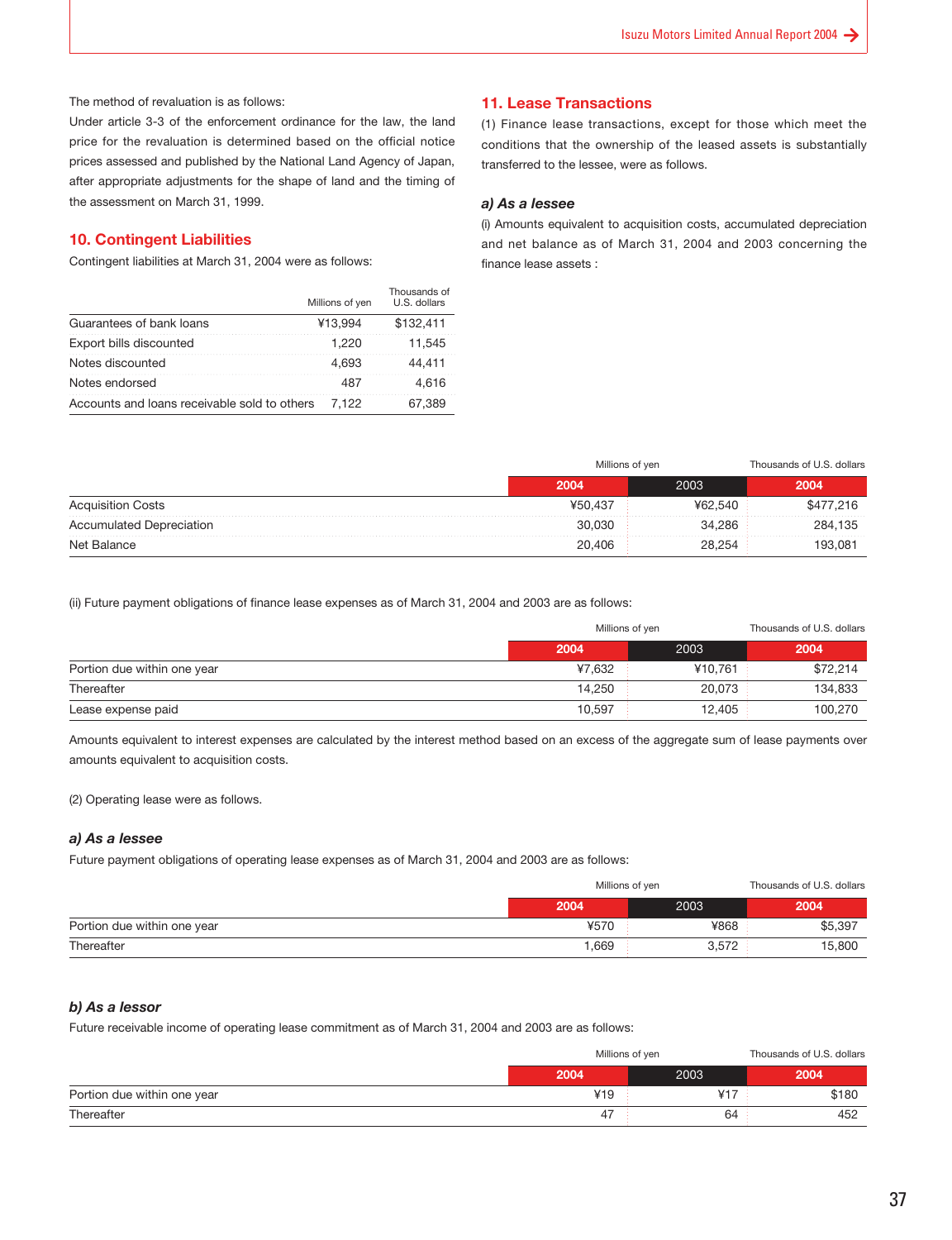#### **12. Segment Information**

(1) The business segment information for the Company and its consolidated subsidiaries for the years ended March 31, 2004 and 2003 was as follows:

| Year ended March 31, 2003                                                                                                                                                                                                                                                                                                              |                   | Automotive         | Finance          | Miscellaneous                            | Total                     | Eliminations | Consolidated                                                        |
|----------------------------------------------------------------------------------------------------------------------------------------------------------------------------------------------------------------------------------------------------------------------------------------------------------------------------------------|-------------------|--------------------|------------------|------------------------------------------|---------------------------|--------------|---------------------------------------------------------------------|
|                                                                                                                                                                                                                                                                                                                                        |                   |                    |                  |                                          | Millions of yen           |              |                                                                     |
| Sales to third parties                                                                                                                                                                                                                                                                                                                 |                   | 1,336,921          | 4,510            | 8,017                                    | 1,349,449                 |              | 1,349,449                                                           |
| Interarea sales and transfers                                                                                                                                                                                                                                                                                                          |                   | 773                |                  | 3,666                                    | 4,440                     | (4, 440)     |                                                                     |
| <b>Total sales</b>                                                                                                                                                                                                                                                                                                                     |                   | 1,337,695          | 4,510            | 11,683                                   | 1,353,889                 | (4, 440)     | 1,349,449                                                           |
| Operating expenses                                                                                                                                                                                                                                                                                                                     |                   | 1,320,871          | 6,207            | 10,826                                   | 1,337,906                 | (3,918)      | 1,333,987                                                           |
| Operating income (loss)                                                                                                                                                                                                                                                                                                                |                   | 16,823             | (1,697)          | 857                                      | 15,983                    | (521)        | 15,462                                                              |
| <b>Total assets</b>                                                                                                                                                                                                                                                                                                                    |                   | 998,938            | 9,324            | 24,307                                   | 1,032,570                 | (3,726)      | 1,028,844                                                           |
| Depreciation expenses                                                                                                                                                                                                                                                                                                                  |                   | 42,999             | 65               | 145                                      | 43,211                    |              | 43,211                                                              |
| Capital expenditure                                                                                                                                                                                                                                                                                                                    |                   | 32,635             |                  | 35                                       | 32,670                    |              | 32,670                                                              |
|                                                                                                                                                                                                                                                                                                                                        |                   |                    |                  |                                          | Thousands of U.S. Dollars |              |                                                                     |
| Sales to third parties                                                                                                                                                                                                                                                                                                                 |                   | 11,122,476         | 37,523           | 66,703                                   | 11,226,704                |              | 11,226,704                                                          |
| Interarea sales and transfers                                                                                                                                                                                                                                                                                                          |                   | 6,438              |                  | 30,500                                   | 36,939                    | (36,939)     |                                                                     |
| <b>Total sales</b>                                                                                                                                                                                                                                                                                                                     |                   | 11,128,915         | 37,523           | 97,204                                   | 11,263,643                | (36,939)     | 11,226,704                                                          |
| Operating expenses                                                                                                                                                                                                                                                                                                                     |                   | 10,988,950         | 51,643           | 90,073                                   | 11,130,668                | (32,600)     | 11,098,067                                                          |
| Operating income (loss)                                                                                                                                                                                                                                                                                                                |                   | 139,964            | (14, 119)        | 7,130                                    | 132,975                   | (4, 339)     | 128,636                                                             |
|                                                                                                                                                                                                                                                                                                                                        |                   | 8,310,636          | 77,577           | 202,222                                  | 8,590,437                 | (31,002)     | 8,559,434                                                           |
|                                                                                                                                                                                                                                                                                                                                        |                   |                    |                  |                                          |                           |              | 359,492                                                             |
| <b>Total assets</b>                                                                                                                                                                                                                                                                                                                    |                   |                    |                  |                                          |                           |              |                                                                     |
| Depreciation expenses<br>Capital expenditure<br>As net sales, operating income and total assets from the automotive business of the Company and its consolidated subsidiaries constituted more<br>than 90% of the consolidated totals for the year ended March 31, 2004, the business segment information in fiscal 2004 is not shown. |                   | 357,735<br>271,506 | 547              | 1,209<br>294                             | 359,492<br>271,801        |              |                                                                     |
| (2) The geographical segment information and its consolidated subsidiaries for the years ended March 31, 2004 and 2003 were as follows:                                                                                                                                                                                                |                   |                    |                  |                                          |                           |              |                                                                     |
|                                                                                                                                                                                                                                                                                                                                        | Japan             | North America      | Asia             | Other                                    | Total                     | Eliminations |                                                                     |
| Year ended March 31, 2004                                                                                                                                                                                                                                                                                                              |                   |                    |                  | Millions of yen                          |                           |              | 271,801<br>Consolidated                                             |
| Sales to third parties<br>Interarea sales and transfers                                                                                                                                                                                                                                                                                | 973,239<br>91,753 | 223,928<br>11,458  | 207,285<br>2,793 | 25,887<br>73                             | 1,430,339<br>106,079      | (106, 079)   |                                                                     |
| <b>Total sales</b>                                                                                                                                                                                                                                                                                                                     | 1,064,992         | 235,386            | 210,078          | 25,960                                   | 1,536,418                 | (106, 079)   |                                                                     |
| Operating expenses                                                                                                                                                                                                                                                                                                                     | 987,791           | 236,075            | 203,803          | 24,561                                   | 1,452,232                 | (106, 383)   |                                                                     |
| Operating income (loss)                                                                                                                                                                                                                                                                                                                | 77,201            | (688)              | 6,274            | 1,399                                    | 84,186                    | 304          | 1,430,339<br>1,430,339<br>1,345,848<br>84,490                       |
| <b>Total assets</b>                                                                                                                                                                                                                                                                                                                    | 958,803           | 57,216             | 71,045           | 11,670                                   | 1,098,736                 | (20, 919)    |                                                                     |
|                                                                                                                                                                                                                                                                                                                                        |                   |                    |                  |                                          |                           |              |                                                                     |
| Sales to third parties                                                                                                                                                                                                                                                                                                                 | 9,208,431         | 2,118,725          | 1,961,255        | Thousands of yen U.S. dollars<br>244,934 | 13,533,347                |              |                                                                     |
| Interarea sales and transfers                                                                                                                                                                                                                                                                                                          | 868,138           | 108,419            | 26,429           | 697                                      | 1,003,684                 | (1,003,684)  |                                                                     |
| <b>Total sales</b>                                                                                                                                                                                                                                                                                                                     | 10,076,569        | 2,227,144          | 1,987,684        | 245,631                                  | 14,537,031                | (1,003,684)  |                                                                     |
| Operating expenses                                                                                                                                                                                                                                                                                                                     | 9,346,117         | 2,233,659          | 1,928,317        | 232,393                                  | 13,740,489                | (1,006,562)  |                                                                     |
| Operating income (loss)                                                                                                                                                                                                                                                                                                                | 730,451           | (6, 515)           | 59,367           | 13,237                                   | 796,542                   | 2,878        | 1,077,816<br>13,533,347<br>0<br>13,533,347<br>12,733,926<br>799,420 |

|                               |            |           |         | Thousands of U.S. Dollars |          |            |
|-------------------------------|------------|-----------|---------|---------------------------|----------|------------|
| Sales to third parties        | 11.122.476 | 37.523    | 66.703  | 11.226.704                |          | 11.226.704 |
| Interarea sales and transfers | 6.438      |           | 30,500  | 36.939                    | (36.939) |            |
| Total sales                   | 11.128.915 | 37.523    | 97.204  | 11.263.643                | (36,939) | 11.226.704 |
| Operating expenses            | 10,988,950 | 51,643    | 90.073  | 11.130.668                | (32,600) | 11,098,067 |
| Operating income (loss)       | 139.964    | (14, 119) | 7.130   | 132.975                   | (4,339)  | 128,636    |
| Total assets                  | 8.310.636  | 77.577    | 202.222 | 8.590.437                 | (31,002) | 8.559.434  |
| Depreciation expenses         | 357.735    | 547       | 1.209   | 359.492                   |          | 359,492    |
| Capital expenditure           | 271.506    |           | 294     | 271,801                   |          | 271.801    |

|                               | Japan    | North America | Asia    | Other           | Total     | Eliminations | Consolidated |
|-------------------------------|----------|---------------|---------|-----------------|-----------|--------------|--------------|
| Year ended March 31, 2004     |          |               |         | Millions of yen |           |              |              |
| Sales to third parties        | 973.239  | 223.928       | 207.285 | 25.887          | 1.430.339 |              | 1,430,339    |
| Interarea sales and transfers | 91.753   | 11.458        | 2.793   | 73              | 106.079   | (106, 079)   |              |
| Total sales                   | .064.992 | 235.386       | 210.078 | 25.960          | 1.536.418 | (106, 079)   | 1,430,339    |
| Operating expenses            | 987.791  | 236.075       | 203.803 | 24.561          | .452.232  | (106, 383)   | 1,345,848    |
| Operating income (loss)       | 77.201   | (688)         | 6.274   | 1.399           | 84.186    | 304          | 84.490       |
| Total assets                  | 958,803  | 57.216        | 71.045  | 11,670          | 1.098.736 | (20,919)     | 1.077.816    |

|                               |            | Thousands of yen U.S. dollars |           |         |            |             |            |
|-------------------------------|------------|-------------------------------|-----------|---------|------------|-------------|------------|
| Sales to third parties        | 9.208.431  | 2,118,725                     | .961,255  | 244.934 | 13,533,347 |             | 13,533,347 |
| Interarea sales and transfers | 868.138    | 108.419                       | 26,429    | 697     | 1.003.684  | (1,003,684) |            |
| Total sales                   | 10.076.569 | 2.227.144                     | 1.987.684 | 245.631 | 14.537.031 | (1,003,684) | 13,533,347 |
| Operating expenses            | 9.346.117  | 2.233.659                     | .928.317  | 232.393 | 13.740.489 | (1,006,562) | 12,733,926 |
| Operating income (loss)       | 730.451    | (6,515)                       | 59.367    | 13.237  | 796.542    | 2,878       | 799.420    |
| <b>Total assets</b>           | 9.071.848  | 541.359                       | 672.203   | 110.426 | 10.395.838 | (197, 929)  | 10.197.908 |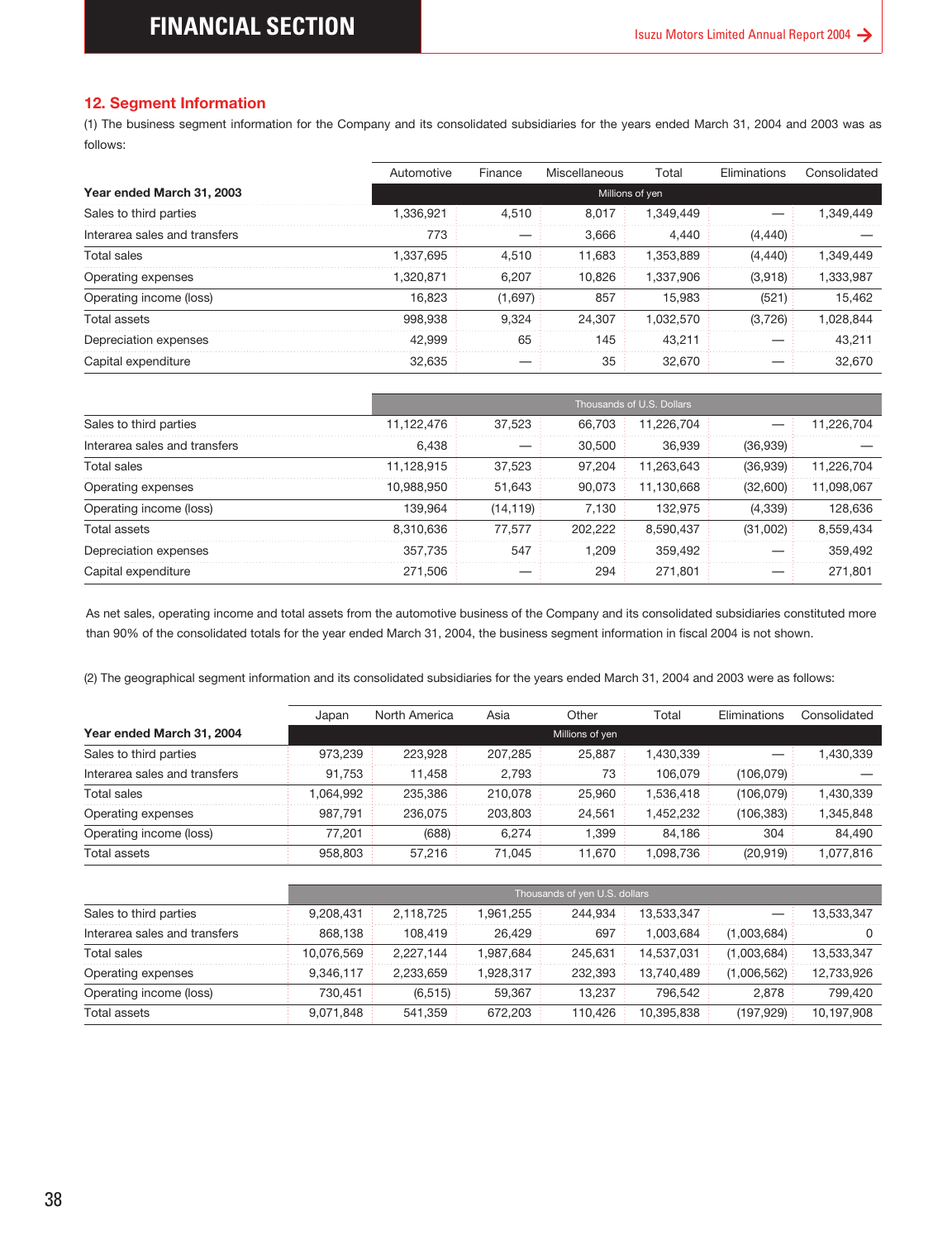|                               | Japan   | North America | Asia | Other           | Total     | Eliminations | Consolidated |
|-------------------------------|---------|---------------|------|-----------------|-----------|--------------|--------------|
| Year ended March 31, 2003     |         |               |      | Millions of yen |           |              |              |
| Sales to third parties        | 812.932 | 351.543       |      | 184.973         | 1.349.449 |              | 1.349.449    |
| Interarea sales and transfers | 129.523 | 8.664         |      | 7.030           | 145.218   | (145, 218)   |              |
| Total sales                   | 942.455 | 360,208       |      | 192.003         | 1.494.668 | (145.218)    | 1,349,449    |
| Operating expenses            | 923.139 | 371.727       |      | 188.863         | 1.483.729 | (149, 741)   | 1,333,987    |
| Operating income (loss)       | 19.316  | (11,518)      |      | 3.140           | 10.938    | 4,523        | 15.462       |
| Total assets                  | 901.618 | 84.043        |      | 64.082          | 1.049.744 | (20,900)     | 1.028.844    |

(3) Overseas sales, which include export sales of the Company and its domestic consolidated subsidiaries and sales (other than export to Japan) of the foreign consolidated subsidiaries ,were as follows:

|                                           | North America | Asia     | Other           | Total    |
|-------------------------------------------|---------------|----------|-----------------|----------|
| Year ended March 31, 2004                 |               |          | Millions of yen |          |
| Overseas sales                            | 251.563       | 336.217  | 215.194         | 802.975  |
| Consolidated net sales                    |               |          |                 | .430.339 |
| Overseas sales per consolidated net sales | 17.6%         | $23.5\%$ | $15.0\%$        | 56.1%    |

|                                           |           | Thousands of U.S. dollars |                       |            |  |
|-------------------------------------------|-----------|---------------------------|-----------------------|------------|--|
| Overseas sales                            | 2.380.201 |                           | $3.181.164$ 2.036.088 | 7.597.455  |  |
| Consolidated net sales                    |           | $-$ :                     | $-1$                  | 13.533.347 |  |
| Overseas sales per consolidated net sales | 17.60%    | 23.50%                    | $15.00\%$             | 56.10%     |  |

|                                           | North America   | Asia     | Other    | Total     |
|-------------------------------------------|-----------------|----------|----------|-----------|
| Year ended March 31, 2003                 | Millions of yen |          |          |           |
| Overseas sales                            | 377.503         | 210.736  | 287.223  | 875.462   |
| Consolidated net sales                    |                 |          |          | 1.349.449 |
| Overseas sales per consolidated net sales | 28.0%           | $15.6\%$ | $21.3\%$ | 64.9%     |

|                                           | Thousands of U.S. dollars |        |                     |            |
|-------------------------------------------|---------------------------|--------|---------------------|------------|
| Overseas sales                            | 3.140.625                 |        | 1.753.213 2.389.546 | 7.283.385  |
| Consolidated net sales                    |                           |        |                     | 11.226.704 |
| Overseas sales per consolidated net sales | 28.00%                    | 15.60% | $21.30\%$           | 64.90%     |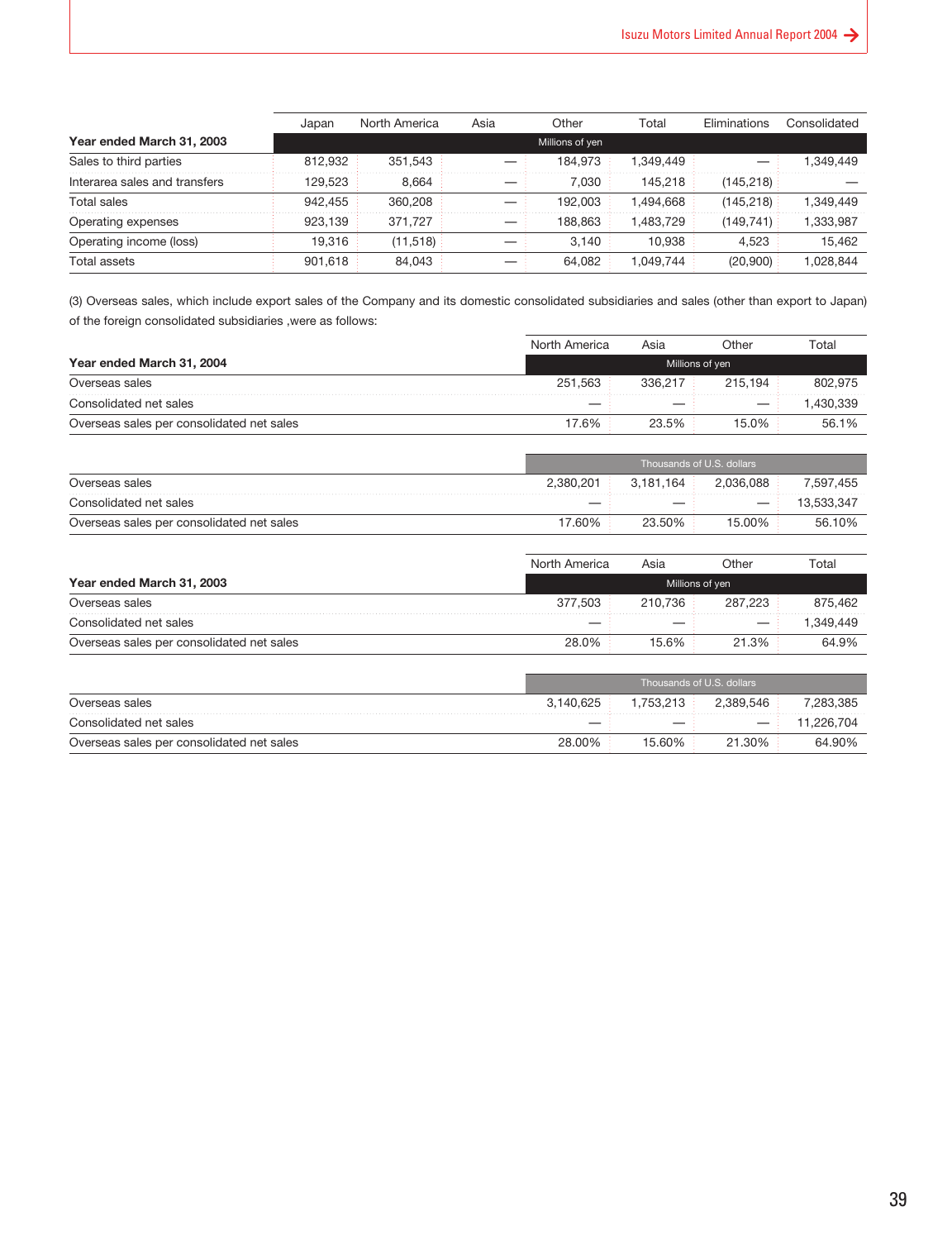### <span id="page-39-0"></span>**REPORT OF INDEPENDENT AUDITORS**

**To The Board of Directors Isuzu Motors Limited**

We have audited the accompanying consolidated balance sheets of Isuzu Motors Limited and consolidated subsidiaries as of March 31, 2004, 2003 and 2002, and the related consolidated statements of operations, shareholders' equity, and cash flows for the years then ended, all expressed in yen. These financial statements are the responsibility of the Company's management. Our responsibility is to express an opinion on these financial statements based on our audits.

We conducted our audits in accordance with auditing standards generally accepted in Japan. Those standards require that we plan and perform the audit to obtain reasonable assurance about whether the financial statements are free of material misstatement. An audit includes examining, on a test basis, evidence supporting the amounts and disclosures in the financial statements. An audit also includes assessing the accounting principles used and significant estimates made by management, as well as evaluating the overall financial statement presentation. We believe that our audits provide a reasonable basis for our opinion.

In our opinion, the financial statements referred to above present fairly, in all material respects, the consolidated financial position of Isuzu Motors Limited and consolidated subsidiaries at March 31, 2004, 2003 and 2002, and the consolidated results of their operations and their cash flows for the years then ended in conformity with accounting principles generally accepted in Japan.

The U.S. dollar amounts in the accompanying consolidated financial statements with respect to the year ended March 31, 2004 are presented solely for convenience. Our audit also included the translation of yen amounts into U.S. dollar amounts and, in our opinion, such translation has been made on the basis described in Note 1 to the consolidated financial statements.

June 29, 2004 Tokyo, Japan

Shin Nihon 2 Co

See Note 1 to the consolidated financial statements which explains the basis of preparation of the consolidated financial statements of Isuzu Motors Limited and consolidated subsidiaries under Japanese accounting principles and practices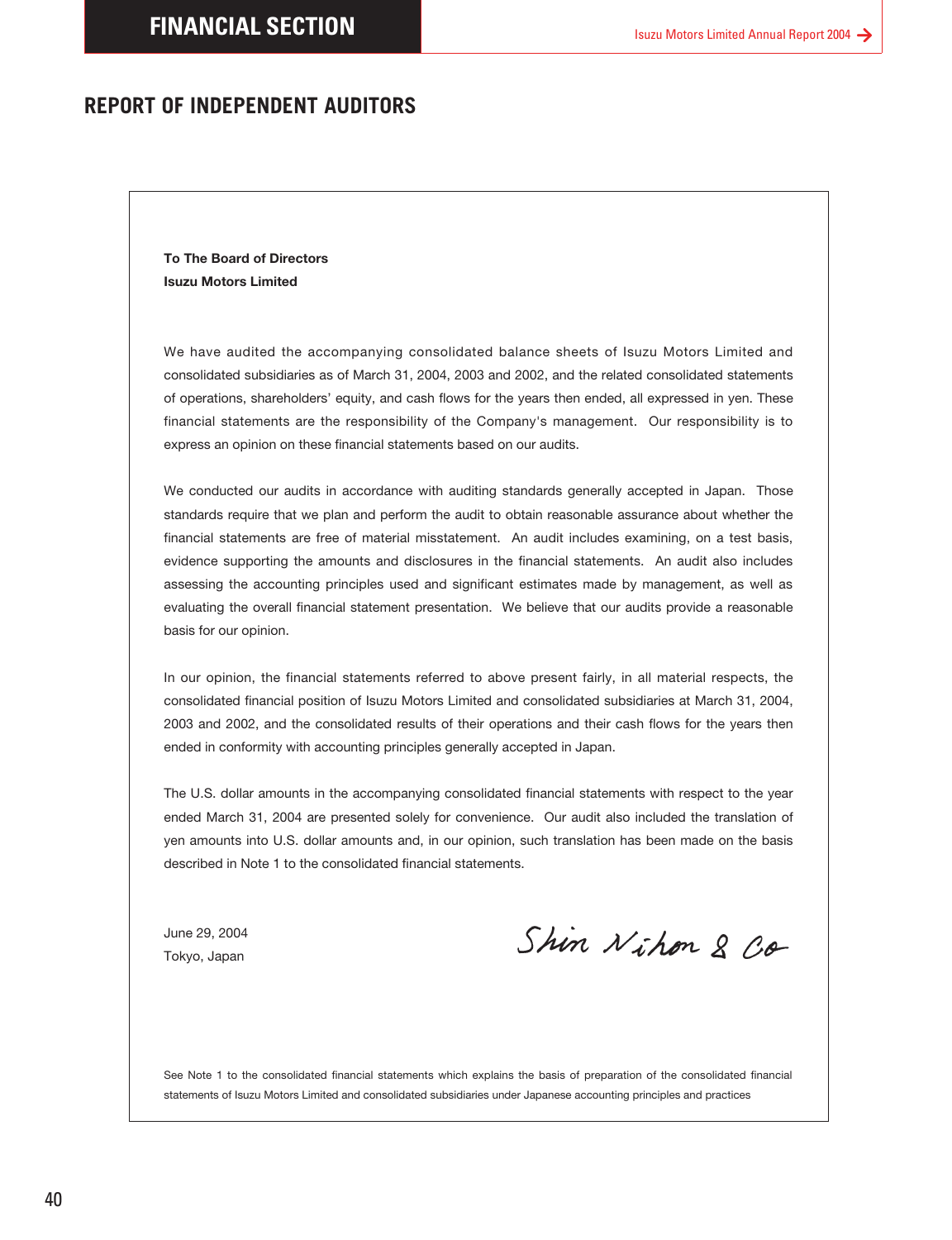#### **PRINCIPAL DOMESTIC SUBSIDIARIES AND AFFILIATES**

**Isuzu Motors Kinki Co., Ltd. Kanagawa Isuzu Motors Co., Ltd. Tokyo Isuzu Motors Ltd. Isuzu LINEX Corporation Isuzu Estate Co., Ltd. IFCO Inc. Jidosha Buhin Kogyo Co., Ltd. Automotive Foundry Co., Ltd. TDF Corporation**

#### **PRINCIPAL OVERSEAS SUBSIDIARIES AND AFFILIATES**

#### **Asia**

**Isuzu Motors Asia Ltd. (IMA)** 9 Temasek Boulevard, #22-03, Suntec City Tower II, Singapore 038989 Tel: 65-6339-9301

#### **Isuzu (China) Holding Co., Ltd.**

Room No. 1510, Beijing Fortune Building, No.5 Dong San Huan North Road, Chao Yang District, Beijing, The People's Republic of China Tel: 86-10-6590-8951

#### **Qingling Motors Co., Ltd.**

1, Xiexing Road, Zhong Liang Shan, Jiu Long Po District, Chongqing, The People's Republic of China Tel: 86-23-6526-4125

#### **ISUZU (Shanghai) Tradetech Co., Ltd.**

Room A, 24F, No.710 Dong Fang Road, Pudong New Area, Shanghai, The People's Republic of China Tel: 86-21-6876-2718

#### **Guangzhou Isuzu Bus Co., Ltd.**

Shang Yuan Gang Yan Ling, Guangzhou City, The People's Republic of China Tel: 86-20-3708-1832

#### **Taiwan Isuzu Motors Co., Ltd. (TIM)**

2-2 Lane 310, Sec.2 Sha-Tien Road, Ta Tu,Taichung Hsien, Taiwan, ROC Tel: 886-42-699-7600

#### **Isuzu Philippines Corporation (IPC)**

114 Technology Avenue, Phase II, Laguna Technopark, Binan, Laguna 4024, Philippines Tel: 63-2-842-0241

#### **Isuzu Autoparts Manufacturing Corporation (IAMC)**

114 North Main Avenue, Phase III, Special Economic Zone, Laguna Technopark, Binan, Laguna 4024, **Philippines** Tel: 63-49-541-1458

#### **Isuzu Vietnam Co.,Ltd. (IVC)**

100 Quang Trung St. Ward 11, Go Vap District, Ho Chi Minh City, Vietnam Tel: 84-8-8959200

#### **Isuzu Motors Co., (Thailand) Ltd. (IMCT)**

38 Kor. Moo9 Poochaosamingprai Road, Samrong-Tai, Phrapradaeng, Samutprakan 10130, Thailand Tel: 66-2-394-2541

#### **Isuzu Engine Manufacturing Co., (Thailand) Ltd. (IEMT)**

Lat Krabang Industrial Estate, Chalong-Krung Road, 122 Moo 4 Lamplatew, Lat Krabang, Bangkok 10520, Thailand Tel: 66-2-326-0916 ~ 9

#### **Thai International Die Making Co., Ltd. (TID)**

331-332 Bangpoo Industrial Estate, Sukhumvit Road, Amphur Muang, Samutprakan 10280, Thailand Tel: 66-2-324-0511

#### **IT Forging (Thailand) Co., Ltd. (ITF)**

Siam Eastern Industrial Park 60/7 Moo 3.T.Mabyangporn A. Pluakdaeng, Rayong 21140, Thailand Tel: 66-38-891-380

#### **Tri Petch Isuzu Sales Co., Ltd. (TIS)**

1088 Vibhavadi Rangsit Road, Ladyao Chatuchak, Bangkok 10900, Thailand Tel: 66-2-966-2111 ~ 30

#### **Isuzu Operations (Thailand) Co., Ltd. (IOT)**

1088 Vibhavadi Rangsit Road, Ladyao, Chatuchak, Bangkok 10900, Thailand Tel: 66-2-966-2222

#### **Isuzu Technical Center of Asia Co., Ltd. (ITA)**

6th Floor, 38Kor. Moo9 Poochaosamingprai Road, Samrong-Tai, Phrapradaeng, Samutprakan 10130, Thailand Tel: 66-2-394-2541

#### **Isuzu (Thailand) Co., Ltd.**

6th Floor, 38Kor. Moo9 Poochaosamingprai Road, Samrong-Tai, Phrapradaeng, Samutprakan 10130, Thailand Tel: 66-2-755-9340 ~ 4

#### **P.T. Pantja Motor (PM)**

JL. Gaya Motor III No.5, Sunter II, Jakarta 14330, Indonesia Tel: 62-21-6501000

#### **P.T. Mesin Isuzu Indonesia (MII)**

JL.Kaliabang No.1. Pondok Ungu, Kelurahan Medan Satria, Kec. Bekasi Barat, Bekasi, West Java, Indonesia Tel: 62-21-8879994

#### **P. T. Astra Isuzu Casting Company (AICC)**

JL. TOL Jakarta-Cikampek km47, Kawasan Kiic Lot 6-9, Karawang, Indonesia Tel: 62-21-8904590

#### **Malaysian Truck & Bus Sdn. Bhd. (MTB)**

Kawasan Perindustrian, Peramu Jaya, P.O.BOX 3, 26607 Pekan, Pahang Darul Makmur, Malaysia Tel: 60-9-426-0340

#### **Europe**

**Anadolu Isuzu Otomotiv Sanayi Ve Ticaret A.S.** Yedipinarlar Mevkii, Sekerpinar Koyu 41400 Gebze, Kocaeli, Turkey Tel: 90-262-658-8433

#### **Isuzu Motors Europe Ltd.**

Suite 24, The Courtyards, Croxley Business Park, Hatters Lane, Watford, Hertfordshire WD18 8NS, U.K. Tel: 44-1923-231-580

#### **Isuzu Truck (UK) Ltd.**

Thundridge Business Park, Thundridge, Nr. Ware, Hertfordshire SG12 OSS, U.K. Tel: 44-1920-463962

#### **Isuzu Motors Germany GmbH (IMG)**

Weiherfeld 2, D-65462, Ginsheim-Gustavsburg, Germany Tel: 49-6134-558-0

#### **Isuzu Motors Polska Sp. zo.o. (ISPOL)**

Ul. Towarowa 50, 43-100 Tychy, The Republic of Poland Tel: 48-32-219-9600

#### **Africa**

**General Motors Egypt S.A.E. (GME)** Abu-El Feda Building, 3 Abu El Feda Street, Zamalek, Cairo, Egypt Tel: 20-2-735-4004/736-2116

#### **North America**

**Isuzu Motors America, Inc. (ISZA)** 46401 Commerce Center Drive, Plymouth Township, Michigan 48170, U.S.A. Tel: 1-734-455-7595

#### **Isuzu Commercial Truck of America, Inc. (ICTA)**

13340 183rd Street, Cerritos, California 90702-6007, U.S.A. Tel: 1-562-229-5000

#### **DMAX, Ltd.** 3100 Dryden Road, Moraine, Ohio 45439, U.S.A. Tel: 1-937-425-9721

#### **Oceania**

**Isuzu-General Motors Australia Ltd. (IGM)** 858 Lorimer Street, Port Melbourne, Victoria 3207, Australia Tel: 61-3-9644-6666

#### **OVERSEAS OFFICES**

#### **China**

Room No. 1510, Beijing Fortune Building, No. 5 Dong San Huan North Road, Chao Yang District, Beijing, The People's Republic of China Tel: 86-10-6590-8957

#### **Belgium**

Sphere Business Park, Doornveld 1, Bus 3, B-1731 Zellik, Belgium Tel: 32-2-463-0990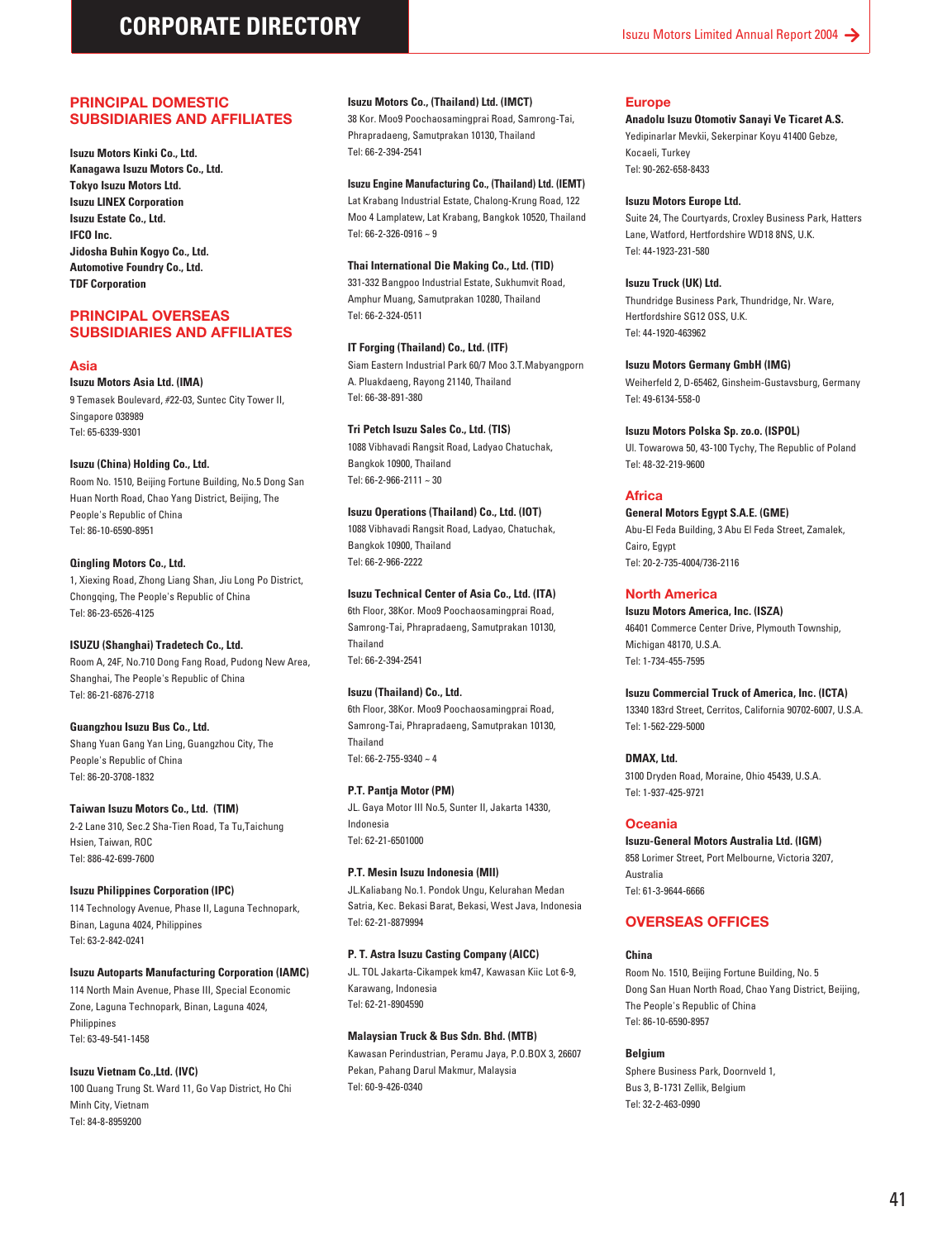

#### **DIRECTORS >>**

| <b>President and Representative Director</b> | $\bigcap$ |
|----------------------------------------------|-----------|
| <b>Executive Vice President and</b>          |           |
| <b>Representative Director</b>               | (2)       |
| <b>Executive Vice President and Director</b> | (3)       |

### Yoshinori Ida **Representative Director** Basil N. Drossos  $@K$ ozo Sakaino Shigeki Toma 5 Randall J. Schwarz **Executive Director G**Hiromasa Tsutsui Yoshito Mochizuki **Director Exercise Exercise Suzuki Biroshi Suzuki**

 Susumu Hosoi Yoshio Kinouchi Yoshihiro Tadaki

#### **EXECUTIVE OFFICERS >>**

**Senior Executive Officer** Hirokichi Nadachi

**Senior Division Executive** Fujio Anzai **Executive Officer Shigeji Nakamori** 

Jun Utsumi Hiroo Majima Minoru Matsushima Yoshiyuki Miyatake Hakaru Shibata Ryozo Tsukioka Makoto Ushiyama Tsutomu Yamada Chikao Mitsuzaki Shunichi Satomi Yasuaki Shimizu Akira Shinohara Takashi Urata

#### **CORPORATE AUDITORS >>**

**Standing Corporate Auditor Hiromu Inada** 

Michio Kamiya **Corporate Auditor Corporate Auditor Vasuharu Nagashima** Susumu Tsuchida (As of July, 2004)